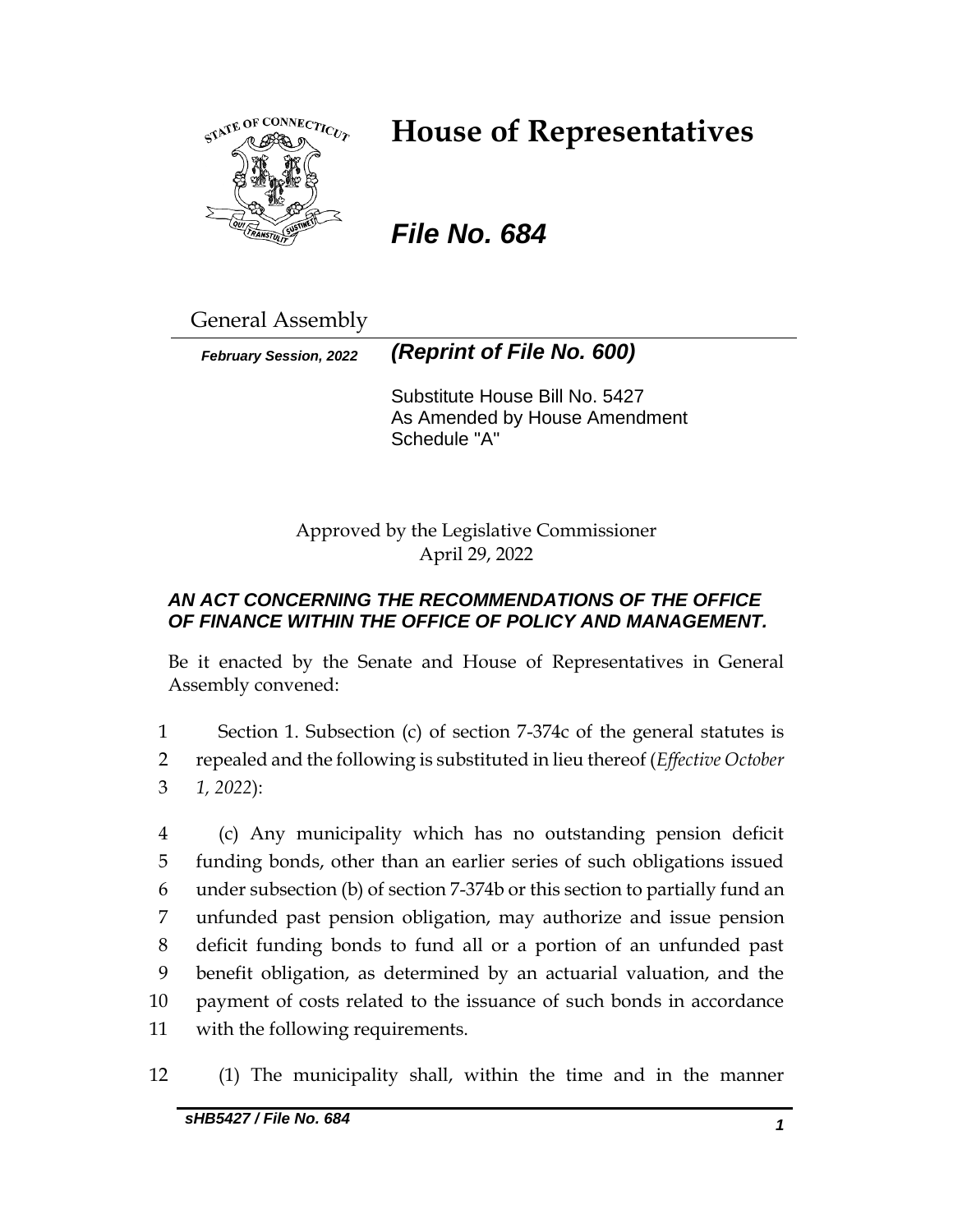prescribed by regulations adopted by the secretary or as otherwise required by the secretary, notify the secretary of its intent to issue such pension deficit funding bonds and shall include with such notice (A) the actuarial valuation, (B) an actuarial analysis of the method by which the municipality proposes to fund any unfunded past benefit obligation not to be defrayed by the pension deficit funding bonds, which method may include a plan of issuance of a series of pension deficit funding bonds, (C) an explanation of the municipality's investment strategic plan for the pension plan with respect to which the pension deficit funding bonds are to be issued, including, but not limited to, an asset allocation plan, (D) a **[**three-year**]** five-year financial plan, including the major assumptions and plan of finance for such pension deficit funding bonds, (E) a comparison of the anticipated effects of funding the unfunded past benefit obligation through the issuance of pension deficit funding bonds with the funding of the obligation through the annual actuarially recommended contribution, prepared in the manner prescribed by the secretary, (F) documentation of the municipality's authorization of the issuance of such pension deficit funding bonds including a certified copy of the resolution or ordinance of the municipality authorizing the issuance of the pension deficit funding bonds and an opinion of nationally recognized bond counsel as to the due authorization of the issuance of the bonds, (G) documentation that the municipality has adopted an ordinance, or with respect to a municipality not having the authority to make ordinances, has adopted a resolution by a two-thirds vote of the members of its legislative body, requiring the municipality to appropriate funds in an amount sufficient to meet the actuarially required contribution and contribute such amounts to the plan as required in subdivision (3) of subsection (c) of this section, (H) the methodology used and actuarial assumptions that will be utilized to calculate the actuarially recommended contribution, (I) a draft official statement with respect to the issuance of the pension deficit funding bonds, and (J) such other information and documentation as reasonably required by the secretary or the Treasurer to carry out the provisions of this section. The secretary and the Treasurer may, if they deem necessary, hire an independent actuary to review the information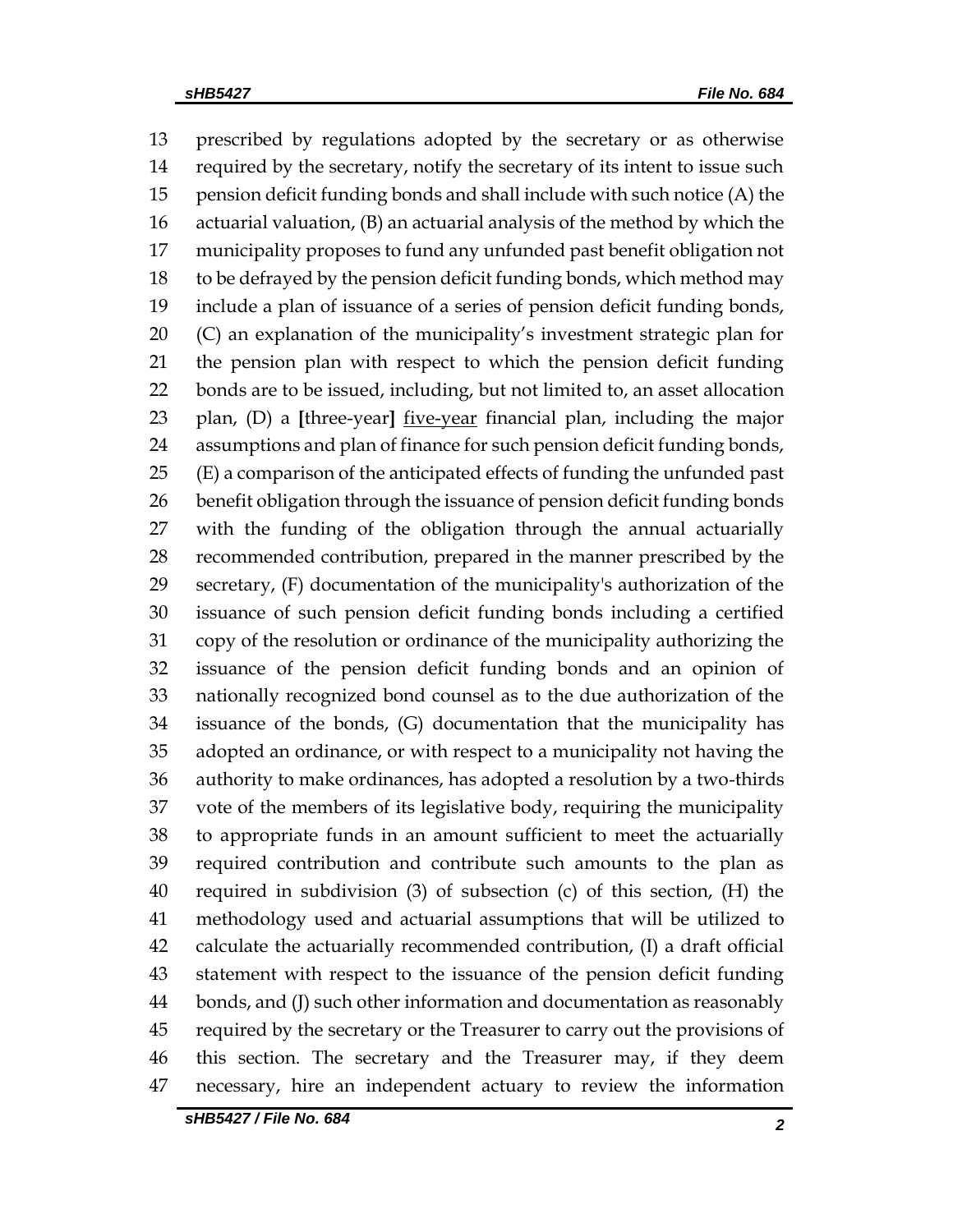submitted by the municipality.

 (2) Not later than ten days after the sale of the pension deficit funding bonds, the municipality shall provide the secretary and the Treasurer with a final financing summary comparing the anticipated effects of funding the unfunded past benefit obligation through the issuance of the pension deficit funding bonds with the funding of the obligation through the annual actuarially recommended contribution, prepared in the manner prescribed by the secretary.

*sHB5427 / File No. 684 3* (3) As long as the pension deficit funding bonds or any bond refunding such bonds are outstanding, the municipality shall (A) for each fiscal year of the municipality commencing with the fiscal year in which the bonds are issued, appropriate funds in an amount sufficient to meet the actuarially required contribution and contribute such amount to the plan, and (B) notify the secretary annually, who shall in turn notify the Treasurer, of the amount or the rate of any such actuarially recommended contribution and the amount or the rate, if any, of the actual annual contribution by the municipality to the pension plan to meet such actuarially recommended contribution. On an annual basis, the municipality shall provide the secretary and the Treasurer with: (i) The actuarial valuation of the pension plan, (ii) a specific identification, in a format to be determined by the secretary, of any changes that have been made in the actuarial assumptions or methods compared to the previous actuarial valuation of the pension plan, (iii) the footnote disclosure and required supplementary information disclosure required by GASB Statement Number 27 with respect to the pension plan, and (iv) a review of the investments of the pension plan including a statement of the current asset allocation and an analysis of performance by asset class. With respect to a municipality which issues pension deficit funding bonds on or after July 1, 2006, in any fiscal year for which such municipality fails to appropriate sufficient funds to meet the actuarially required contribution in accordance with the provisions of this subdivision there shall be deemed appropriated an amount sufficient to meet such requirement, notwithstanding the provisions of any other general statute or of any special act, charter, special act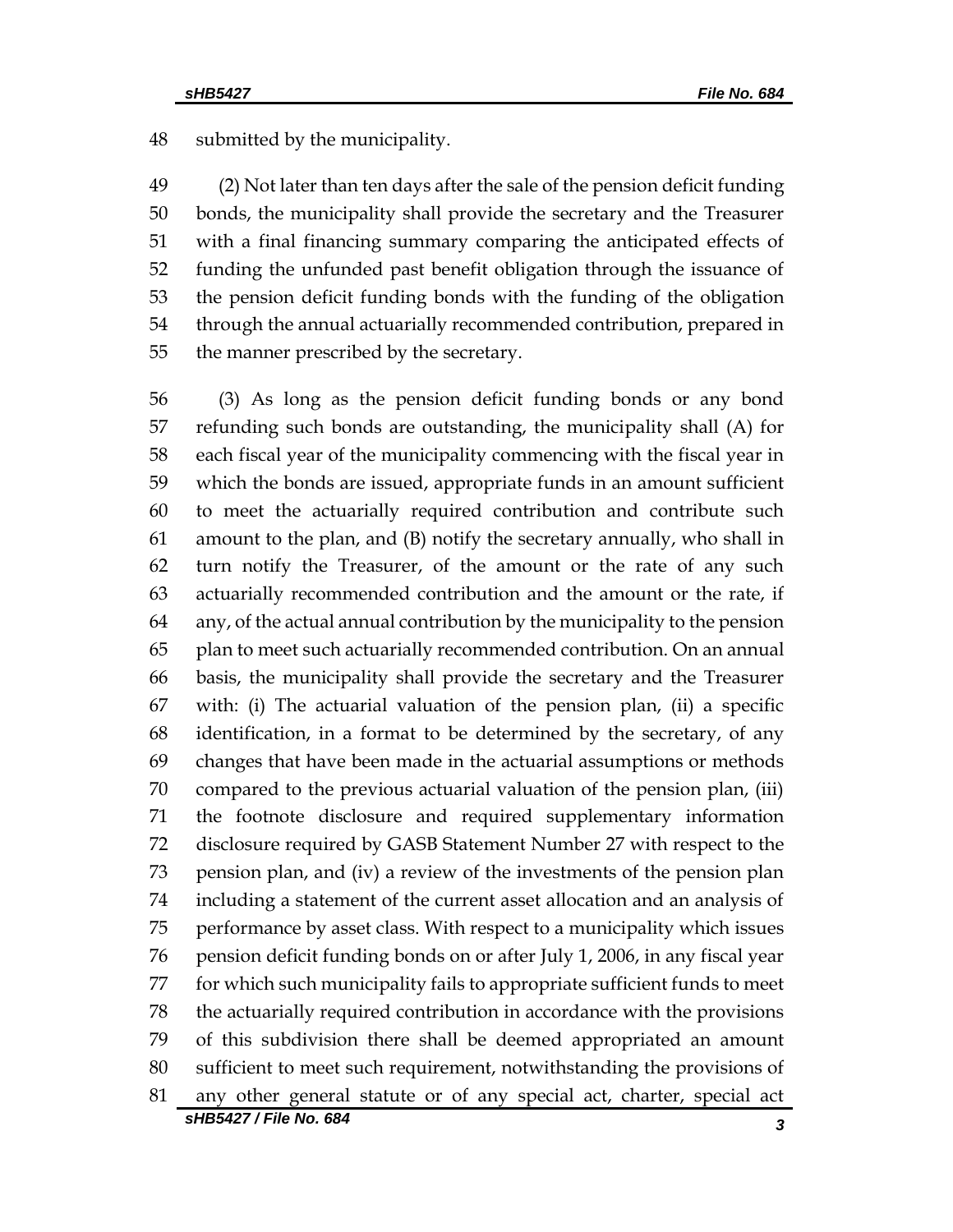charter, home-rule ordinance, local ordinance or local law.

 (4) The municipality shall not issue pension deficit funding bonds prior to, or more than six months subsequent to, receipt of the written final review required under subsection (d) of this section. A municipality may renotify the secretary of its intention to issue pension deficit funding bonds and provide the secretary with updated information and documentation in the manner and as described in subdivision (1) of this subsection, and request an updated final review from the secretary if more than six months will elapse between the receipt of the prior final review of the secretary and the proposed date of issue of the pension deficit funding bonds.

 Sec. 2. Subsection (e) of section 7-392 of the general statutes is repealed and the following is substituted in lieu thereof (*Effective October 1, 2022*):

 (e) The treasurer or other officer having authority over the financial affairs of any reporting agency shall, annually, file a statement 98 concerning the accounts and finances of such agency with the  $(1)$  town 99 clerk of the town in which such agency is located, and (2) Secretary of the Office of Policy and Management, upon the secretary's request. Such statement shall include, but shall not be limited to, a listing of major disbursements and sources of receipts and shall be filed not later than ninety days after the end of the fiscal year or period which is the subject of the statement. Each treasurer or other officer who fails to file a statement required pursuant to this subsection shall be fined five hundred dollars for each statement not filed. The fine shall be levied and collected by the town clerk.

 Sec. 3. Section 7-393 of the general statutes is repealed and the following is substituted in lieu thereof (*Effective October 1, 2022*):

*sHB5427 / File No. 684 4* Upon the completion of an audit, the independent auditor shall file certified copies of the audit report with (1) the appointing authority, (2) in the case of a town, city or borough, with the clerk of such town, city or borough, (3) in the case of a regional school district, with the clerks of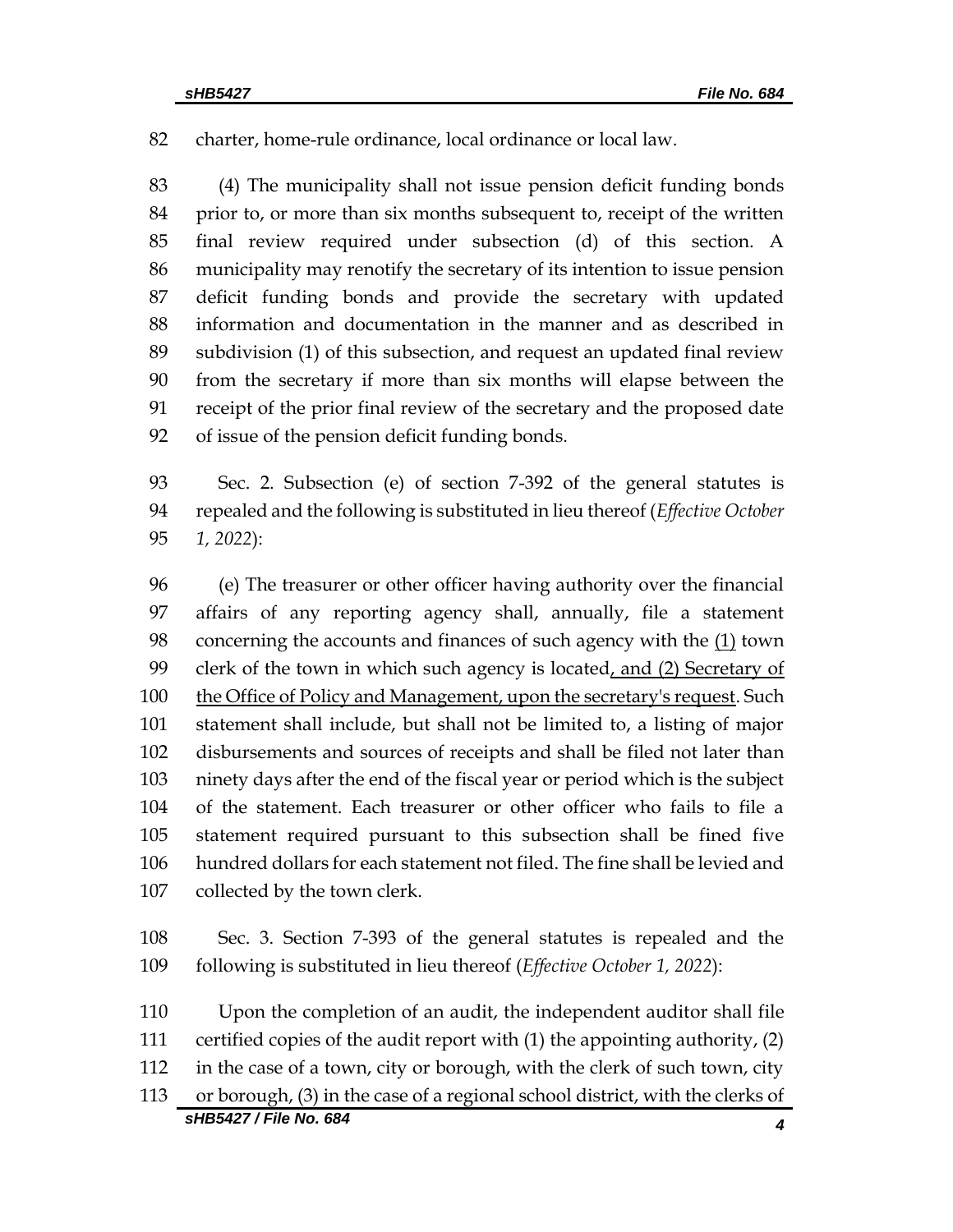the towns, cities or boroughs in which such regional school district is located and with the board of education, (4) in the case of an audited agency, with the clerks of the towns, cities or boroughs in which such audited agency is located, and (5) in each case, with the Secretary of the Office of Policy and Management. Such copies shall be filed within six months from the end of the fiscal year of the municipality, regional school district or audited agency, but the secretary may grant an extension of not more than thirty days, provided the auditor making the audit and the chief executive officer of the municipality, regional school district or audited agency shall jointly submit a request in writing to the secretary stating the reasons for such extension at least thirty days prior to the end of such six-month period. If the reason for the extension relates to deficiencies in the accounting system of the municipality, regional school district or audited agency the request must be accompanied by a corrective action plan. The secretary may, after a hearing with the auditor and officials of the municipality, regional school district or audited agency, grant an additional extension if conditions warrant. Said auditor shall preserve all of his working papers employed in the preparation of any such audit until the expiration of three years from the date of filing a certified copy of the audit with the secretary and such working papers shall be available, upon written request and upon reasonable notice from the secretary, during such time for inspection by the secretary or his authorized representative, at the office or place of business of the auditor, during usual business hours. Any municipality, regional school district, audited agency or auditor who fails to have the audit report filed on its behalf within six months 140 from the end of the fiscal year or within the time granted by the secretary shall be referred by the secretary to the Municipal Finance Advisory Commission established pursuant to section 7-394b, assessed a civil penalty of not less than one thousand dollars but not more than ten thousand dollars **[**. The**]** or both, except that the secretary may waive such **[**penalty**]** penalties if, in **[**his**]** the secretary's opinion, there appears to be reasonable cause for not having completed or provided the required audit report, provided an official of the municipality, regional school district or audited agency or the auditor submits a written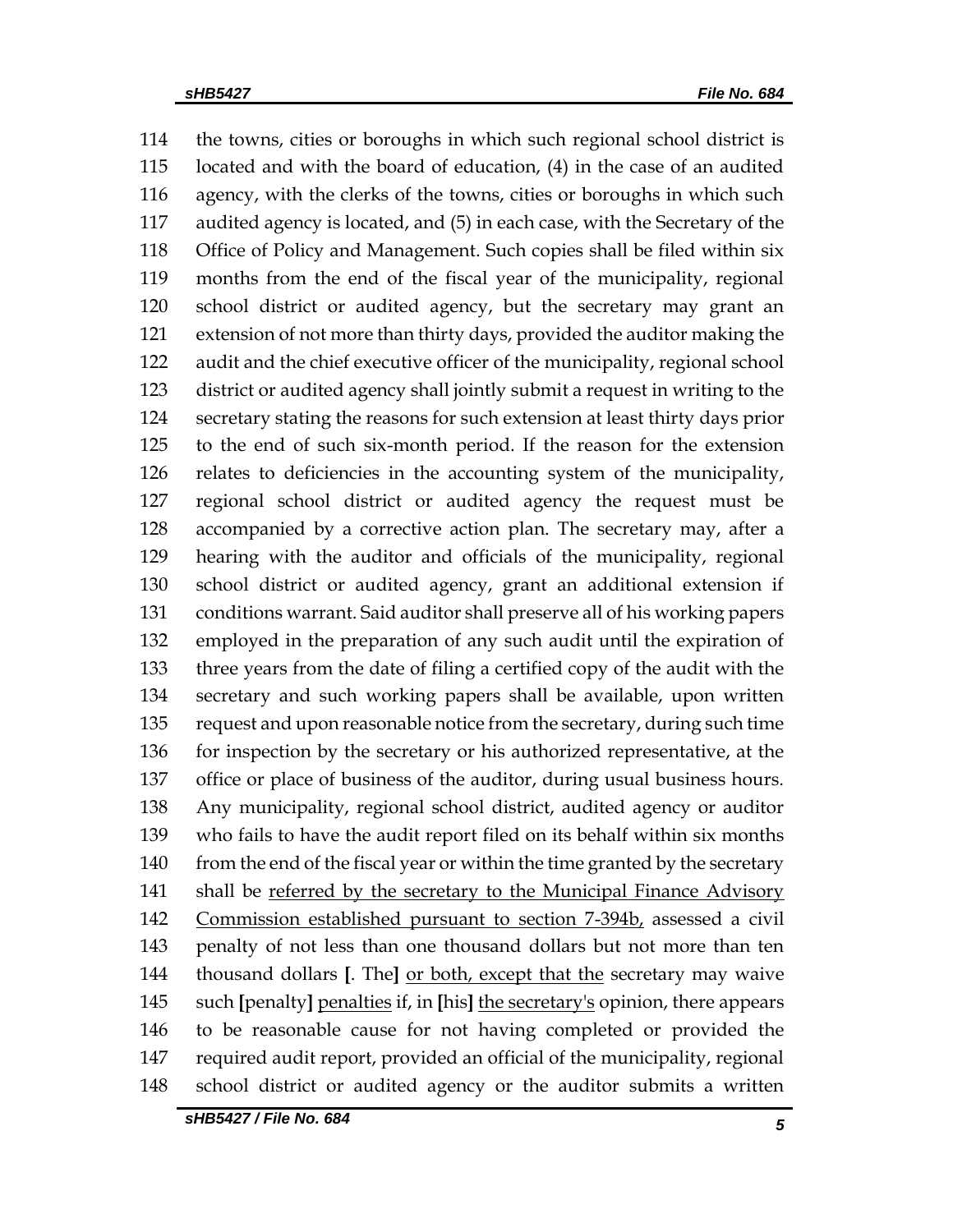request for such waiver. Sec. 4. Subsection (d) of section 7-395 of the general statutes is repealed and the following is substituted in lieu thereof (*Effective October 1, 2022*): (d) The secretary shall refer to the Municipal Finance Advisory Commission any municipality that has not been previously referred to said commission pursuant to subsection (b) of this section or section 7- 156 576, 7-576 $a<sub>L</sub>$  as amended by this act, or 7-576c, as amended by this act, provided the municipality has: (1) A negative fund balance percentage; (2) Reported a fund balance percentage of less than five per cent in 160 the three immediately preceding fiscal years; (3) Reported **[**a declining fund balance trend**]** an operating deficit in the two immediately preceding fiscal years and a fund balance percentage of less than five per cent in the immediately preceding fiscal year, as determined by the statement of revenues, expenditures and changes in fund balance of the general fund of the audited financial statements of the municipality; (4) Issued tax or **[**bond**]** revenue anticipation notes in the three immediately preceding fiscal years to meet cash liquidity; (5) **[**Had a general fund annual operating budget deficit of one and one-half per cent or more of such municipality's general fund revenues in the immediately preceding fiscal year**]** Did not file an annual audit report in the twelve months after the end of the fiscal year; (6) **[**Had a general fund annual operating budget deficit of two per cent or more of such municipality's average general fund revenues in the two immediately preceding fiscal years**]** Reported an annual audit that included at least one material or significant audit finding that was reported in the annual audits of the two immediately preceding fiscal years; or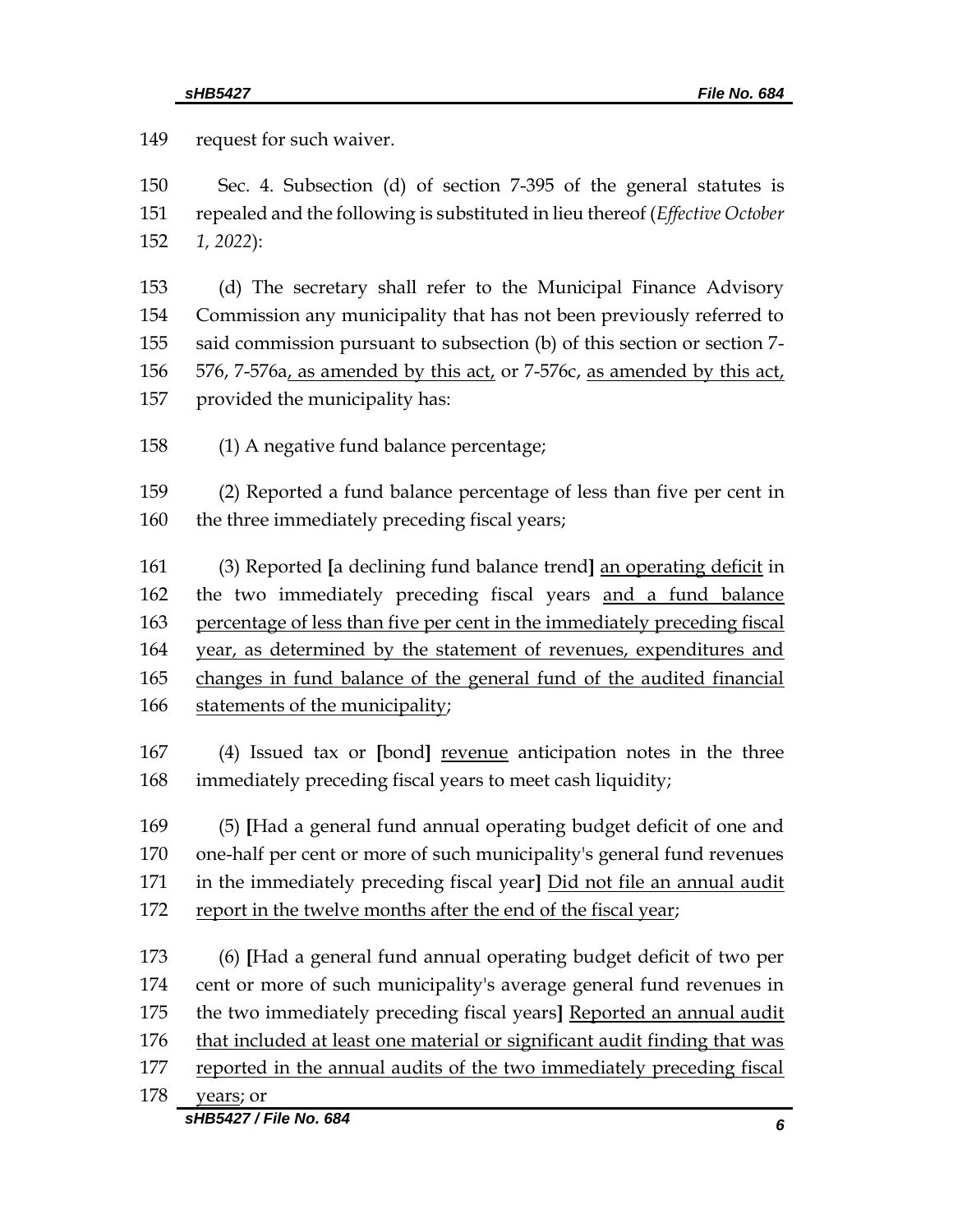(7) Received a bond rating below A from a bond rating agency.

 Sec. 5. Section 7-406c of the general statutes is repealed and the following is substituted in lieu thereof (*Effective October 1, 2022*):

 (a) Not later than July 1, 2014, the Secretary of the Office of Policy and Management shall, in consultation with the Department of Education, the Connecticut Conference of Municipalities and the Council of Small Towns, develop and implement a uniform system of accounting for municipal revenues and expenditures, including, but not limited to, board of education and grant agency expenditures and revenue. Such uniform system of accounting shall include a uniform chart of accounts to be used at the municipal level. Such chart of accounts shall include, but not be limited to, all amounts and sources of revenue and donations of cash and real or personal property in the aggregate totaling five hundred dollars or more received by a municipality. The secretary shall make such chart of accounts available on the Internet web site of the Office of Policy and Management.

 (b) Not later than June 30, 2015, each municipality shall implement the uniform system of accounting for municipal revenues and expenditures developed pursuant to subsection (a) of this section by using such uniform system to complete and file annual reports with the Office of Policy and Management as may be required by the secretary in order to increase transparency regarding municipal expenditures and to 201 meet the state's benchmarking goals. Any annual report required pursuant to this subsection shall be filed not later than January thirty-203 first annually.

204 (c) Not later than January 31, 2023, and annually thereafter, each municipality shall file financial data with the Office of Policy and 206 Management. Such data shall (1) be filed electronically, in a form and manner prescribed by the Secretary of the Office of Policy and Management, and (2) contain such municipality's audited financial statements and any other information required by said secretary to 210 determine the financial condition of such municipality.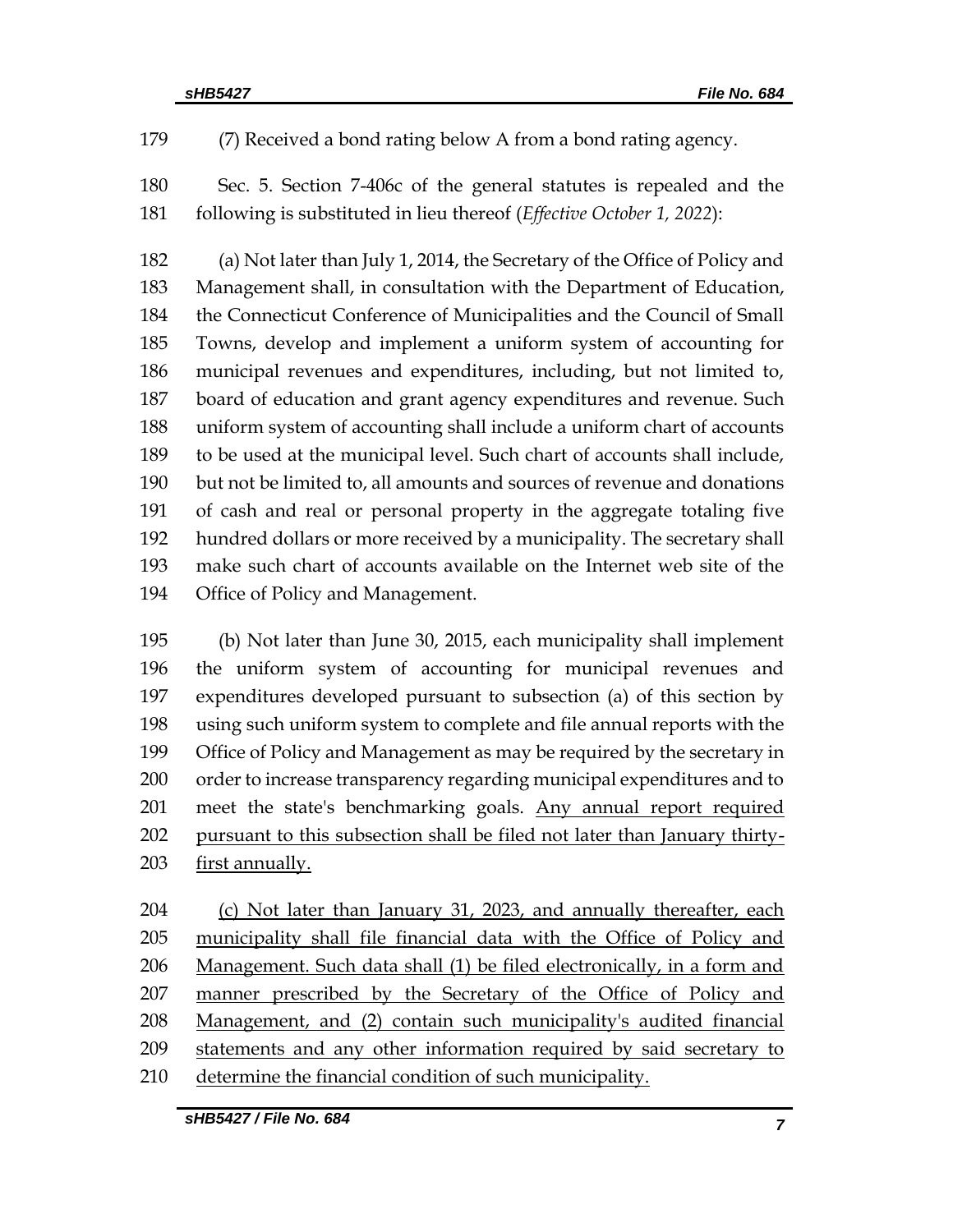| 211<br>212 | Sec. 6. Section 7-560 of the general statutes is repealed and the<br>following is substituted in lieu thereof (Effective October 1, 2022): |
|------------|--------------------------------------------------------------------------------------------------------------------------------------------|
| 213        | Whenever used in subsection (a) of section 7-394b, and sections 7-560                                                                      |
| 214        | to 7-579, inclusive, the following definitions shall apply:                                                                                |
| 215        | (1) "Attorney General" means the Attorney General of the state of                                                                          |
| 216        | Connecticut.                                                                                                                               |
| 217        | (2) "Certified municipality" means a municipality that has been                                                                            |
| 218        | certified as a tier I or tier II municipality by the secretary.                                                                            |
| 219        | (3) "Chief executive officer" means the officer described in section 7-                                                                    |
| 220        | 193.                                                                                                                                       |
| 221        | (4) "Debt service payment fund" means the fund into which the                                                                              |
| 222        | proceeds of the property tax intercept procedure are deposited and from                                                                    |
| 223        | which debt service on all outstanding general obligations of a                                                                             |
| 224        | municipality which have a term of more than one year and additionally                                                                      |
| 225        | all outstanding general obligations which the municipality determines                                                                      |
| 226        | are to be supported by the tax intercept procedure shall be paid as                                                                        |
| 227        | provided in subsection (a) of section 7-394b and sections 7-560 to 7-579,                                                                  |
| 228        | inclusive.                                                                                                                                 |
| 229        | (5) "Debt service payment fund requirement" means an amount at                                                                             |
| 230        | least equal to the aggregate amount of principal, sinking fund                                                                             |
| 231        | installments, if any, and interest during the then current fiscal year as                                                                  |
| 232        | the same become due and payable on all outstanding general                                                                                 |
| 233        | obligations of the municipality which have a term of more than one year                                                                    |
| 234        | and additionally all outstanding general obligations which the                                                                             |
| 235        | municipality determines are to be supported by the tax intercept                                                                           |

procedure.

 (6) "Deficit" means with respect to the general fund of any municipality, any cumulative excess of expenditures, encumbrances, or other uses of funds for any fiscal year and all prior fiscal years over revenues of the municipality for such period and the prior year's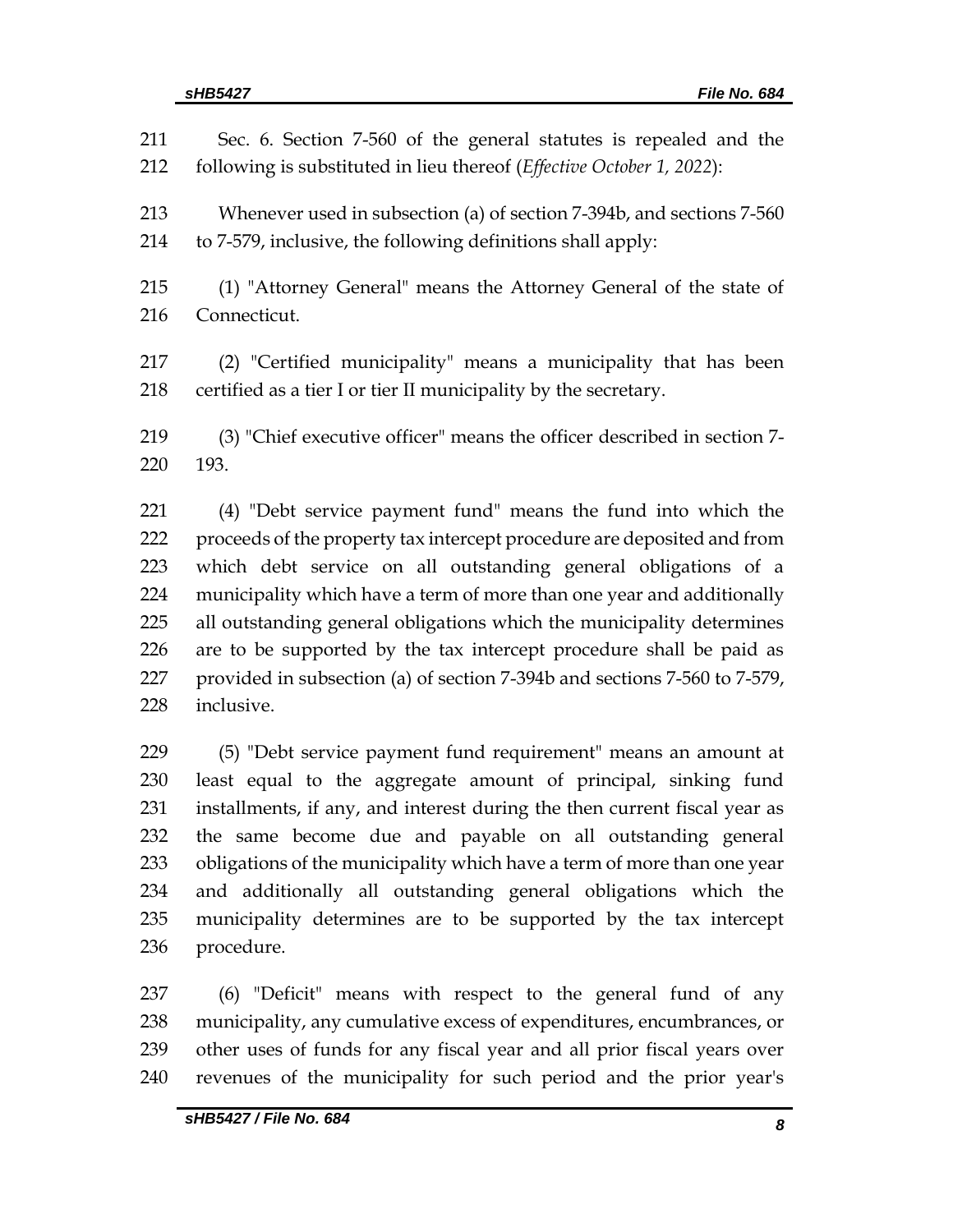unassigned fund balance, as reflected in the most recent audited financial statements of such municipality. For purposes of determining such excess, revenues shall not include the proceeds of tax anticipation notes and expenditures shall not include any principal payment of tax anticipation notes.

 (7) "Deficit obligation" means any general obligation with a term of more than one year or any bond or any note issued in anticipation 248 thereof, issued by a municipality either for the purpose of or having the effect of reducing, eliminating or preventing a general fund, special revenue fund or enterprise fund deficiency, other than any obligation issued pursuant to chapter 110.

 (8) "Designated tier I municipality" means a municipality designated as a tier I municipality in accordance with the provisions of section 7- 576a, as amended by this act.

 (9) "Designated tier II municipality" means a municipality designated as a tier II municipality in accordance with the provisions of section 7- 576b, as amended by this act.

 (10) "Designated tier III municipality" means a municipality designated as a tier III municipality in accordance with the provisions of section 7-576c, as amended by this act.

 (11) "Designated tier IV municipality" means a municipality designated as a tier IV municipality in accordance with the provisions 263 of section 7-576e, as amended by this act.

 (12) "Equalized mill rate" means the tax rate derived from the most recent available grand levy of a municipality divided by the equalized net grand list on which such levy is based, as determined by the secretary in accordance with section 10-261a.

 (13) "Fund balance" means the amount that assets and deferred outflow of resources of a municipality's general fund exceeds the liabilities and deferred inflow of resources of the general fund of the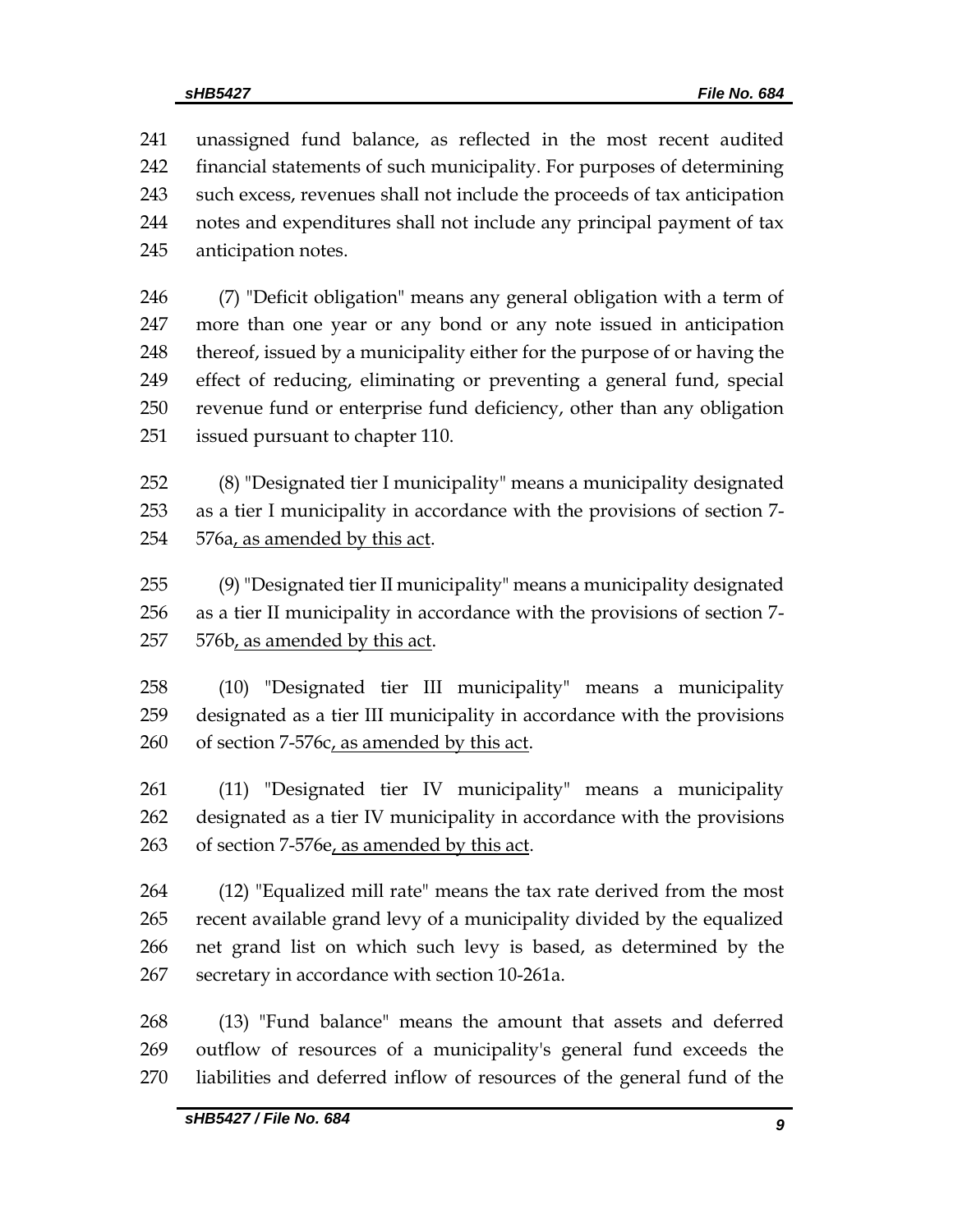municipality, as of the fiscal year ended as reflected in the municipality's most recent audited financial statements presented in accordance with generally accepted accounting principles.

 (14) "Fund balance percentage" means the fund balance of the general fund of a municipality as of the fiscal year ended in the municipality's most recent audited financial statements and presented in accordance with generally accepted accounting principles, divided by the sum of revenues of the general fund and operating transfers into the general fund for the fiscal year.

 (15) "General fund deficiency" means a deficit or a projected fiscal year deficit, or both.

 (16) "General obligation" means an obligation issued by a municipality and secured by the full faith and credit and taxing power of such municipality including any contingent obligation which is payable from the general fund and is subject to annual appropriation.

 (17) "Maximum required capital reserve" means the maximum aggregate amount of principal, interest and other amounts due and owing during any succeeding fiscal year, excluding any sinking fund installments payable in a prior fiscal year on outstanding general obligations of a certified municipality supported by a special capital reserve fund issued pursuant to subsection (a) of section 7-394b and sections 7-568 to 7-579, inclusive.

 (18) "Minimum required capital reserve" means the aggregate amount of principal, sinking fund installments, interest and other amounts due and owing during the next succeeding fiscal year on outstanding general obligations of a certified municipality supported by a special capital reserve fund pursuant to subsection (a) of section 7-394b and sections 7-560 to 7-579, inclusive.

 (19) "Municipal Accountability Review Board" means the Municipal 300 Accountability Review Board established pursuant to section 7-576d, as amended by this act.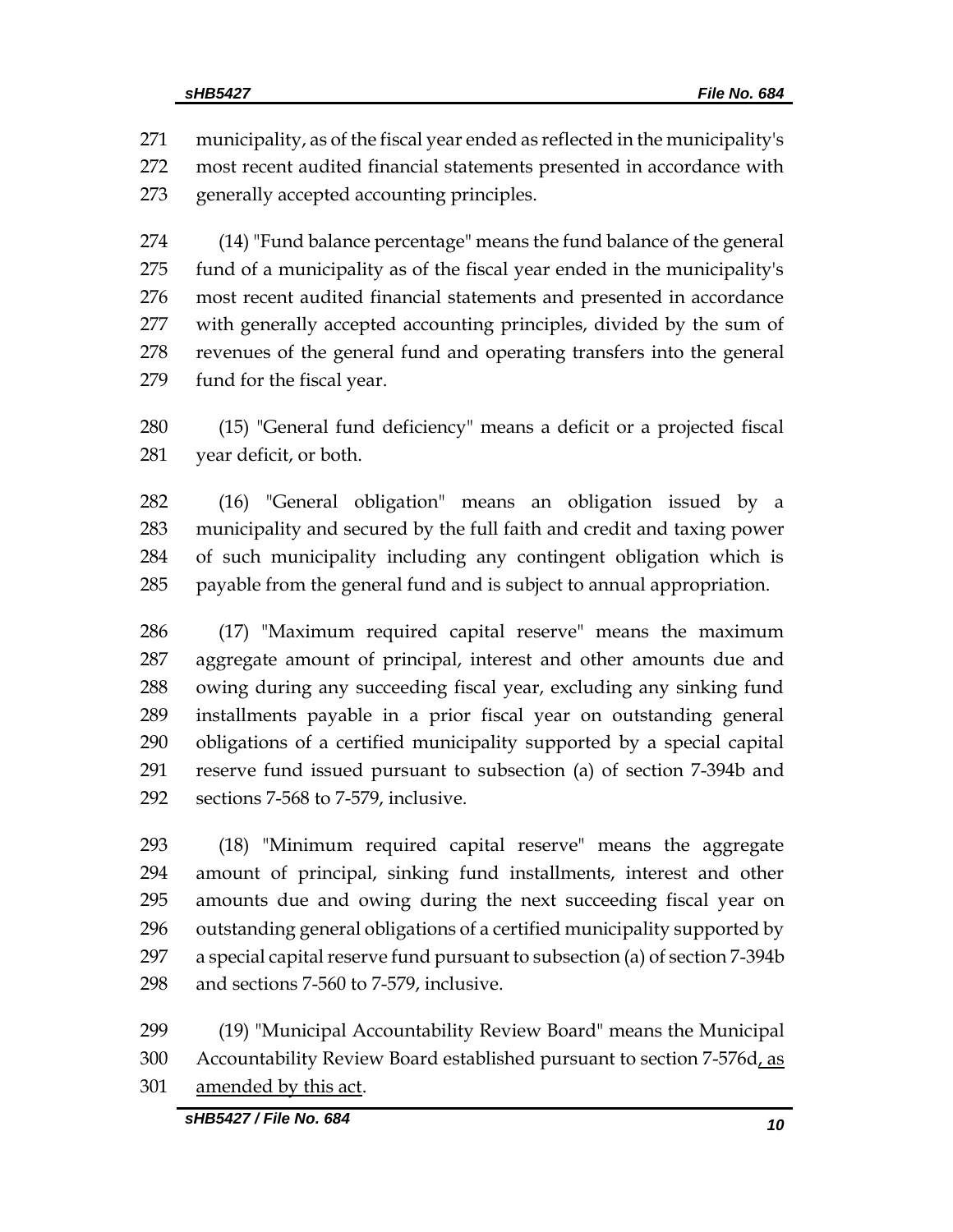| 302 | (20) "Municipal aid" means formula grants, grants, payments in lieu        |  |  |  |
|-----|----------------------------------------------------------------------------|--|--|--|
| 303 | of taxes, reimbursements, payments and other funding provided by the       |  |  |  |
| 304 | state to municipalities and used to fund municipal general fund            |  |  |  |
| 305 | budgets, including education budgets.                                      |  |  |  |
| 306 | (21) "Municipal Finance Advisory Commission" means the Municipal           |  |  |  |
| 307 | Finance Advisory Commission established in section 7-394b.                 |  |  |  |
| 308 | (22) "Municipal restructuring fund loan" means a loan received by a        |  |  |  |
| 309 | municipality from the Municipal Restructuring Fund pursuant to             |  |  |  |
| 310 | section 7-576i, as amended by this act.                                    |  |  |  |
| 311 | $[(22)]$ $(23)$ "Municipal revenue increase in fiscal year ending June 30, |  |  |  |
| 312 | 2018, as a per cent of revenues" means the net difference in estimated     |  |  |  |
| 313 | municipal revenues from state sources and new municipal taxing             |  |  |  |
| 314 | authority as compiled by the secretary pursuant to section 4-71b for the   |  |  |  |
| 315 | fiscal year ending June 30, 2018, as compared to the estimated municipal   |  |  |  |
| 316 | revenues from such sources compiled by the secretary pursuant to           |  |  |  |
| 317 | section 4-71b for the fiscal year ending June 30, 2017, divided by the sum |  |  |  |
| 318 | of revenues of the general fund and operating transfers into the general   |  |  |  |

 fund as reported in the municipality's audited financial statements for the fiscal year ending June 30, 2016.

 **[**(23)**]** (24) "Municipality" means any town, city, borough, consolidated town and city, consolidated city and borough, any metropolitan district, any district, as defined in section 7-324, and any other political subdivision of the state having the power to levy taxes and to issue bonds, notes or other obligations.

 **[**(24)**]** (25) "Obligation" means any bond, bond anticipation note or other interim funding obligation, certificate of participation, security, financing lease, installment purchase agreements, capital lease, receivable or other asset sale, refinancing covered by this definition and any other transaction which constitutes debt in accordance with both municipal reporting standards in section 7-394a and the regulations prescribing municipal financial reporting adopted by the secretary.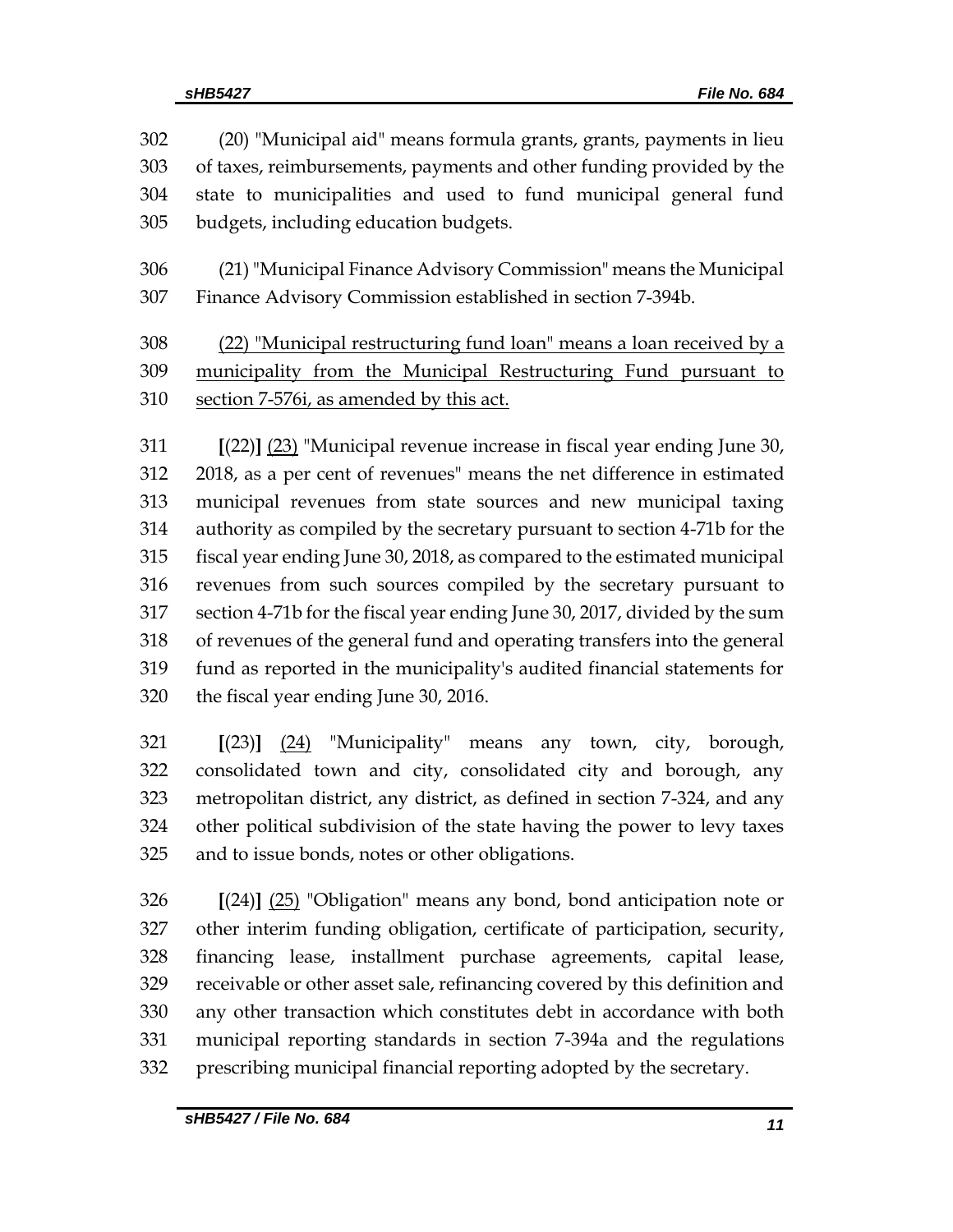**[**(25)**]** (26) "Outstanding obligation" means any obligation with respect to which a principal or interest payment, sinking fund installment or other payment or deposit is, or will be, due in the future and for which moneys or defeasance securities have not been deposited in escrow.

 **[**(26)**]** (27) "Projected fiscal year deficit" means, with respect to the general fund of any municipality during any fiscal year, the excess of estimated expenditures and uses of funds for the fiscal year over estimated revenues and any cumulative unassigned general fund balance from the prior fiscal year. For purposes of determining such excess, estimated revenues shall not include the proceeds of tax anticipation notes and estimated expenditures shall not include any principal payment of tax anticipation notes.

 **[**(27)**]** (28) "Property taxes" means all taxes on real and personal property levied by the municipality in accordance with the general statutes including any interest, penalties and other related charges, and shall not mean any rent, rate, fee, special assessment or other charge based on benefit or use.

 **[**(28)**]** (29) "Property tax intercept procedure" means a procedure where a municipality provides for the collection and deposit in a debt service payment fund maintained with a trustee of all property taxes needed to meet the debt service payment fund requirement and which meets all the requirements of section 7-562.

 **[**(29)**]** (30) "Property tax levy" means the mill rate of the municipality multiplied by the net taxable grand list of the municipality.

 **[**(30)**]** (31) "Revenues" means, with respect to the general fund for any municipality for any fiscal year, property taxes and other moneys that are generally available for, accounted for and deposited in the municipality's general fund.

 **[**(31)**]** (32) "Secretary" means the Secretary of the Office of Policy and Management.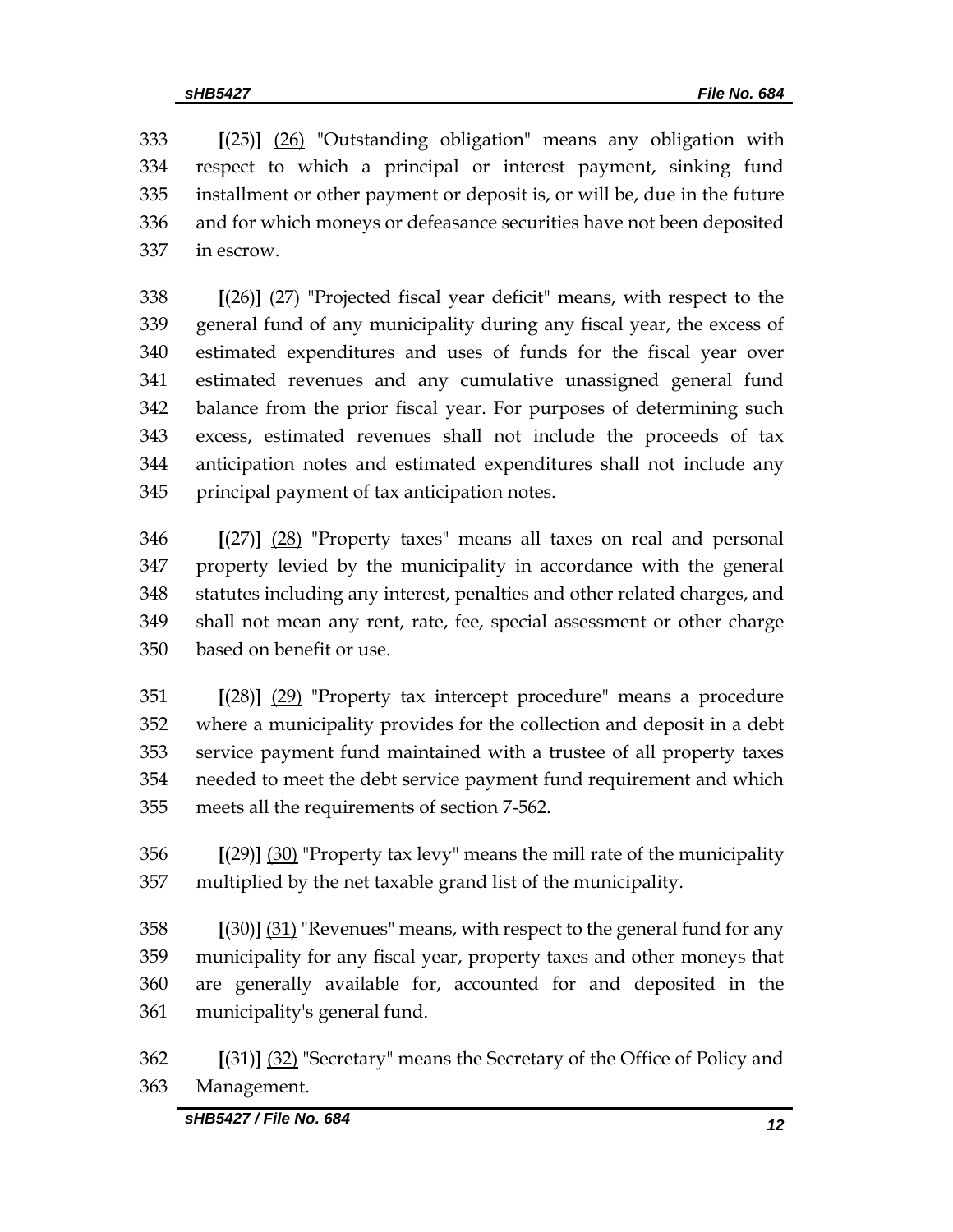| 364 | $[(32)]$ $(33)$ "Special capital reserve fund" means the fund established  |  |  |  |  |
|-----|----------------------------------------------------------------------------|--|--|--|--|
| 365 | pursuant to section 7-571 to secure the timely payment of principal and    |  |  |  |  |
| 366 | interest on general obligations issued by a certified municipality         |  |  |  |  |
| 367 | approved by the Treasurer pursuant to section 7-573.                       |  |  |  |  |
| 368 | $[(33)]$ $(34)$ "State" means the state of Connecticut.                    |  |  |  |  |
| 369 | $[(34)]$ $(35)$ "Tier I municipality" means any municipality which has     |  |  |  |  |
| 370 | applied to and been certified by the secretary as a tier I municipality.   |  |  |  |  |
| 371 | $[(35)]$ $(36)$ "Tier II municipality" means any municipality which has    |  |  |  |  |
| 372 | applied to and been certified by the secretary as a tier II municipality.  |  |  |  |  |
| 373 | [(36)] (37) "Treasurer" means the Treasurer of the state of Connecticut.   |  |  |  |  |
| 374 | $[(37)]$ $(38)$ "Trustee" means any trust company or bank having the       |  |  |  |  |
| 375 | powers of a trust company within or without the state, appointed by the    |  |  |  |  |
| 376 | municipality as trustee for the municipality's tax intercept procedure or  |  |  |  |  |
| 377 | special capital reserve fund and approved by the Treasurer, as well as     |  |  |  |  |
| 378 | any successor trust company or bank having the powers of a trust           |  |  |  |  |
| 379 | company within or without the state succeeding a prior trust company       |  |  |  |  |
| 380 | or bank as trustee, so appointed and approved.                             |  |  |  |  |
| 381 | Sec. 7. Section 7-576a of the general statutes is repealed and the         |  |  |  |  |
| 382 | following is substituted in lieu thereof (Effective October 1, 2022):      |  |  |  |  |
| 383 | (a) [The chief elected official of a municipality may apply to the         |  |  |  |  |
| 384 | secretary to request designation as a tier I municipality if any of the    |  |  |  |  |
| 385 | following conditions exist: (1) The municipality has no bond rating, or    |  |  |  |  |
| 386 | its highest bond rating is A or above, provided the municipality has no    |  |  |  |  |
| 387 | rating that is not investment grade, receives less than thirty per cent of |  |  |  |  |
| 388 | its current fiscal year general fund budget revenues in the form of        |  |  |  |  |
| 389 | municipal aid from the state, has a positive fund balance percentage,      |  |  |  |  |
| 390 | and has a municipal revenue increase in fiscal year ending June 30, 2018,  |  |  |  |  |
| 391 | as a per cent of revenues of two per cent or more, (2) the municipality    |  |  |  |  |
|     |                                                                            |  |  |  |  |

 has no bond rating or its highest bond rating is A, provided the municipality has no rating that is not investment grade, receives less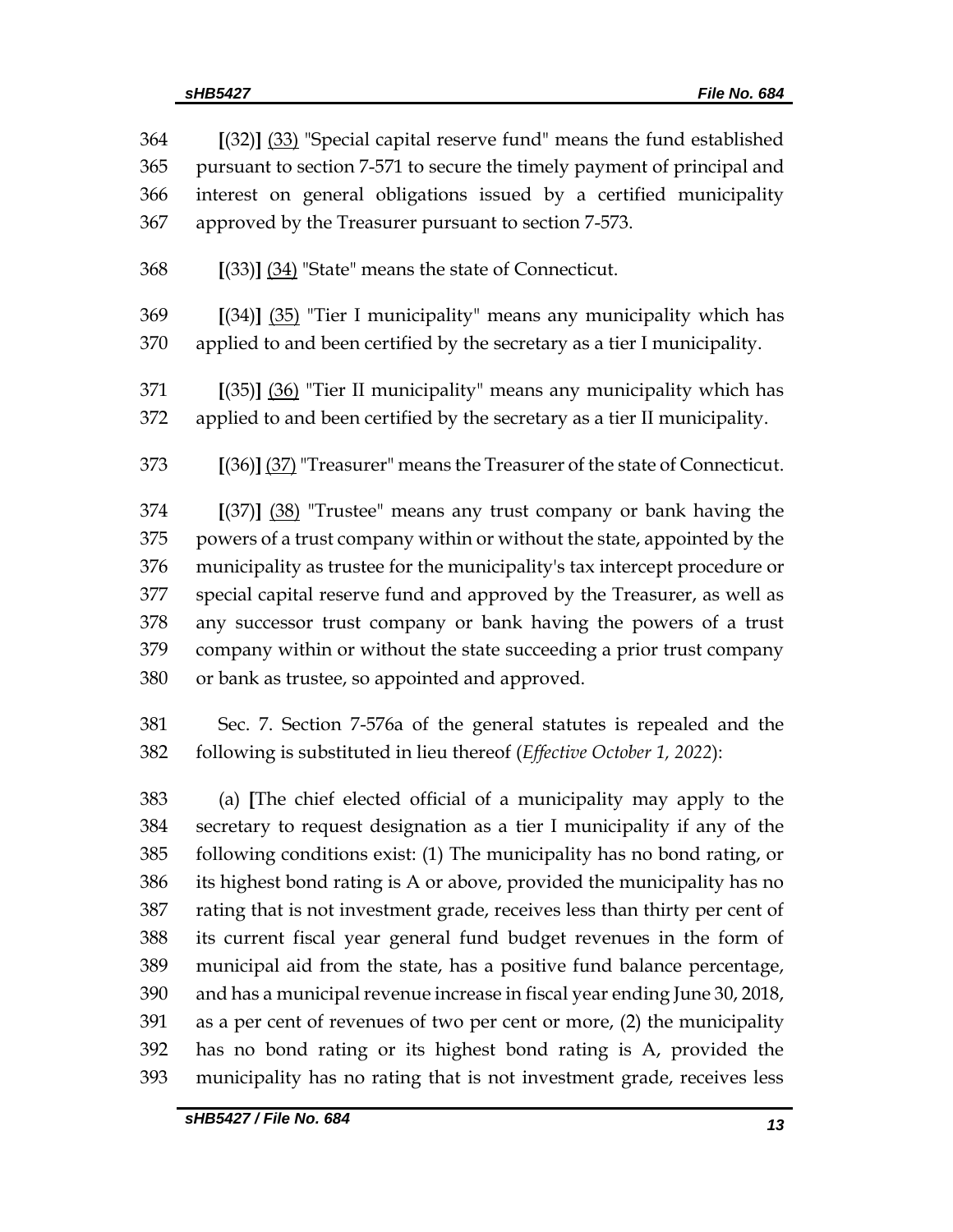than thirty per cent of its current fiscal year general fund budget revenues in the form of municipal aid from the state, and had a positive fund balance percentage of less than five per cent, or (3) the municipality's highest bond rating is AA or above, provided the municipality has no rating that is not investment grade, receives thirty per cent or more of its current fiscal year general fund budget revenues in the form of municipal aid from the state, has an equalized mill rate of less than thirty, has a positive fund balance percentage, and has a municipal revenue increase in the fiscal year ending June 30, 2018, as a per cent of revenues of two per cent or more.**]** Any municipality referred pursuant to subsection (d) of section 7-395, as amended by this act, to the Municipal Finance Advisory Commission shall be designated a tier I municipality. The chief elected official of any municipality that does not meet the conditions identified under subsection (d) of section 7-395, 408 as amended by this act, may apply to the Municipal Finance Advisory Commission for designation as a tier I municipality, provided such official (1) expects that such municipality will meet one or more such 411 conditions in the following twenty-four month period, and (2) submits a report to the Municipal Finance Advisory Commission, in a form and manner prescribed by the commission, that confirms that such condition or conditions will be met in such period.

 (b) The secretary shall refer any municipality **[**which has requested designation**]** designated as a tier I municipality to the Municipal Finance Advisory Commission, pursuant to the provisions of section 7-395, as amended by this act. In addition to the requirements of section 7-394b, such municipality shall prepare and present a **[**three-year**]** five-year financial plan to the Municipal Finance Advisory Commission for its review and approval.

 Sec. 8. Section 7-576b of the general statutes is repealed and the following is substituted in lieu thereof (*Effective October 1, 2022*):

 (a) The chief elected official of a municipality designated as a tier I 425 municipality pursuant to section 7-576a, as amended by this act, may apply to the secretary to request designation as a tier II municipality if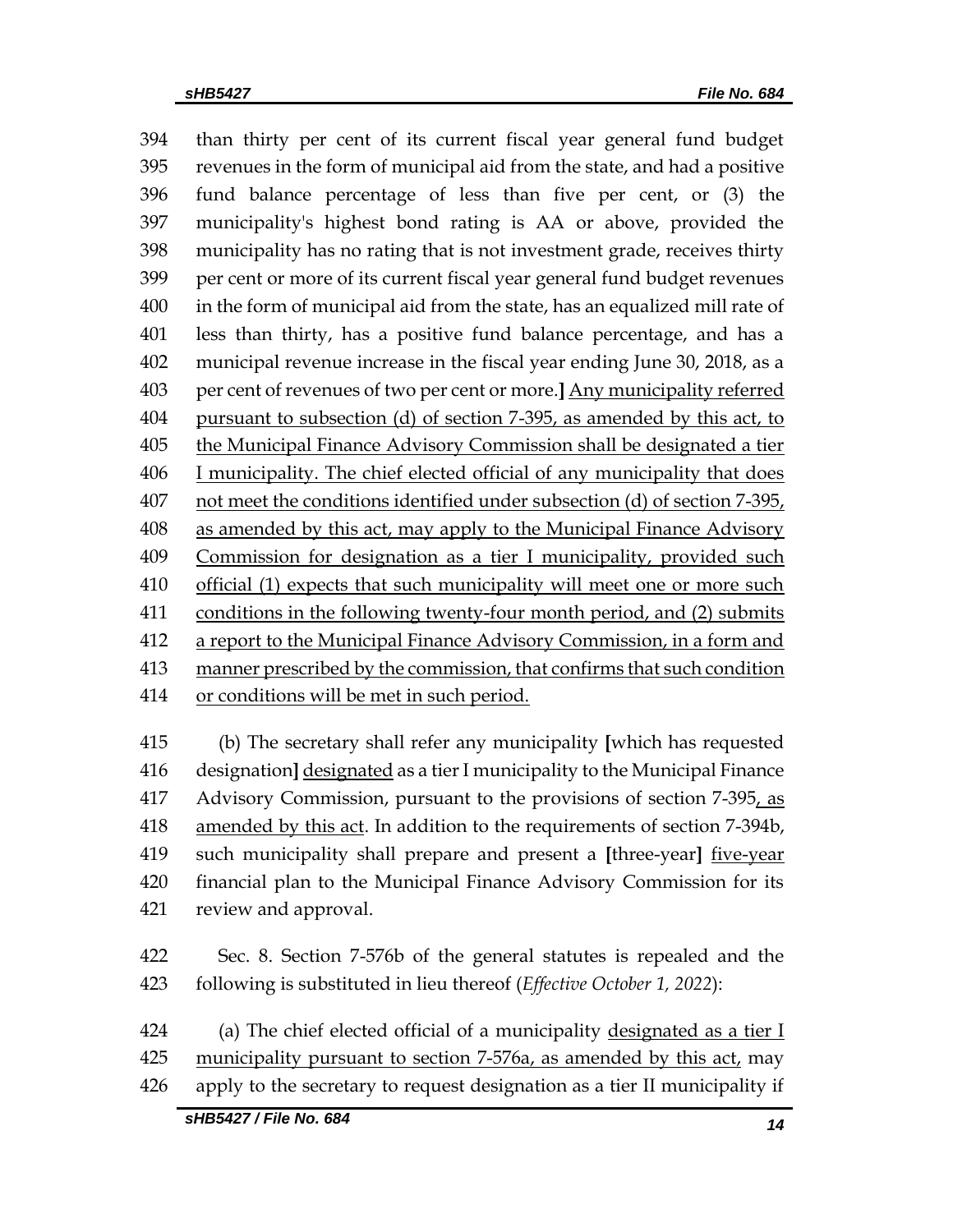**[**any of the following conditions exist: (1) The municipality has no bond rating from a bond rating agency, or, if its highest bond rating is A, provided the municipality has no rating that is not investment grade, receives thirty per cent or more of its current or prior fiscal year general fund budget revenues were or are in the form of municipal aid from the state, has a positive fund balance percentage of five per cent or more, has an equalized mill rate of less than thirty, and has a municipal revenue increase in fiscal year ending June 30, 2018, as a per cent of revenues of two per cent or more, (2) the municipality has no bond rating from a bond rating agency, or, if its highest bond rating is A, provided the municipality has no rating that is not investment grade, receives thirty per cent or more of its current or prior fiscal year general fund budget revenues were or are in the form of municipal aid from the state, has an equalized mill rate of less than thirty, and has a positive fund balance percentage of less than five per cent, (3) the municipality's highest bond rating is AA or higher, provided the municipality has no rating that is not investment grade, receives thirty per cent or more of its current or prior fiscal year general fund budget revenues were or are in the form of municipal aid from the state, and has an equalized mill rate of thirty or more, (4) the municipality's highest bond rating is AA or higher, provided the municipality has no rating that is not investment grade, and has a negative fund balance percentage, or (5) the municipality's highest bond rating is Baa or BBB, provided the municipality has no rating that is not investment grade, has a positive fund balance percentage and**]** the municipality has held one or more meetings with the Municipal Finance Advisory Committee, and (1) has 453 an equalized mill rate of not less than thirty, or (2) received thirty per cent or more of its most recent audited financial statement revenues in the form of municipal aid from the state. Any such official that applies 456 for such designation pursuant to this subsection shall provide a copy of 457 such application to the Municipal Finance Advisory Committee not later than ten days after making such application.

 (b) The secretary shall **[**refer any municipality which has requested designation as a tier II**]** (1) designate any tier I municipality as a tier II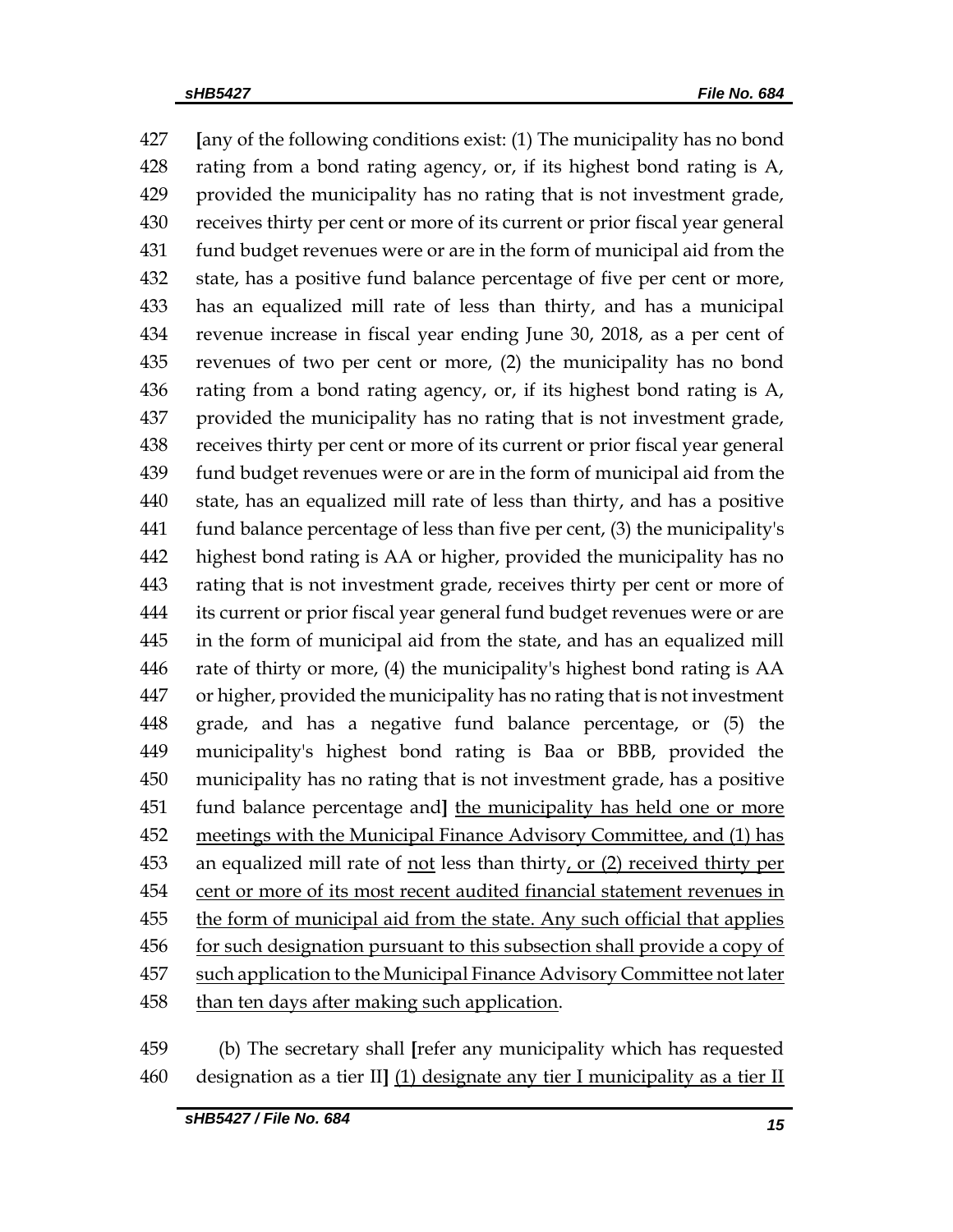municipality at the request of such municipality, if the secretary 462 determines that the fiscal condition of the municipality warrants such designation, based on the secretary's review of the reports and findings of the Municipal Finance Advisory Commission concerning such municipality, and (2) refer such municipality to the Municipal Accountability Review Board established pursuant to section 7-576d, as amended by this act. Said board shall have the same authority and responsibilities possessed by the Municipal Finance Advisory Commission with respect to tier II certified municipalities referred to it, including, but not limited to, requiring that such municipalities prepare and present to said board for its review and approval a **[**three-year**]** five- year financial plan and monthly financial reports, in a manner prescribed by said board. In preparing and adopting its annual budgets, such municipality shall only include assumptions respecting state revenues and property tax revenues as approved by such board and such board shall approve or disapprove all obligations issued by a designated tier II municipality pursuant to section 7-575 and this section, provided it shall only approve such obligations which in its judgment improve the financial condition of such municipality.

 (c) The Municipal Finance Advisory Commission may, after holding at least one meeting with a designated tier I municipality, recommend to the secretary that such municipality be designated as a tier II municipality. Any such recommendation shall be made on the basis of such municipality's financial condition, which shall be documented by 485 the commission in a report submitted to the secretary. A copy of such 486 report shall be provided to such municipality not later than ten days after such submission. Not later than forty-five days after such submission, the secretary may approve or reject such recommendation. If the secretary does not approve or reject such recommendation during 490 such forty-five-day period, such recommendation shall be deemed rejected.

 Sec. 9. Section 7-576c of the general statutes is repealed and the following is substituted in lieu thereof (*Effective October 1, 2022*):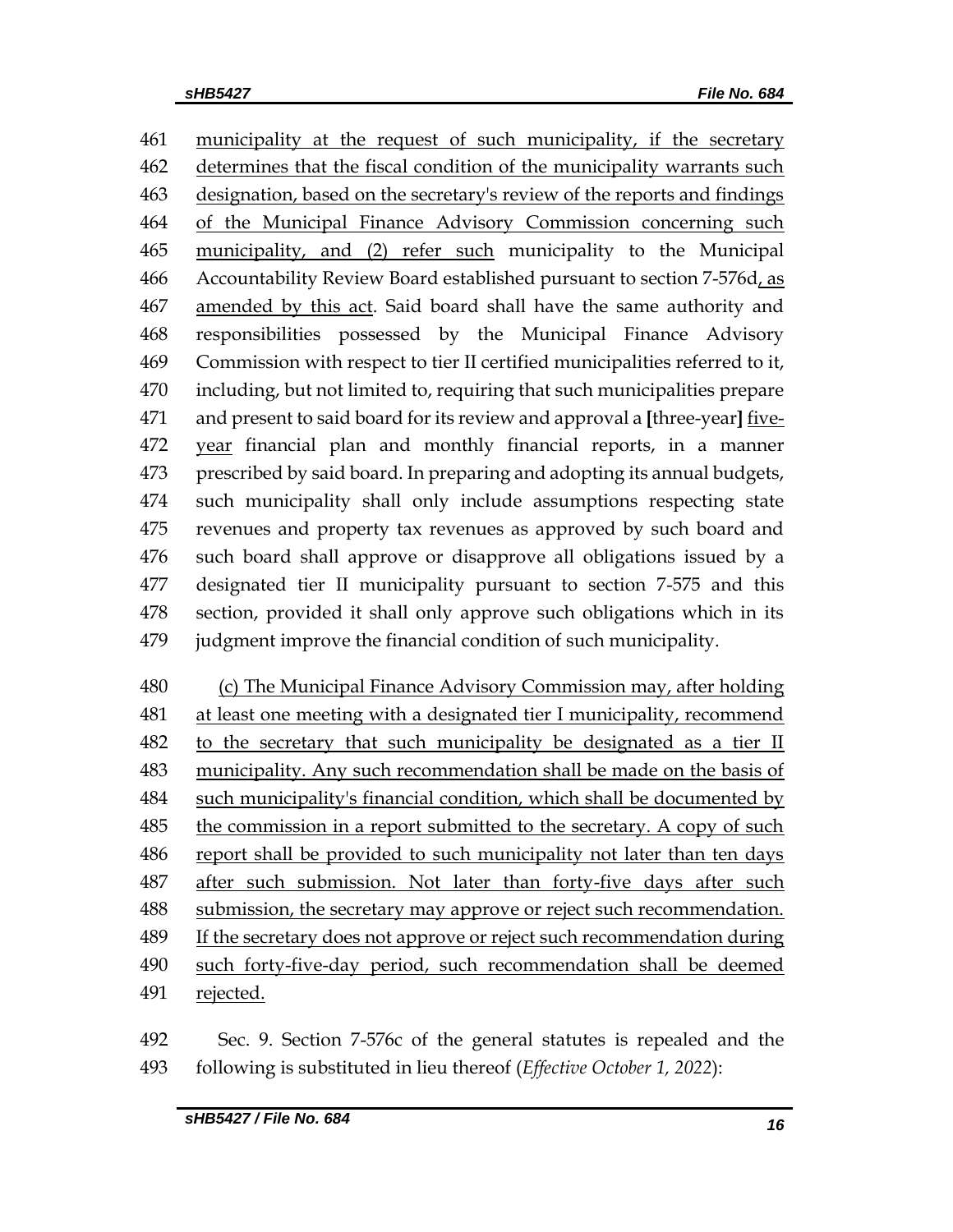494 (a) The chief elected official of a municipality designated as a tier I 495 municipality pursuant to section 7-576a, as amended by this act, or the legislative body of such municipality, by majority vote, may apply to the secretary to request designation as a tier III municipality after holding at least one meeting with the Municipal Finance Advisory Commission, if **[**any of the following conditions exist: (1) The municipality has at least one bond rating from a bond rating agency that is below investment grade, or (2) the municipality has no bond rating from a bond rating agency, or, if its highest bond rating is A, Baa or BBB, provided the municipality has no rating that is not investment grade, and it has either (A) a negative fund balance percentage, or (B)**]** the municipality (1) has an equalized mill rate that is thirty or more, **[**and it receives**]** or (2) received thirty per cent or more of its **[**current or prior fiscal year general fund budget revenues were or are**]** most recent audited financial statement revenues in the form of municipal aid from the state. Prior to submission of such request by a chief elected official, such official shall provide notice of intent to apply for such designation to the legislative body of such municipality. Such legislative body shall have **[**thirty**]** forty-five days from receipt of such notice to approve or reject the chief elected official's decision to submit such a request. If such legislative body does not approve or reject such decision during such **[**thirty-day**]** forty-five-day period, the chief elected official's decision to 516 submit such request shall be deemed approved by such legislative body. Any chief elected official or legislative body that submits a request pursuant to this subsection shall provide a copy of such request to the Municipal Finance Advisory Commission not later than ten days after 520 submitting such request. The secretary shall designate a municipality as tier III if **[**: (i) A municipality meets either condition described in subdivision (1) or (2) of**]** a request for such designation has been made pursuant to this subsection, and based on reports and findings of the Municipal Finance Advisory Commission, the secretary finds that the fiscal condition of the municipality warrants such designation. **[**, (ii) the municipality**]**

527 (b) Any municipality that (1) receives a bond rating below investment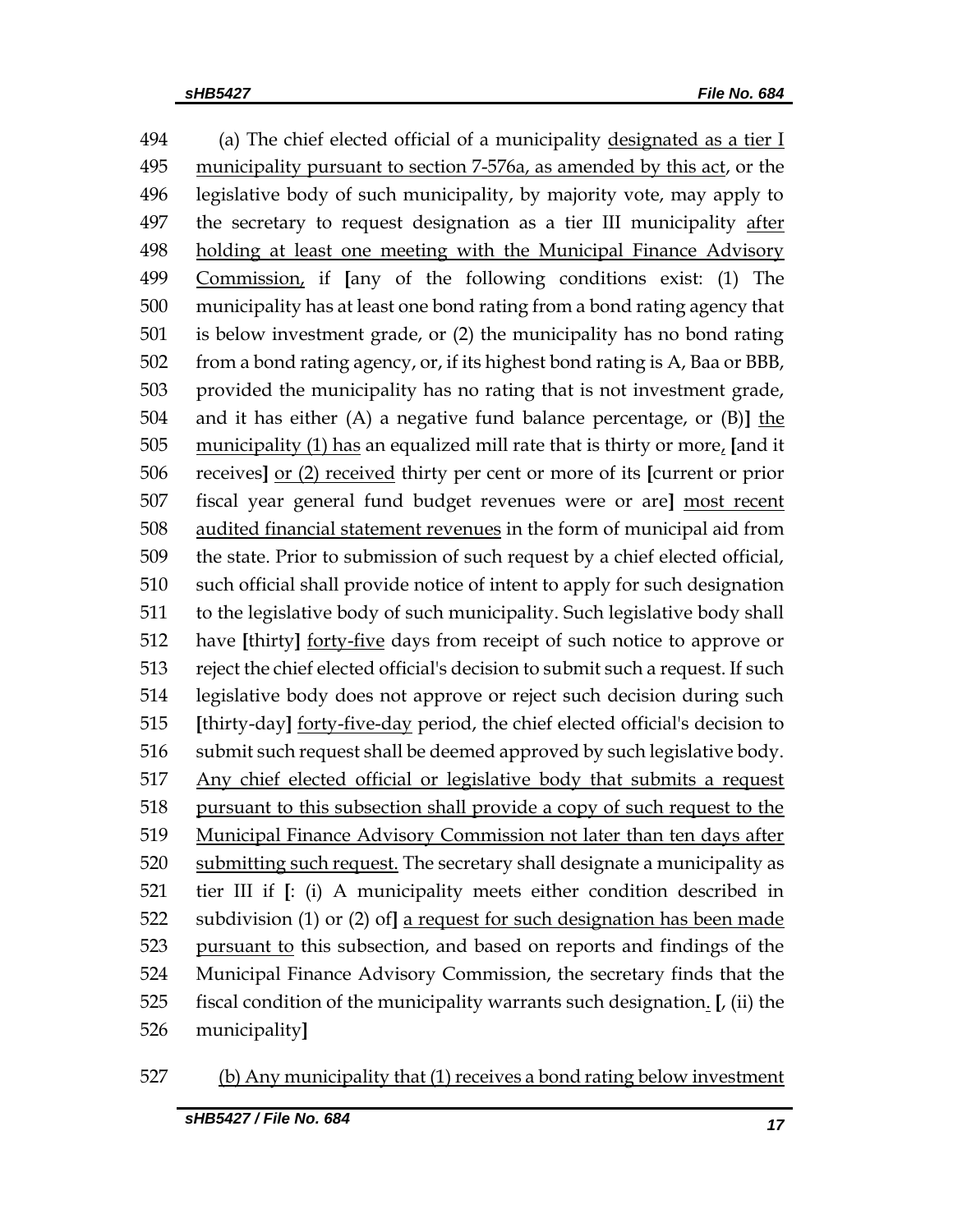528 grade from a rating agency,  $(2)$  issues refunding bonds that  $\Gamma(\text{I})$   $(A)$  have a term of more than twenty-five years, **[**(II)**]** (B) do not achieve net present value savings pursuant to the provisions of section 7-370c, and **[**(III)**]** (C) have annual debt service obligations associated with any existing debt and such refunding bonds in any year that are greater than the first full year debt service obligation following the issuance of such refunding bonds, or **[**(iii) the municipality**]** (3) issues a deficit obligation **[**or has issued a deficit obligation in the five years preceding July 1, 2017.**]** shall be designated as a tier III municipality. Any municipality that meets one or more conditions described in subdivisions (1) to (3), inclusive, of this subsection, shall notify the secretary not later than ten days after having met such condition or conditions. (c) The Municipal Finance Advisory Commission may, after holding at least one meeting with a designated tier I municipality, recommend 542 to the secretary that such municipality be designated as a tier III municipality. Any such recommendation shall be made on the basis of 544 such municipality's financial condition, which shall be documented by 545 the commission in a report submitted to the secretary. A copy of such report shall be provided to such municipality not later than ten days after such submission. Not later than forty-five days after such submission, the secretary may approve or reject such recommendation. If the secretary does not approve or reject such recommendation during

 such forty-five-day period, such recommendation shall be deemed rejected.

 **[**(b)**]** (d) The secretary shall refer any municipality that is a designated tier III municipality to the Municipal Accountability Review Board established pursuant to the provisions of section 7-576d, as amended by this act.

 **[**(c) Notwithstanding any provision of this section, no municipality shall be designated a tier III municipality prior to July 1, 2018, by any means other than an application as described in subsection (a) of this section, except a municipality with a population of one hundred twenty thousand or more that has a bond rating of Caa1 or less.**]**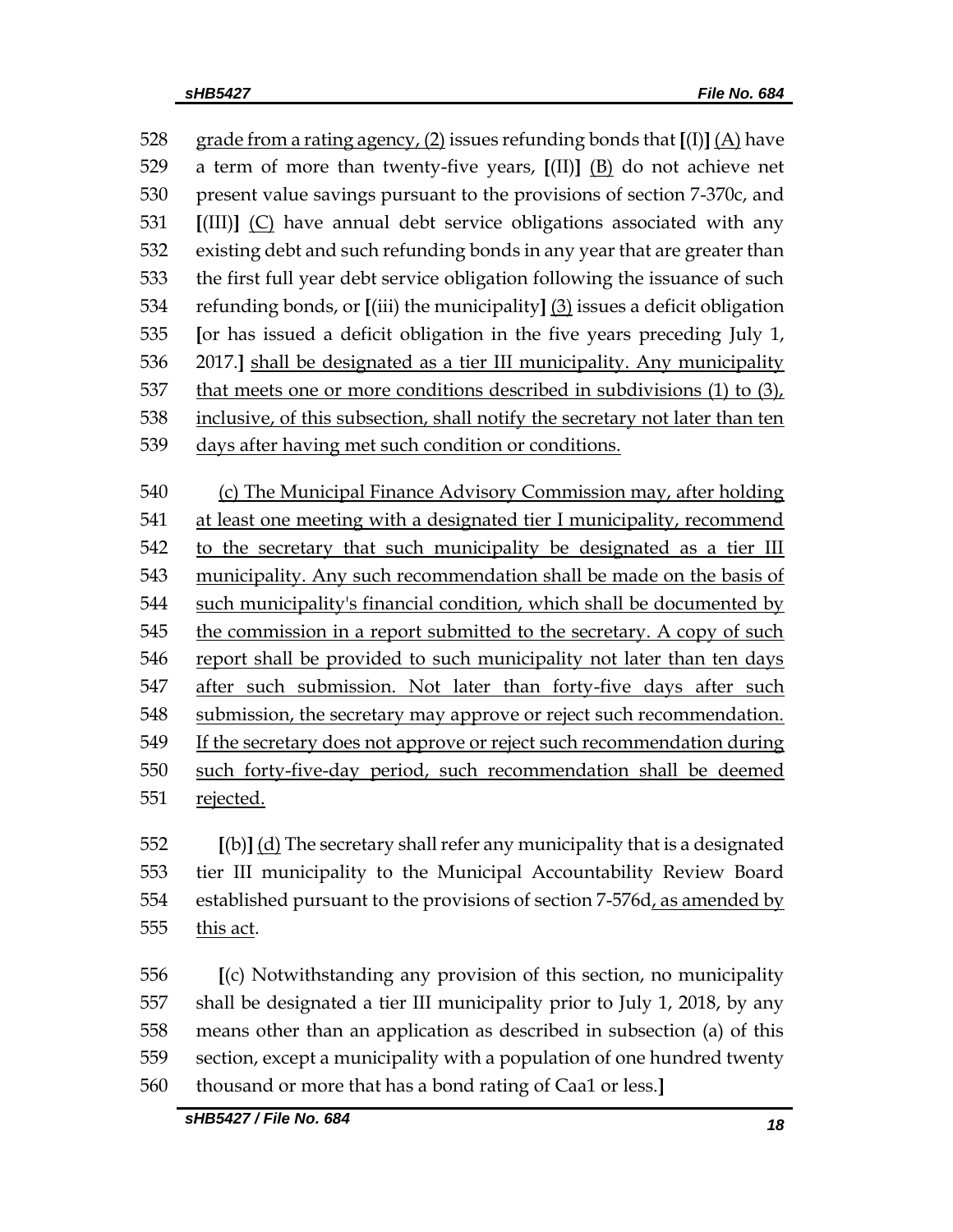Sec. 10. Subdivision (6) of subsection (b) of section 7-576d of the general statutes is repealed and the following is substituted in lieu thereof (*Effective October 1, 2022*):

 (6) With respect to any municipality referred to the Municipal Accountability Review Board on or after **[**January 1, 2018**]** October 1, 2022, in the case of any proposed collective bargaining agreement or amendments negotiated pursuant to sections 7-467 to 7-477, inclusive, including any such agreement negotiated by a board of education, notwithstanding the provisions of subsection (d) of section 7-474, or pursuant to section 10-153d, the Municipal Accountability Review Board shall have the same opportunity and authority to approve or reject, on not more than two occasions, collective bargaining agreements or amendments as are provided to the legislative body of such municipality in said respective sections, except that (A) any such agreement negotiated by a board of education shall be submitted to the Municipal Accountability Review Board by the bargaining representative of such board of education not later than fourteen days after any such agreement is reached, and (B) **[**the Municipal Accountability Review Board shall act upon such agreement, pursuant to this subdivision, not later than thirty days after submission by such bargaining representative**]** such agreement shall be considered approved thirty days after such submission if the Municipal Accountability Review Board has failed to approve or reject such agreement.

 Sec. 11. Subdivision (8) of subsection (b) of section 7-576d of the general statutes is repealed and the following is substituted in lieu thereof (*Effective October 1, 2022*):

 (8) The board shall monitor compliance with the municipality's **[**three-year**]** five-year financial plan and annual budget and recommend that the municipality make such changes as are necessary to ensure budgetary balance in such plan and budget.

Sec. 12. Subsection (a) of section 7-576e of the general statutes is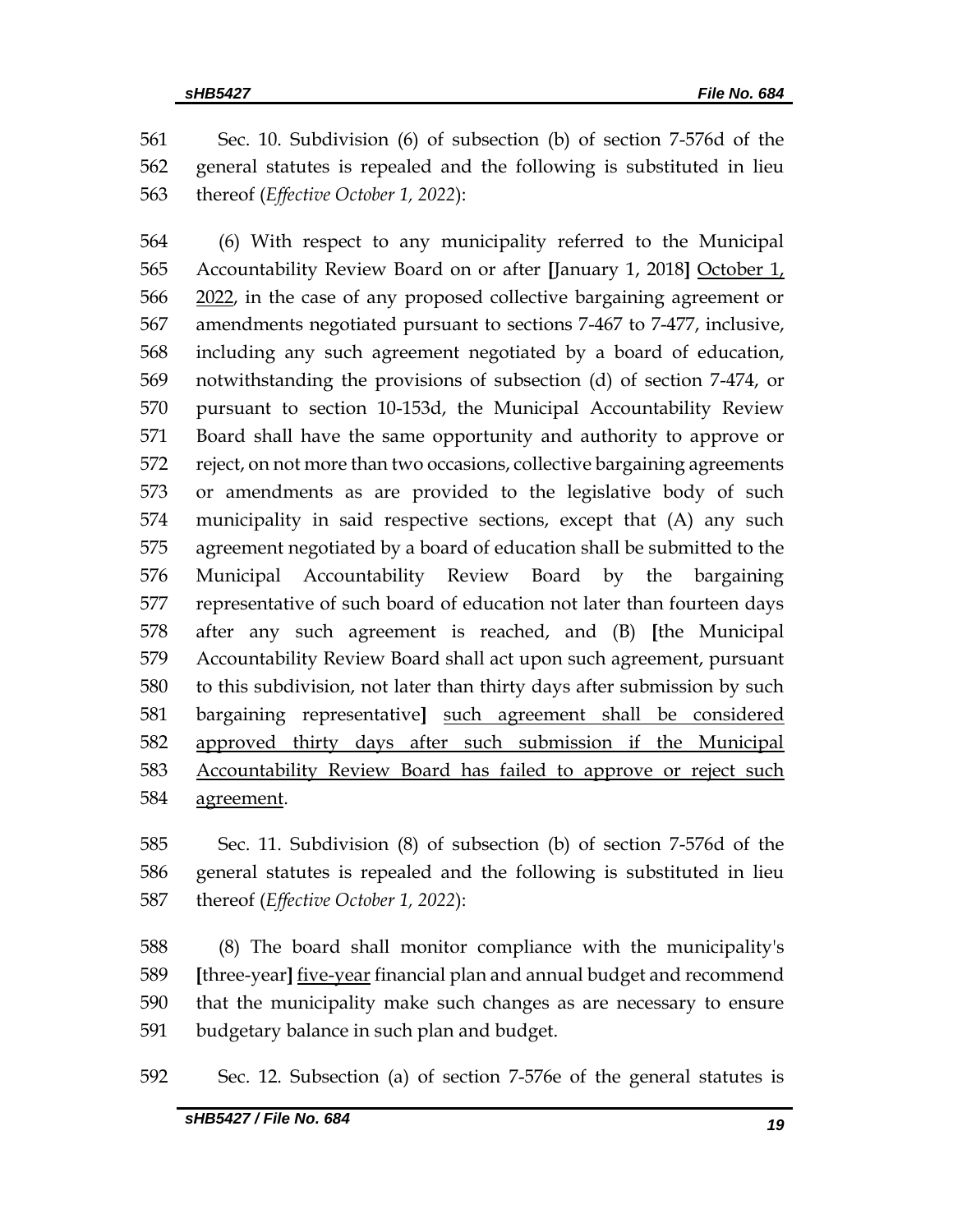repealed and the following is substituted in lieu thereof (*Effective October 1, 2022*):

 (a) (1) The chief elected official of a tier III municipality or the legislative body of such municipality, by a majority vote, may apply to the secretary to request designation as a tier IV municipality. The secretary may approve the request if the secretary determines that such designation is necessary to ensure the fiscal sustainability of the municipality and is in the best interests of the state. Prior to submission of any such request by the chief elected official, such official shall provide notice of intent to apply for such designation to the legislative body of such municipality. Such legislative body shall have thirty days from receipt of such notice to approve or reject the chief elected official's decision to submit such a request. If such legislative body does not approve or reject such decision to seek such designation during such thirty-day period, the chief elected official's decision to submit such request shall be deemed approved by such legislative body.

 (2) The Municipal Accountability Review Board may designate a tier III municipality as a tier IV municipality based on a finding by the board that the fiscal condition of such municipality warrants such a designation based upon an evaluation of the following criteria: (A) The balance in the municipal reserve fund; (B) the short and long-term liabilities of the municipality, including, but not limited to, the municipality's ability to meet minimum funding levels required by law, contract or court order; (C) the initial budgeted revenue for the municipality for the past five fiscal years as compared to the actual revenue received by the municipality for such fiscal years; (D) budget projections for the following **[**three**]** five fiscal years; (E) the economic outlook for the municipality; and (F) the municipality's access to capital markets. For the purpose of determining whether to make a finding pursuant to this subdivision, the membership of the board shall additionally include the chief elected official of such municipality, the treasurer of such municipality and a member of the legislative body of such municipality, as selected by such body. In conducting a vote on any such determination, the treasurer of such municipality shall be a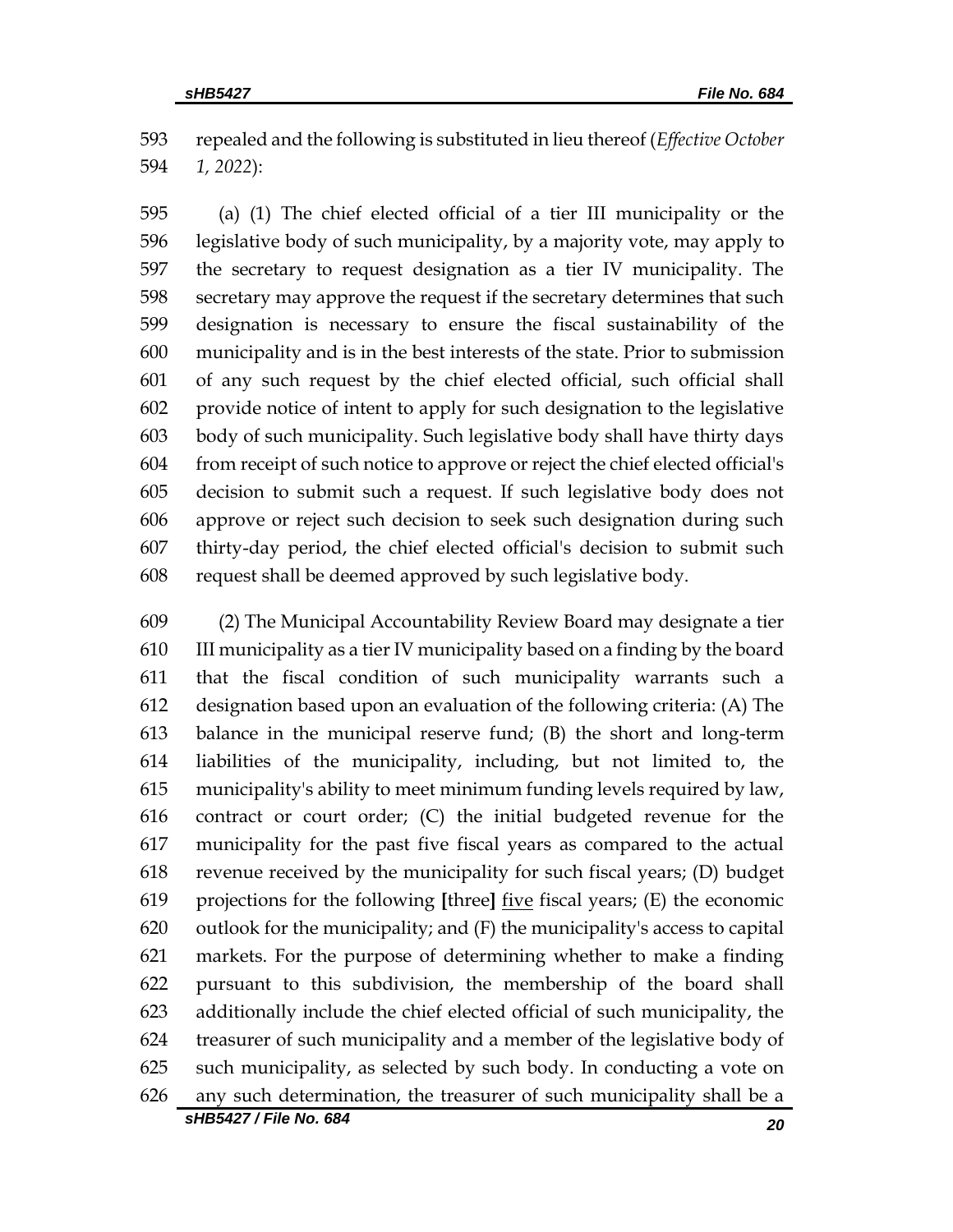non-voting member of the board. The board shall submit such finding and recommended designation to the secretary, who shall provide for a thirty-day notice and public comment period related to such finding and recommendation. Following the public notice and comment period, the secretary shall forward the board's finding and recommended designation and a report regarding the comments received in this regard to the Governor. Following the receipt of such documentation from the secretary, the Governor may approve or disapprove the board's recommended designation.

 (3) If any municipality is designated as a tier IV municipality, the following individuals shall serve as ex-officio, nonvoting members of the Municipal Accountability Review Board, provided such additional members shall only serve for purposes of the tier IV municipality that they represent: (A) The chief elected official of such municipality, or the chief elected official's designee, (B) an elected member of the local legislative body of such municipality, or such member's designee, as selected by a majority vote of the local legislative body of such municipality, (C) in the case where the municipality has an elected treasurer, the municipal treasurer or other municipal official responsible 646 for the issuance of bonds, and  $(D)$  a member of the minority party of the municipality's legislative body as elected by such minority party members. Notwithstanding the provisions of sections 7-568 to 7-575, 649 inclusive, and sections  $7-576a$ , as amended by this act, and  $7-576b$ , as amended by this act, a municipality designated as a tier IV municipality pursuant to this section shall retain such designation following the issuance of a deficit obligation subsequent to such municipality's designation as a tier IV municipality. With respect to a designated tier IV municipality, the Municipal Accountability Review Board shall have the same powers and responsibilities as it has with respect to designated tier III municipalities in addition to which it shall have the following additional or superseding authority and responsibilities:

 (i) To review and approve or disapprove the municipality's annual budget, including, but not limited to, the general fund, other governmental funds, enterprise funds and internal service funds. No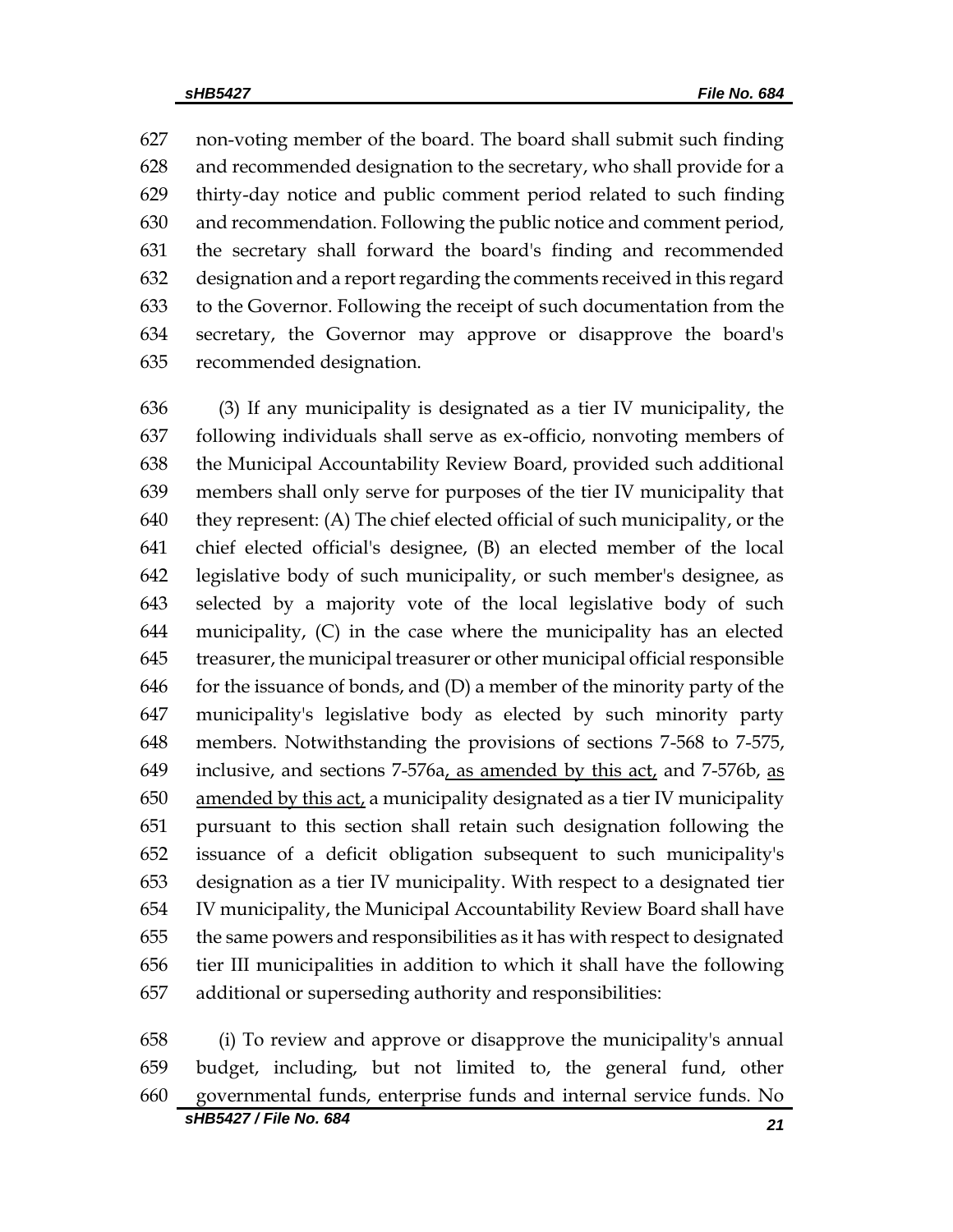annual budget, annual tax levy or user fee for the municipality shall become operative until it has been approved by the board. If the board disapproves any annual budget, not later than the May twenty-first prior to the beginning of the new fiscal year, the board shall specify the reasons for such disapproval and shall provide the legislative body until the June fifteenth prior to the beginning of the new fiscal year to resubmit the annual budget in accordance with this section. If the legislative body has not adopted a budget by such June fifteenth date or its resubmitted annual budget is not approved by the board, the board shall adopt an interim budget and establish a tax rate and user fees. Such interim budget shall take effect at the commencement of the fiscal year and shall remain in effect until the municipality submits and the board approves a modified budget. Notwithstanding any provision of the general statutes, or any public or special act, local law, charter or ordinance or resolution, a municipality may approve a modified budget pursuant to this section after any applicable deadline for such adoption has passed.

 (ii) To review and approve all bond ordinances and bond resolutions of the municipality.

 (iii) To monitor compliance with the municipality's **[**three-year**]** five-681 year financial plan and annual budget and require that the municipality make such changes as are necessary to ensure budgetary balance in such plan and budget.

 (iv) To approve or reject all collective bargaining agreements for a new term, other than modifications, amendments or reopening of an agreement, to be entered into by the municipality or any of its agencies or administrative units, including the board of education. If it rejects an agreement, the board shall indicate the specific provisions of the proposed agreement present or missing which caused the rejection, as well as its rationale for the rejection. The board may indicate the total cost impact or savings that are acceptable in a new agreement. At any time during negotiations and prior to reaching any agreement, or a modified agreement, the parties, by mutual agreement, may request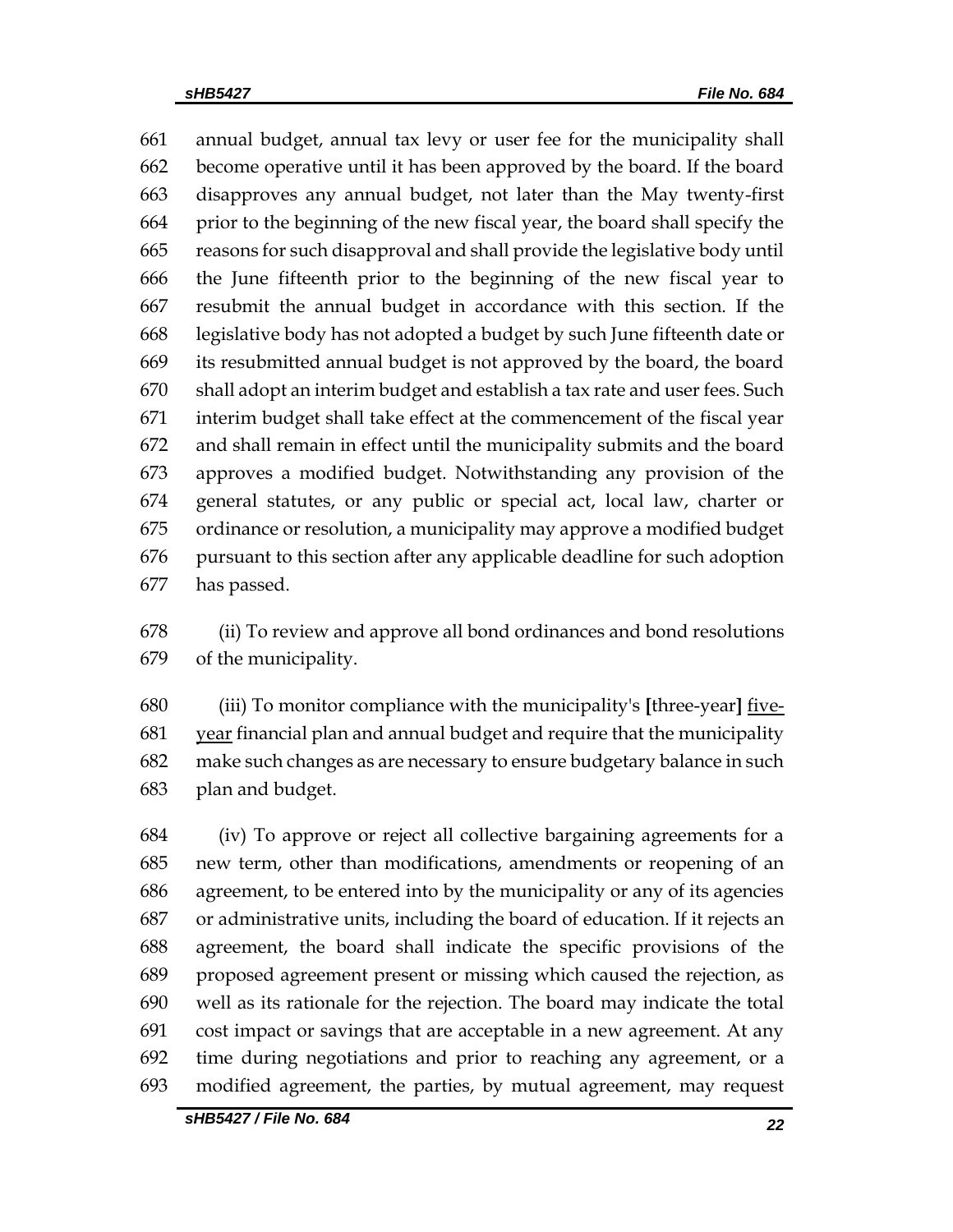guidance from the board as to the level and areas of savings that may be acceptable to the board in a new agreement. Following any rejection of a proposed collective bargaining agreement, the parties to the agreement shall have ten days from the date of the board's rejection to consider the board's concerns and propose a modified agreement. After the expiration of such ten-day period, the board shall approve or reject any such modified agreement. If the parties have been unable to reach a modified agreement or the board rejects such modified agreement, the board shall impose binding arbitration on the parties, in accordance with clause (v) of this subdivision, to arbitrate issues identified by the board as the cause for such inability or rejection. In establishing the issues to be arbitrated, as well as in making a determination to reject a proposed agreement, the board shall not be limited to matters raised or negotiated by the parties. Also, to approve or reject all modifications, amendments or reopeners to collective bargaining agreements entered into by the municipality or any of its agencies or administrative units, including the board of education. If it rejects a modification, amendment or reopener to an agreement, the board shall indicate the specific provisions of the proposed modification, amendment or reopener which caused the rejection, as well as its rationale for the rejection. The board may indicate the total cost impact or savings acceptable in a new modification, amendment or reopener. If the board rejects a proposed amendment or reopener to a collective bargaining agreement, the parties to the agreement shall have ten days from the date of the board's rejection to consider the board's concerns and put forth a revised modification, amendment or reopener. After the expiration of such ten- day period, the board shall approve or reject any revised modification, amendment or reopener amendment. If the parties are unable to reach a revised modification, amendment or reopener or the board rejects such revised modification, amendment or reopener, the board shall impose binding arbitration upon the parties in accordance with clause (v) of this subdivision. The issues to be arbitrated shall be those identified by the board as causing such inability or rejection. Prior to the board taking action on any such modification, amendment or reopener, the parties shall have an opportunity to make a presentation to the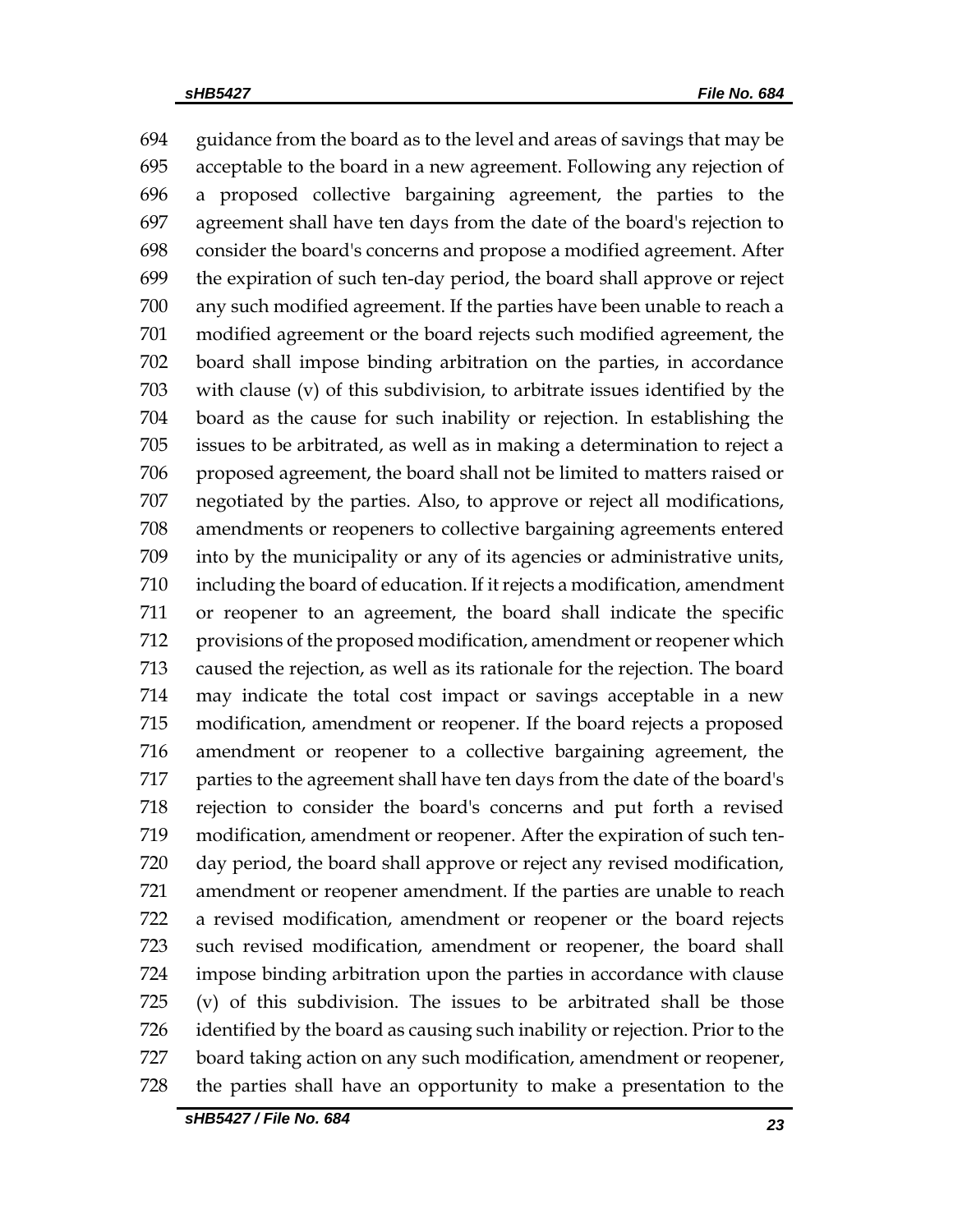board.

 (v) Except as otherwise provided in this subdivision, with respect to collective bargaining agreements of the municipality or any of its agencies or administrative units, including, but not limited to, the board of education, that are in or are subject to binding arbitration, the board shall have the power to impose binding arbitration upon the parties any time after the seventy-fifth day following the commencement of negotiations or to reject any arbitration award pending municipal or board of education action pursuant to section 7-473c or 10-153f on the date the board is established. If, upon the date of a municipality's designation as a tier IV municipality, the parties are in binding arbitration, or if the board rejects a pending arbitration award, the board shall immediately replace any established binding arbitration panel with an arbitrator selected in accordance with this section. If the board imposes binding arbitration or replaces an existing binding arbitration panel, it shall do so with an arbitrator selected by the Governor from a list of three potential arbitrators approved by and submitted to the Governor by the board. Such list of potential arbitrators shall include former judges of the state or federal judicial systems or other persons who have experience with arbitration or similar proceedings. Prior to the Governor's selection of an arbitrator, the parties may provide recommendations for such selection to the board. The board shall not be limited to selecting arbitrators from those recommended by the parties. The board may reduce the time limits in the applicable provisions of the general statutes or any public or special acts governing binding arbitration by one-half. In imposing such arbitration or in replacing an arbitration panel, the board shall not be limited to consideration and inclusion in the collective bargaining agreement of the last best offers or the matters raised by or negotiated by the parties provided the board shall indicate reasons for raising any matters not negotiated by the parties. The board shall be given the opportunity to make a presentation before the arbitrator. In addition to any statutory factors that shall be considered by the arbitrator with respect to proposed municipal or board of education collective bargaining agreements, the arbitrator shall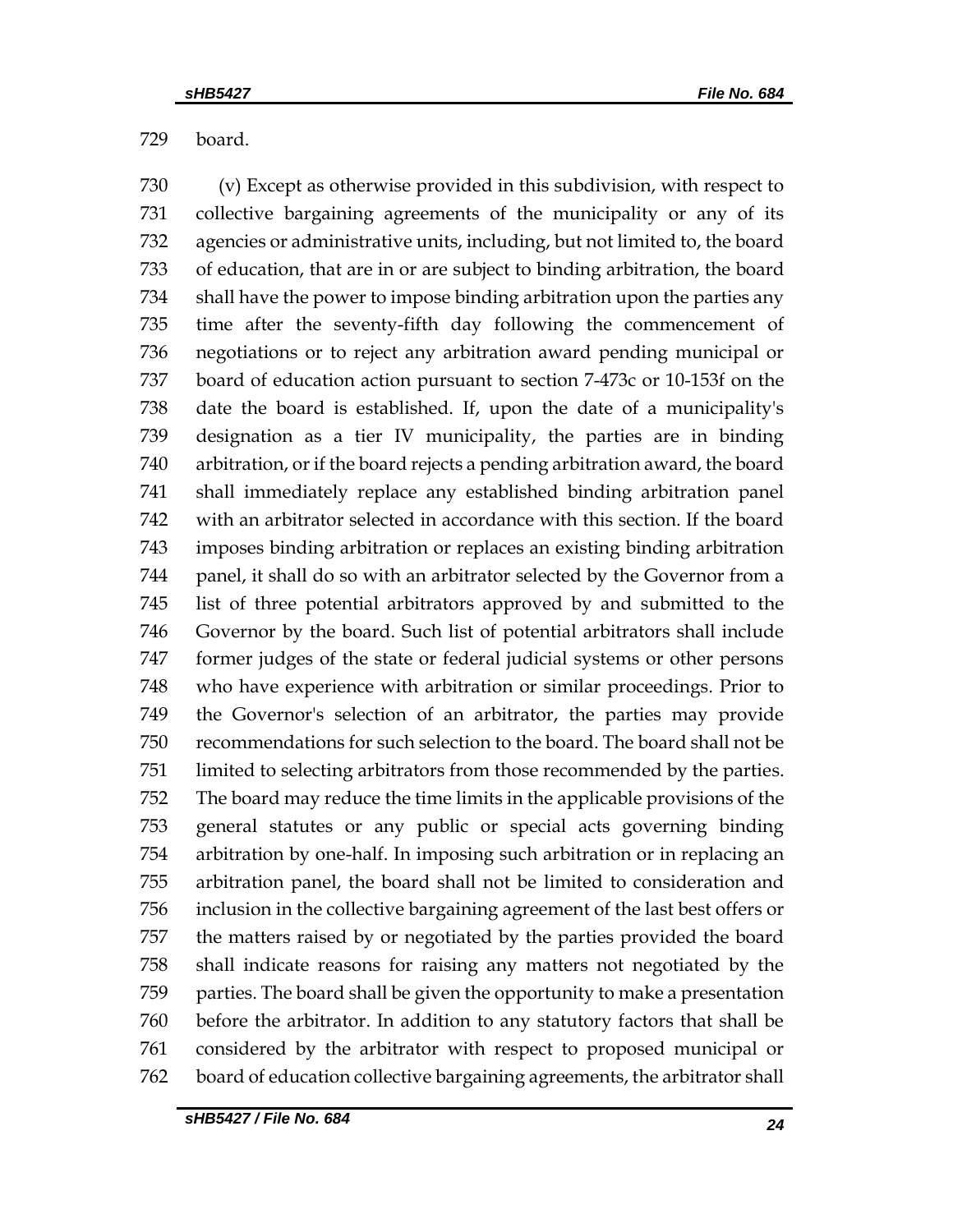give highest priority to the short and long-term fiscal exigencies that resulted in the municipality's designation as a tier IV municipality. Not later than ten days after the issuance of any of the arbitrator's decisions on the matters subject to such binding arbitration, the board may request reconsideration of one or more of such decisions and state its position as to the impact of such decisions on the short and long-term fiscal sustainability of the municipality. Not later than five days after the board's request for such reconsideration, the parties may submit comments to the arbitrator in response to the board's stated position. Not later than thirty days following the board's request for such reconsideration, the arbitrator, based on the record of the arbitration, may either modify or maintain the original arbitration decisions. The arbitrator's decisions shall be binding upon the parties. With respect to collective bargaining agreements negotiated pursuant to section 10- 153d and arbitration awards issued pursuant to section 10-153f, the provisions of this subdivision shall not apply until the board has rejected such agreement or award pursuant to subdivision (7) of subsection (b) of section 7-576d, as amended by this act, on two occasions.

 (4) (A) To require its approval of proposed transfers of a municipality's appropriations in excess of fifty thousand dollars, (B) to require its review, approval, disapproval or modification of the budget of the board of education for the municipality on a line-item basis and to require the board of education to submit to it any budget transfers, or (C) to appoint a financial manager and delegate to such manager, in writing, such powers as the board deems necessary or appropriate for the purpose of managing the financial and administrative affairs of the municipality for the period of time during which the municipality is subject to the powers of the board provided the board may override any actions taken by such manager at any time and shall not delegate the powers enumerated under subdivisions (2), (3) and (5) to (7), inclusive, and (11) to (13), inclusive, of subsection (b) of section 7-576d, as amended by this act, or subdivisions (1), (2) and (4) to (6), inclusive of this subsection. The board shall consult with such municipality and the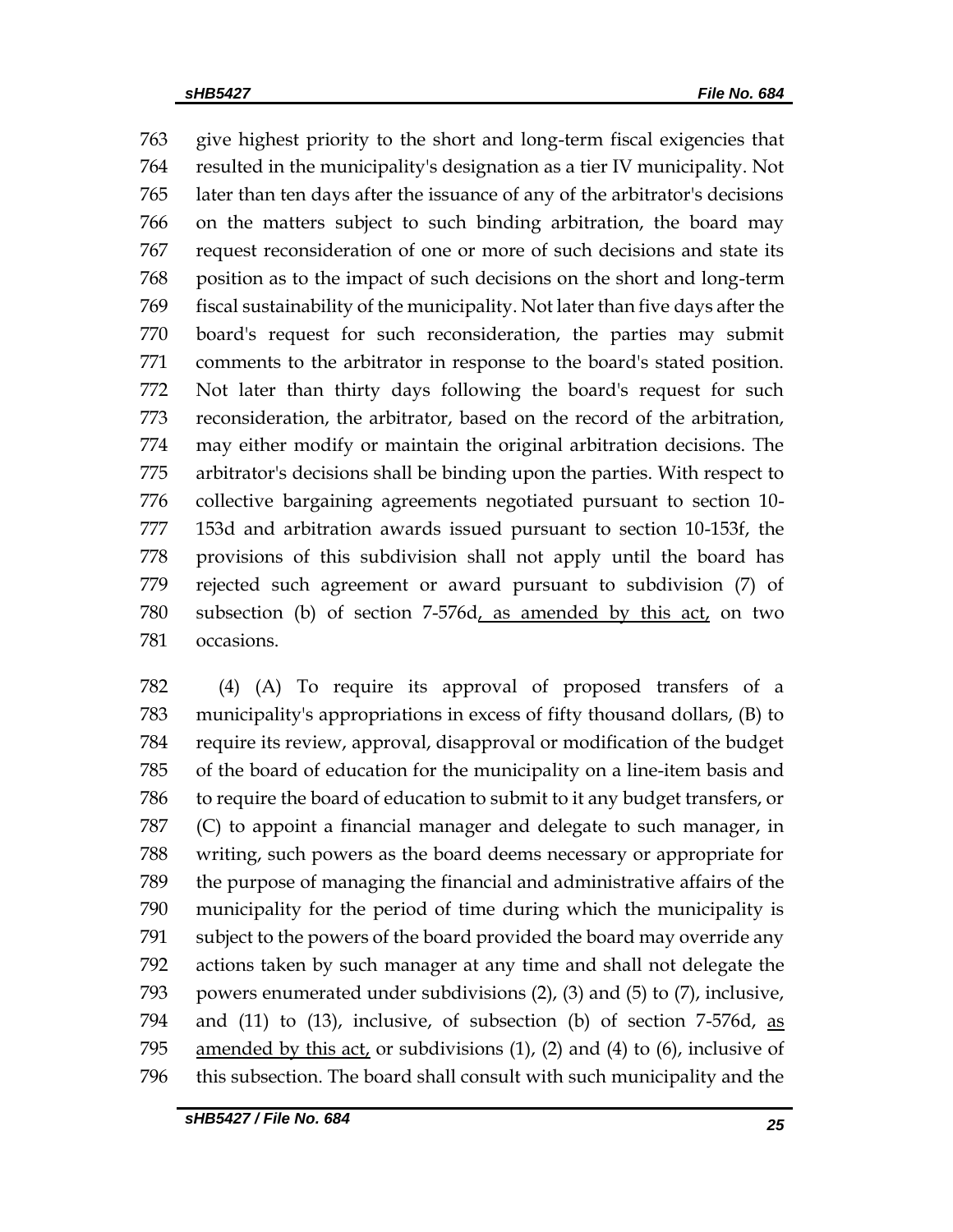board of education of such municipality, as applicable, to establish policies and procedures for the implementation of the provisions of subparagraphs (A) and (B) of this subdivision.

 (5) The board may require that the municipality or its board of education notify and submit to the board any or all municipal or board of education contracts that exceed (A) fifty thousand dollars for municipalities with a resident population under seventy thousand, or (B) one hundred thousand dollars for municipalities with a resident population of seventy thousand or more, not less than thirty days prior to execution of such contract, for the purpose of the board's review and approval of such contracts. The board shall establish policies and procedures, in consultation with any such municipality and such municipality's board of education, to implement the provisions of this subdivision.

 (6) To approve and authorize the issuance of obligations under section 7-575, including, with regard to a designated tier IV municipality otherwise ineligible to issue such obligations, for the purposes of issuing general obligations for purposes of deficit financing, addressing pension liabilities in accordance with section 7-374c, as amended by this act, debt restructuring and other purposes allowed for which municipal obligations are authorized by the general statutes.

 Sec. 13. Section 7-576f of the general statutes is repealed and the following is substituted in lieu thereof (*Effective October 1, 2022*):

 (a) A municipality designated as a tier I municipality in accordance with section 7-576a, **[**or designated as a**]** as amended by this act, tier II municipality in accordance with section 7-576b, as amended by this act, tier III municipality in accordance with section 7-576c, as amended by 824 this act, or tier IV municipality in accordance with section 7-576e, as amended by this act, shall retain such designation, notwithstanding any positive changes in the factors leading to its current designation, **[**or**]** until, in the fiscal years following such designation, (1) there have been no **[**annual**]** audited operating **[**budgetary**]** deficits in the general fund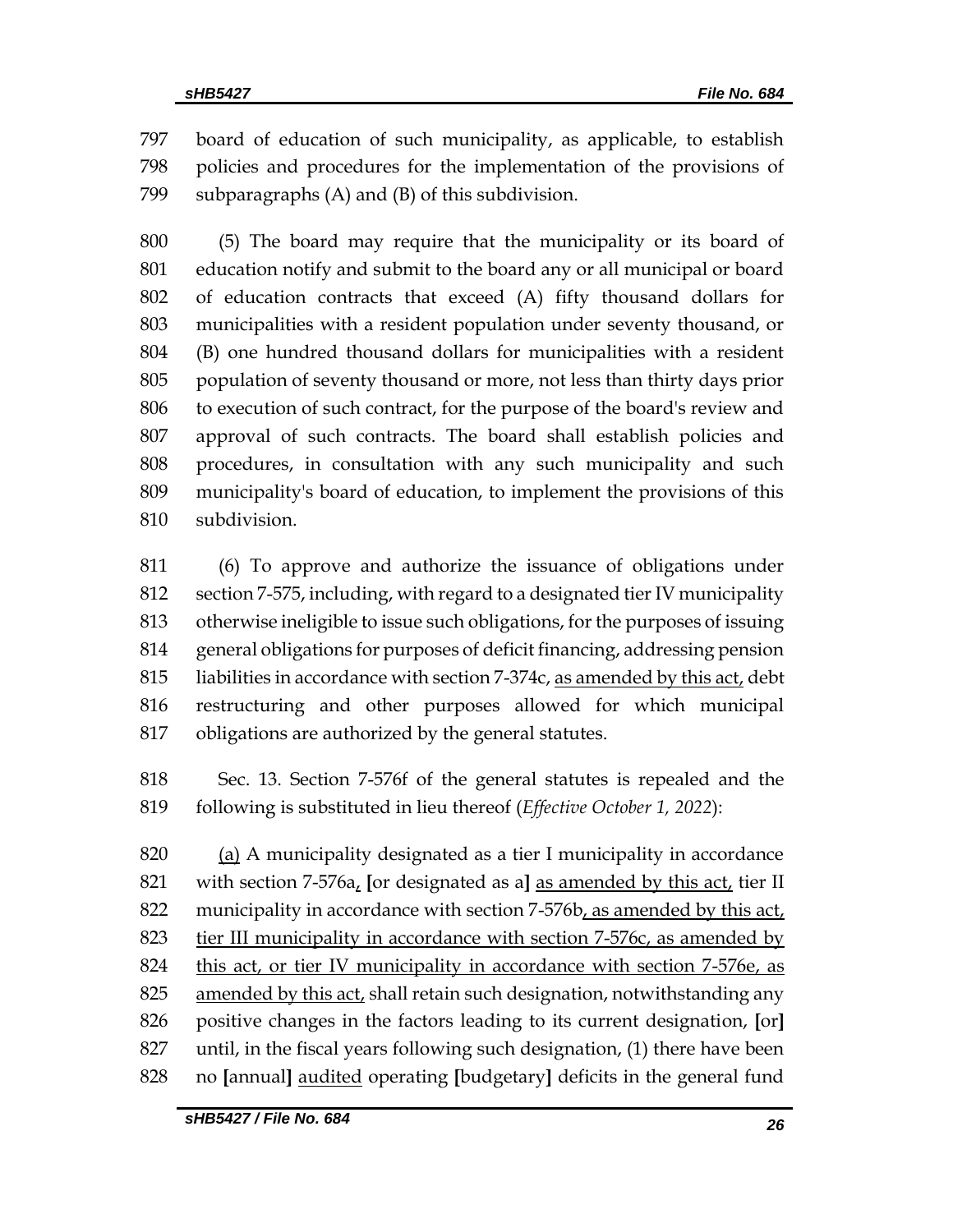of the municipality for two consecutive fiscal years, (2) the municipality's bond rating has either improved or remained unchanged since its most current designation, (3) the municipality has presented and the commission or board has approved a financial plan that projects a positive **[**unreserved**]** fund balance for the three succeeding consecutive fiscal years covered by such financial plan, where a positive fund balance of at least five per cent is projected in the third such fiscal year, and (4) the municipality's audits for such consecutive fiscal years have been completed and contain no general fund deficit. **[**Notwithstanding any other provisions of sections 7-560 to 7-575, inclusive, sections 7-568 to 7-579, inclusive, the municipality shall remain undesignated for purposes of a tier designation, unless circumstances would result in the municipality being designated as a tier numerically higher than its most recent designation.**]**

 (b) Notwithstanding subsection (a) of this section, the Municipal Finance Advisory Commission may, by unanimous vote, end the designation of a municipality designated as a tier I municipality, based on an evaluation of such municipality's financial condition.

 Sec. 14. Subsection (a) of section 7-576i of the general statutes is repealed and the following is substituted in lieu thereof (*Effective October 1, 2022*):

 (a) Any designated tier II, III, or IV municipality shall be eligible to receive funding from the Municipal Restructuring Fund, which fund shall be nonlapsing. A designated tier II, III or IV municipality seeking such funds shall submit, for approval by the Secretary of the Office of Policy and Management, a plan detailing its overall restructuring plan, including local actions to be taken and its proposed use of such funds. Notwithstanding section 10-262j, a municipality may, as part of such plan and in consultation with its local board of education, submit a proposed reduction in the minimum budget requirement related to its education budget. The secretary shall consult with the Commissioner of Education in approving or rejecting such proposed reduction. The secretary shall consult with the municipal accountability review board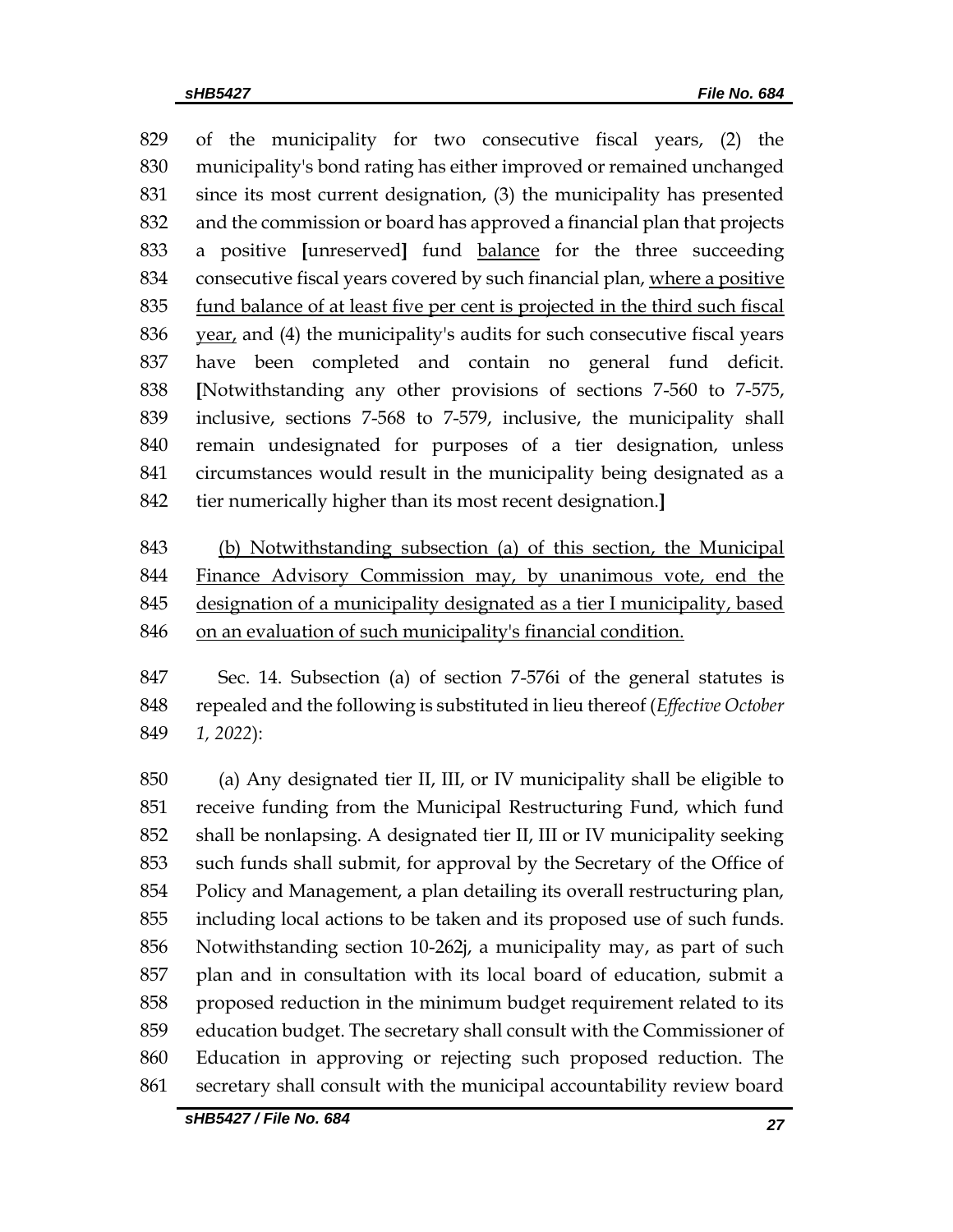in making distribution decisions and attaching appropriate conditions 863 thereto, including the timing of any such distributions and whether such funds shall be distributed in the form of a municipal restructuring fund loan subject to repayment by the municipality. The distribution of such assistance funds shall be based on the relative fiscal needs of the requesting municipalities. The secretary may approve all, none or a portion of the funds requested by a municipality. In attaching conditions to such funding, the secretary shall consider the impact of such conditions on the ability of a municipality to meet legal and other obligations. The board shall monitor and report to the secretary on the use of such funds and adherence to the conditions attached thereto. The secretary shall develop and issue guidance on the (1) administration of the municipal restructuring fund, (2) criteria for participation by municipalities and requirements for plan submission, and (3) prioritization for the awarding of assistance funds pursuant to this section. Any municipality that receives funding from the municipal restructuring fund, in addition to the other responsibilities and authority given to the board with respect to designated tiers II, III and IV municipalities, shall be required to receive board approval of its annual budgets.

882 Sec. 15. Section 7-576g of the general statutes is repealed. (*Effective*  883 *October 1, 2022*)

| This act shall take effect as follows and shall amend the following |                 |                |  |  |  |  |
|---------------------------------------------------------------------|-----------------|----------------|--|--|--|--|
| sections:                                                           |                 |                |  |  |  |  |
|                                                                     |                 |                |  |  |  |  |
| Section 1                                                           | October 1, 2022 | $7-374c(c)$    |  |  |  |  |
| Sec. 2                                                              | October 1, 2022 | $7-392(e)$     |  |  |  |  |
| Sec. $3$                                                            | October 1, 2022 | 7-393          |  |  |  |  |
| Sec. 4                                                              | October 1, 2022 | $7-395(d)$     |  |  |  |  |
| Sec. 5                                                              | October 1, 2022 | $7-406c$       |  |  |  |  |
| Sec. 6                                                              | October 1, 2022 | 7-560          |  |  |  |  |
| Sec. 7                                                              | October 1, 2022 | 7-576a         |  |  |  |  |
| Sec. 8                                                              | October 1, 2022 | 7-576b         |  |  |  |  |
| Sec. 9                                                              | October 1, 2022 | 7-576с         |  |  |  |  |
| Sec. 10                                                             | October 1, 2022 | $7-576d(b)(6)$ |  |  |  |  |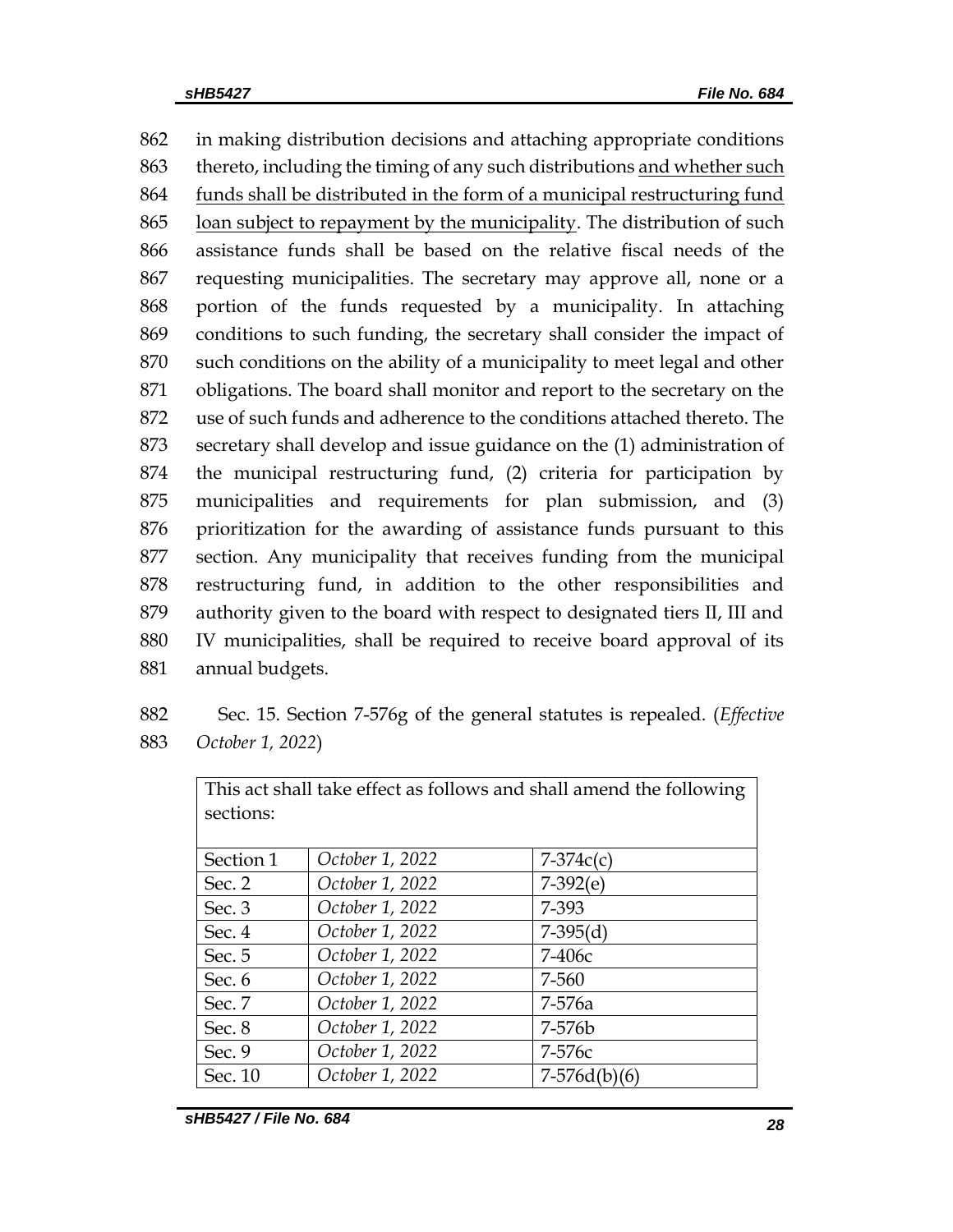| Sec. 11 | October 1, 2022 | $7-576d(b)(8)$   |
|---------|-----------------|------------------|
| Sec. 12 | October 1, 2022 | $7-576e(a)$      |
| Sec. 13 | October 1, 2022 | 7-576f           |
| Sec. 14 | October 1, 2022 | $7 - 576i(a)$    |
| Sec. 15 | October 1, 2022 | Repealer section |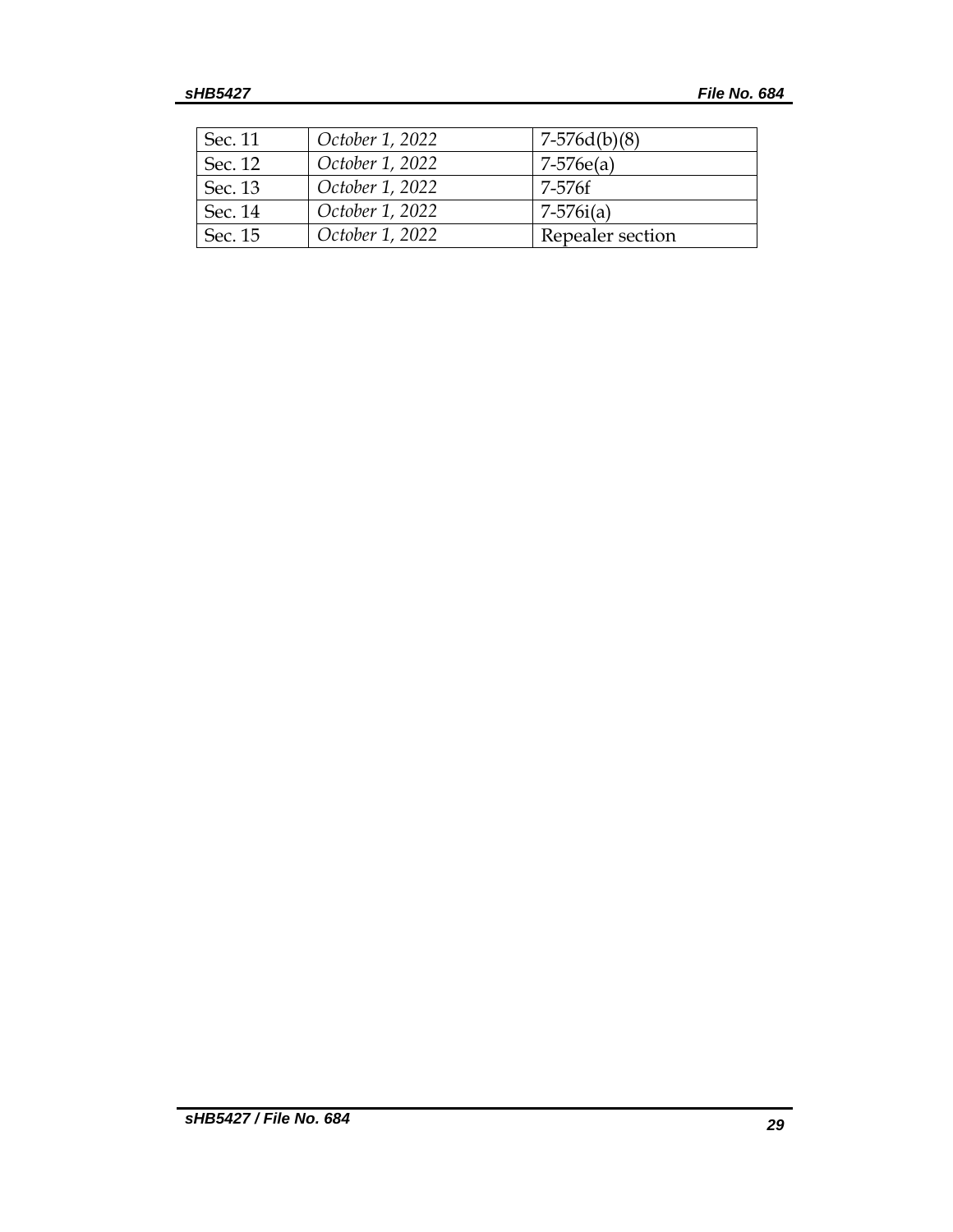*The following Fiscal Impact Statement and Bill Analysis are prepared for the benefit of the members of the General Assembly, solely for purposes of information, summarization and explanation and do not represent the intent of the General Assembly or either chamber thereof for any purpose. In general,*  fiscal impacts are based upon a variety of informational sources, including the analyst's professional *knowledge. Whenever applicable, agency data is consulted as part of the analysis, however final products do not necessarily reflect an assessment from any specific department.*

### *OFA Fiscal Note*

*State Impact:* None

*Municipal Impact:* None

#### *Explanation*

The bill changes the conditions under which a municipality may be referred to the Municipal Accountability Review Board (MARB). This has no fiscal impact, as it imposes no additional requirements on municipalities and makes no additional financial commitments of MARB.

House "A" makes a clarifying change which has no fiscal impact.

#### *The Out Years*

*State Impact:* None

*Municipal Impact:* None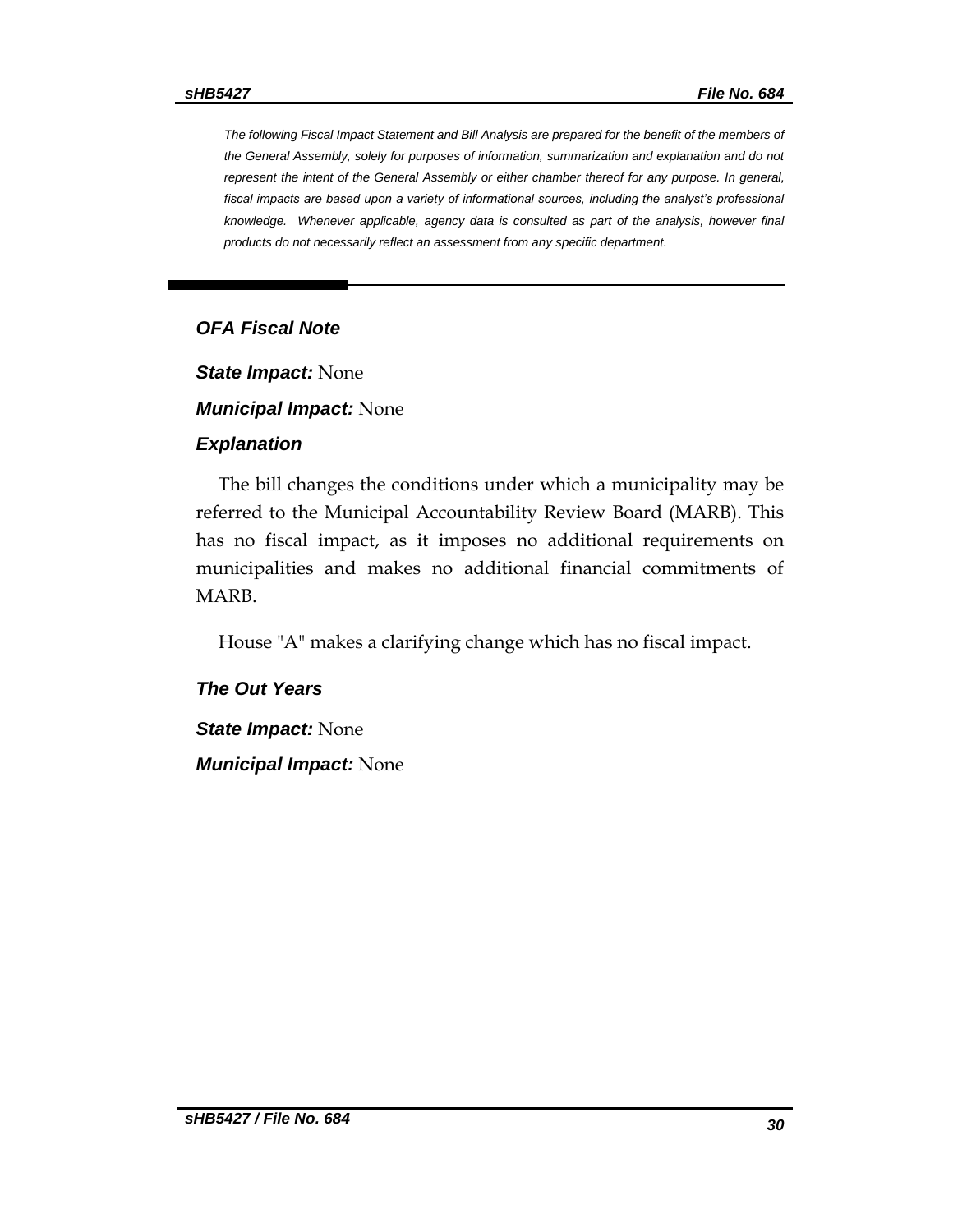### **OLR Bill Analysis**

**sHB 5427 (as amended by House "A")\***

### *AN ACT CONCERNING THE RECOMMENDATIONS OF THE OFFICE OF FINANCE WITHIN THE OFFICE OF POLICY AND MANAGEMENT.*

### **SUMMARY**

This bill changes the criteria for designating, and terminating the designation of, municipalities as tier I, II, III, or IV for purposes of state fiscal oversight and control by the Municipal Finance Advisory Commission (MFAC) or Municipal Accountability Review Board (MARB), as applicable (see BACKGROUND). In doing so, it generally establishes new criteria for detecting municipal fiscal distress. As under existing law, the municipality's degree of distress determines its designated tier.

Currently, municipalities must request designation as a tier I or II municipality. The bill establishes criteria for the Office of Policy and Management (OPM) secretary to designate them as such, without them requesting it (e.g., for failing to submit an audit or being in a condition that would trigger eligibility for voluntary designation). The bill also establishes conditions under which MFAC may recommend to the OPM secretary that a designated tier I municipality that it is working with be redesignated as tier II or III, making the municipality subject to MARB's oversight.

The bill subjects all designated municipalities to the same criteria for determining whether their designation terminates. The revised criteria are similar to the criteria currently used. The bill also makes it easier to re-designate a municipality as tier I-IV after its initial designation terminates.

Regarding MARB's oversight, the bill also does the following: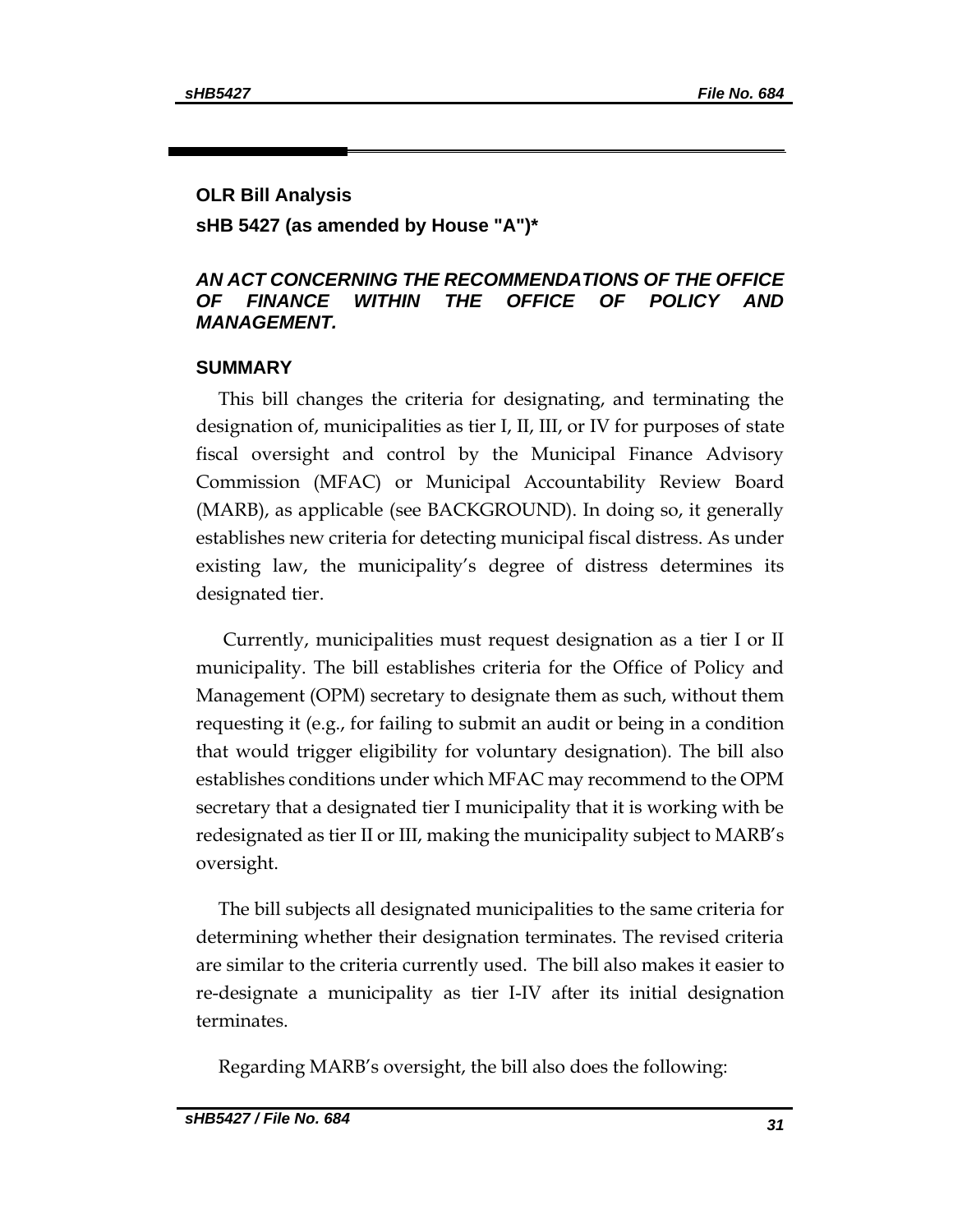- 1. specifies that the OPM secretary must consult with it to determine whether any Municipal Restructuring Fund assistance funds should be provided as a loan (§§ 6 & 14) and
- 2. limits the municipalities for which MARB is authorized to approve or reject a municipal or board of education collective bargaining agreement or amendment (§ 10).

This bill also makes the following changes in other municipal finance laws:

- 1. requires municipalities, before issuing pension deficient bonds, to submit a five-year, instead of a three-year, financial plan (§ 1);
- 2. requires certain municipal entities, such as special taxing districts, to annually file a financial statement with the OPM secretary upon request (§ 2);
- 3. allows the OPM secretary to refer a municipality to MFAC, instead of or in addition to assessing a penalty, if it does not file its audit in a timely manner (§ 3); and
- 4. requires municipalities to file financial reports electronically, using a uniform reporting template (§ 5).

The bill also makes technical and conforming changes.

\*House Amendment "A" replaces two references in the underlying bill to "current year audited" revenues with "most recent audited financial statement" revenues, to clarify designation criteria.

EFFECTIVE DATE: October 1, 2022

# **§ 1— MUNICIPAL PENSION DEFICIENT BONDS**

Under current law, before issuing pension deficient bonds (to fund some or all of an unfunded past benefit obligation) under the statutes, a municipality must submit a three-year financial plan to the OPM secretary for him and the state treasurer to review. The bill instead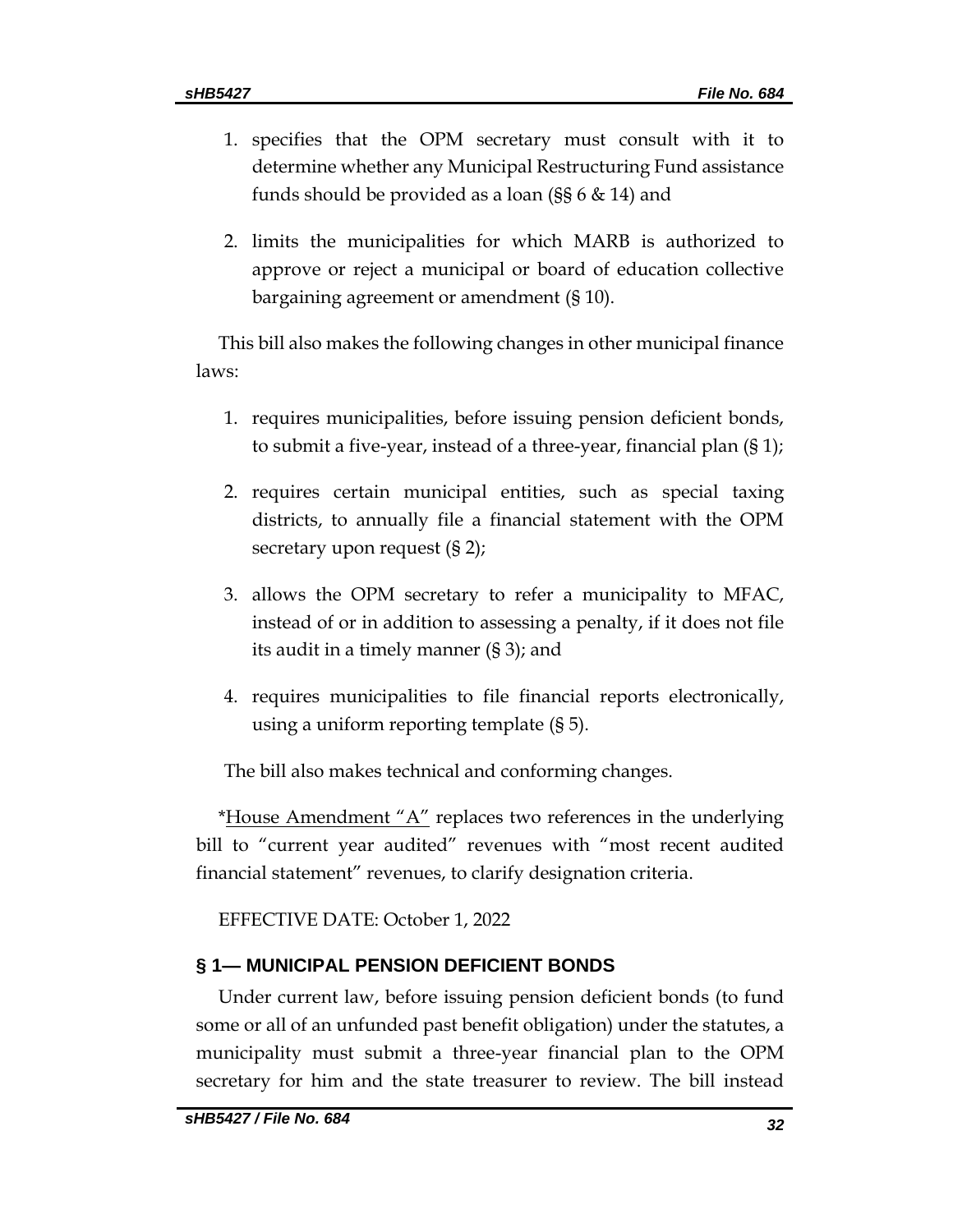requires this plan, which under existing law includes the major assumptions and financial plan for the bonds, to cover a five-year period.

### **§ 2 — FILING FINANCIAL STATEMENTS WITH OPM**

Municipal entities with annual receipts of up to \$1 million are exempt from the requirement applicable to other municipal entities that they annually submit an audit to the OPM secretary (CGS § 7-393). Instead, existing law requires these municipal entities, such as special taxing districts, to annually file a financial statement with the local town clerk within 90 days after the end of the fiscal year. The bill additionally requires the statement to be filed with the OPM secretary upon his request. The bill extends existing law's penalty for failing to file the statement with the town clerk (\$500 per statement not filed) to include failure to file with the OPM secretary.

### **§ 3 — MFAC REFERRAL AFTER LATE AUDIT SUBMISSION**

Municipal entities that are required to file an audit with the OPM secretary must do so within six months of the end of the fiscal year unless they apply for and are granted one or more extensions. Currently, municipal entities that miss the regular or extended deadlines are assessed a civil penalty ranging from \$1,000 to \$10,000 unless it is waived by the OPM secretary.

The bill instead requires the OPM secretary to refer an entity that misses the filing deadline to MFAC, assess the civil penalty, or do both. As under current law, the secretary can generally waive these penalties if there was reasonable cause for the delay (see § 4, below, requiring MFAC referrals when audits are more than a year overdue).

### **§ 4 — MANDATORY MFAC REFERRAL AND TIER I DESIGNATION**

The bill changes the criteria the OPM secretary uses to refer a potentially fiscally distressed municipality to MFAC if it has not been referred previously. If a municipality is referred under this set of criteria, it is designated tier I (see § 7, below).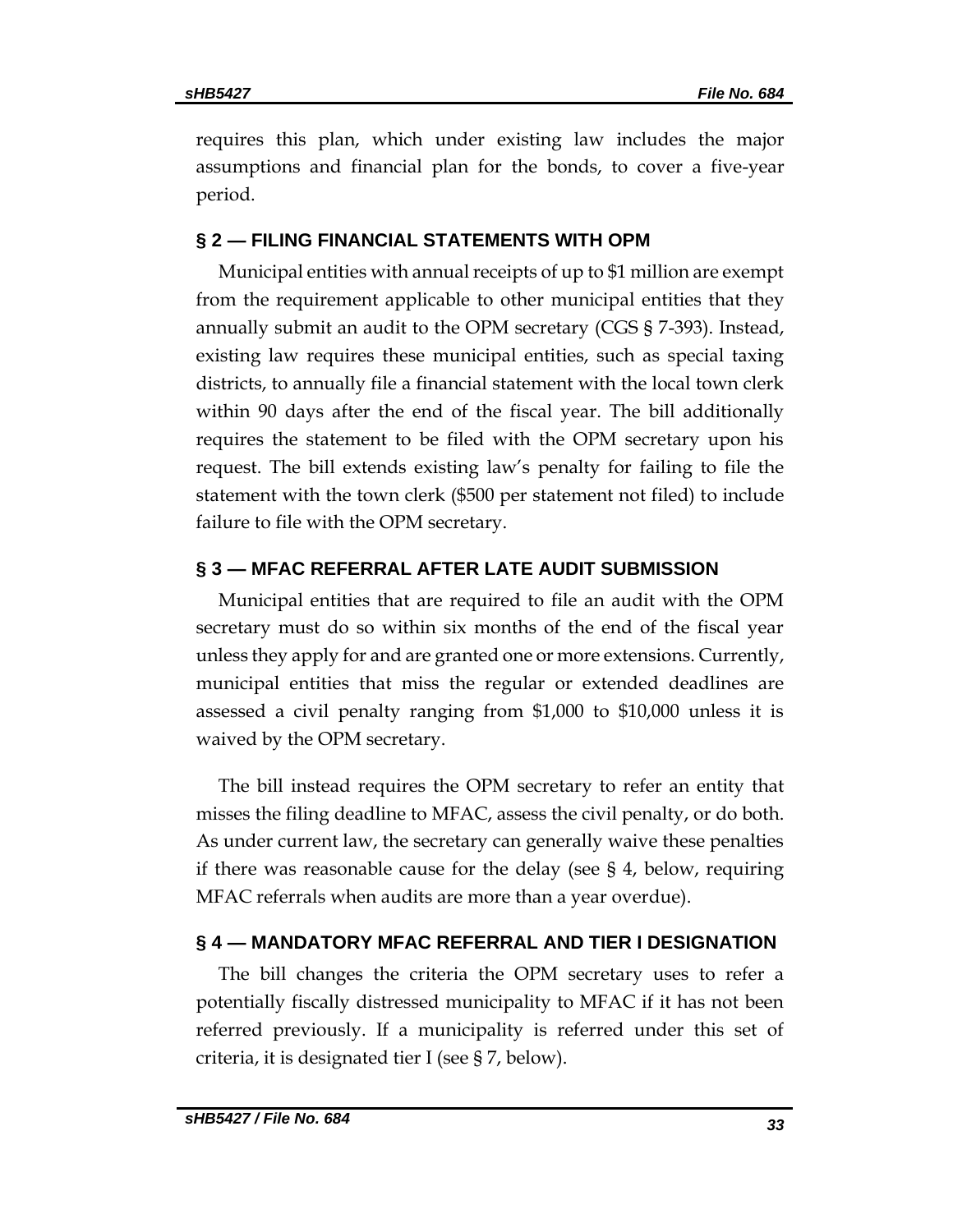Under current law, the secretary must refer a municipality to MFAC if it has done any of the following:

- 1. reported a declining fund balance trend in the two immediately preceding fiscal years;
- 2. had a general fund annual operating budget deficit of at least 1.5% of its general fund revenues in the immediately preceding fiscal year; or
- 3. had a general fund annual operating budget deficit of at least 2% of its average general fund revenues in the two immediately preceding fiscal years.

The bill replaces these three triggers with a requirement that the secretary refer a municipality that reported (1) an operating deficit in the two immediately preceding fiscal years and (2) a fund balance percentage of less than 5% in the immediately preceding fiscal year.

Under current law, the secretary must also refer a municipality if it issued tax or bond anticipation notes in the three immediately preceding fiscal years to meet cash liquidity. The bill instead requires a referral if it issued tax or revenue anticipation notes for this purpose.

The bill also adds two new referral criteria. The secretary must refer the municipality if it has done either of the following: (1) reported an annual audit that included at least one material or significant audit finding that was reported in the annual audits of the two immediately preceding fiscal years or (2) was at least 12 months late in filing its audit.

Under existing law and unchanged by the bill, the secretary must refer a municipality if it (1) has a negative fund balance percentage; (2) reported a fund balance percentage of less than 5% in the three immediately preceding fiscal years; or (3) received a bond rating below A.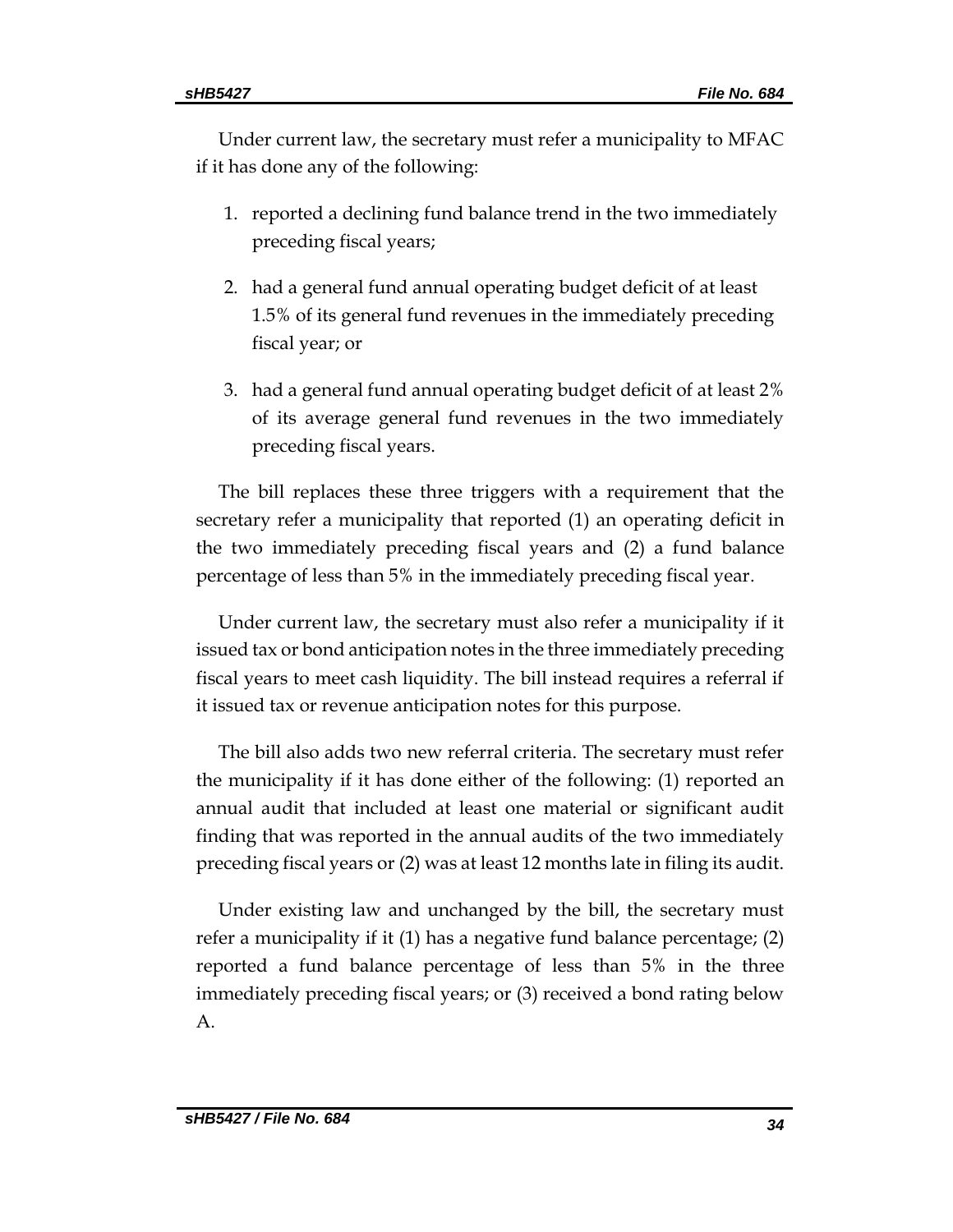### **§ 5 — FILING MUNICIPAL FINANCIAL DATA ELECTRONICALLY**

Beginning by January 31, 2023, and annually thereafter, the bill requires municipalities (including school districts and special taxing districts) to electronically file with OPM their audited financial statements and any other requested information on their financial condition. (Presumably, this requirement is related to OPM's implementation of the Fiscal Health Monitoring System).

Currently, these municipalities must use the uniform chart of accounts that OPM's secretary developed. The bill specifies that financial reports using this uniform reporting template must be filed annually by January 31. In practice, this is already occurring.

### **§§ 6 & 14 — MUNICIPAL RESTRUCTURING FUND LOAN**

The law establishes the nonlapsing Municipal Restructuring Fund to provide financial assistance to designated tier II, III, and IV municipalities (i.e., those subject to MARB oversight). To receive assistance, an eligible municipality must submit a plan for approval to the OPM secretary that details the municipality's overall restructuring plan, including the local actions it will take and how it will use the funds.

In deciding whether to fund the plan, the secretary must consult with MARB about the amount and timing of the fund distributions and the conditions on how the funds can be used. The bill specifies that the secretary must consult with MARB to determine whether any funds should be provided as a loan.

# **§§ 7-8 & 11-12 — FINANCIAL PLANS COVERING FIVE-YEAR PERIOD**

Currently, if the OPM secretary refers a tier I designated municipality to MFAC, it must prepare and present a three-year financial plan to the commission for its review and approval. The bill instead requires municipalities to prepare and present a five-year plan.

Current law allows MARB to require designated tier II municipalities to prepare three-year financial plans and submit them to MARB for its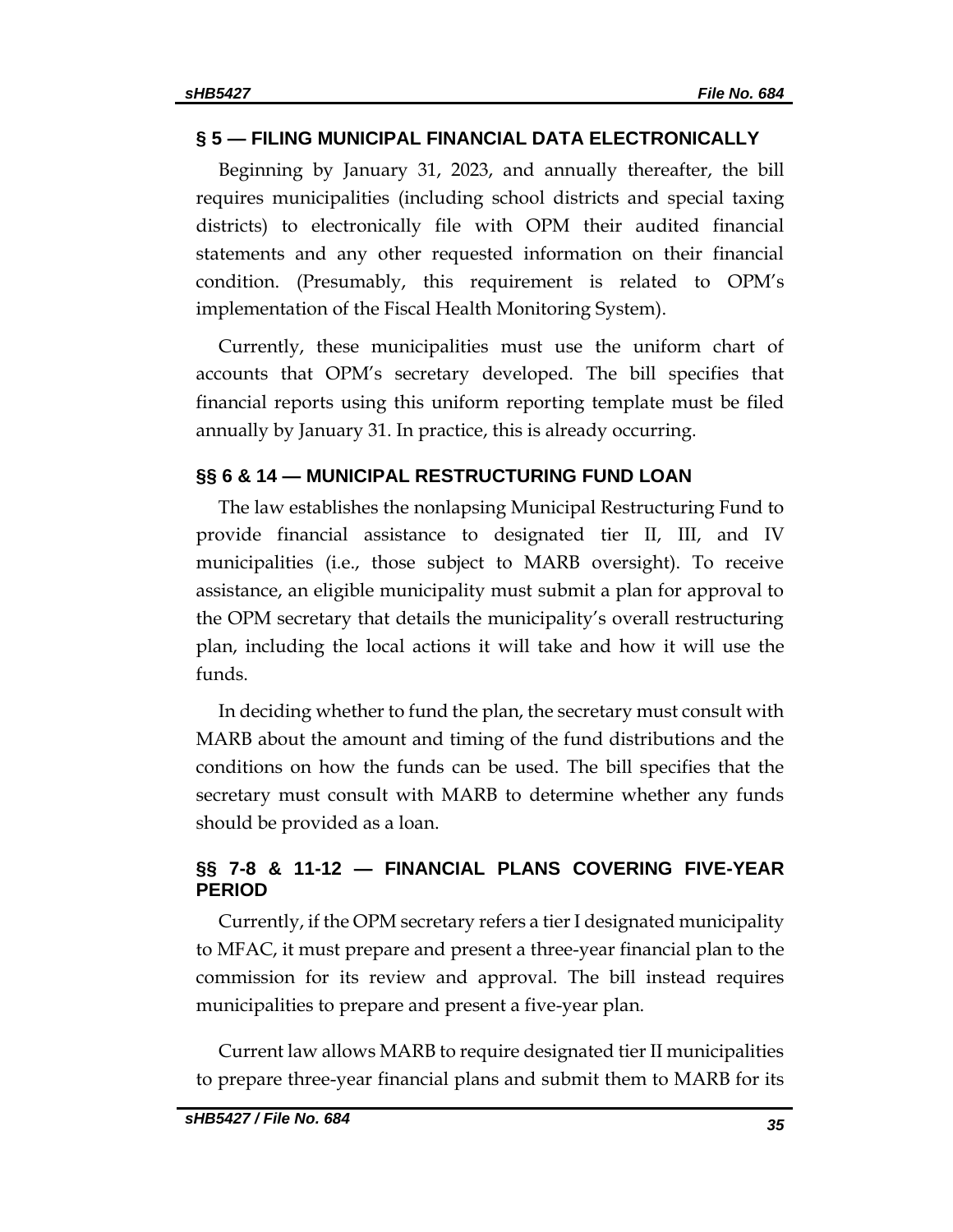review and approval. The bill instead allows MARB to require a fiveyear financial plan.

The bill also makes related conforming changes (§§ 11 & 12).

# **§ 7 — DESIGNATION AS TIER I MUNICIPALITY**

# *By Request*

Under current law, a municipality's chief elected official (CEO) may apply to the OPM secretary to have the municipality designated as tier I if it meets one of the three sets of criteria as shown in Table 1 below.

The bill eliminates these criteria and instead allows a municipality to be designed as tier I if the CEO (1) expects, in the next 24-month period, that the municipality will meet at least one condition requiring the OPM secretary to refer it to MFAC (see § 4 above) and (2) submits a report to MFAC, in a form and manner it prescribes, that confirms this.

| <b>Measures</b>                                                                | Set 1                                                                                                               | Set <sub>2</sub>                                                                                     | Set 3                                                                                   |
|--------------------------------------------------------------------------------|---------------------------------------------------------------------------------------------------------------------|------------------------------------------------------------------------------------------------------|-----------------------------------------------------------------------------------------|
| Bond rating                                                                    | No rating or its<br>highest rating is<br>A or above, so<br>long as all of its<br>ratings are<br>investment<br>grade | No rating or its<br>highest rating is<br>A, so long as all<br>of its ratings are<br>investment grade | Bond rating is AA or<br>above, so long as<br>all of its ratings are<br>investment grade |
| State municipal aid<br>as percentage of<br>current year general<br>fund budget | Less than 30%                                                                                                       | Less than 30%                                                                                        | 30% or more                                                                             |
| Fund balance                                                                   | Positive                                                                                                            | Positive fund<br>balance of less<br>than 5%                                                          | Positive                                                                                |
| FY 18 municipal<br>revenue increase as<br>a percentage of<br>revenue           | At least 2%                                                                                                         | Not applicable                                                                                       | At least 2%                                                                             |
| Equalized mill rate                                                            | Not applicable                                                                                                      | Not applicable                                                                                       | Equalized mill rate<br>less than 30 mills                                               |

**Table 1: Tier I Designation Criteria in Current Law**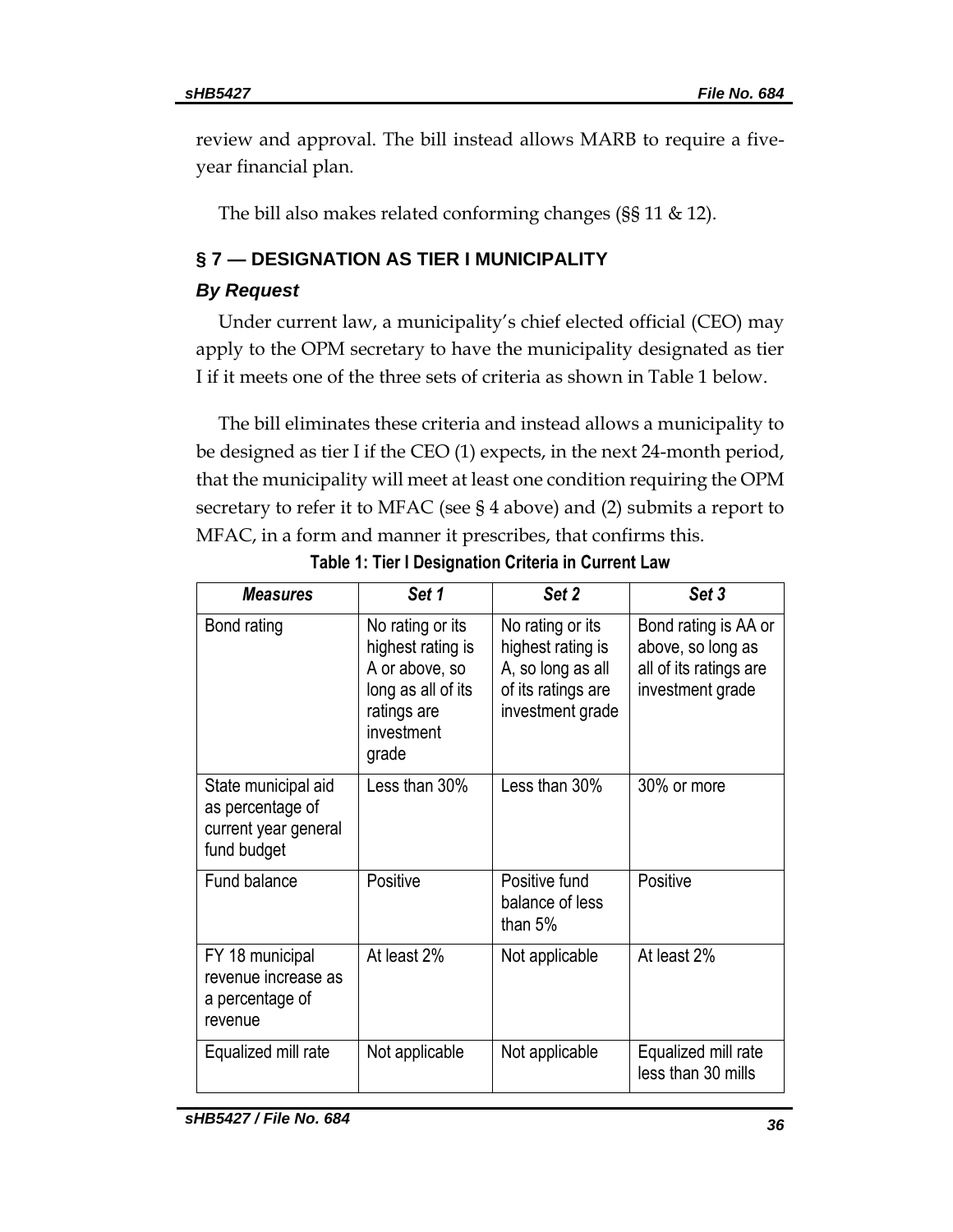### *Mandatory Designation Related to Audit Issues*

If the OPM secretary refers a municipality to MFAC after reviewing its audit, or for failure to file an audit as described above (see § 4), it is designated a tier I municipality automatically under the bill.

# **§ 8 — DESIGNATION AS TIER II MUNICIPALITY**

# *By Request*

Under current law, a municipality's CEO may apply to the OPM secretary to have the municipality designated as a tier II municipality if it meets one of the five sets of criteria as shown in table 2 below.

| <b>Measures</b>                                                                            | Set 1                                                                                                                                            | Set 2                                                                                                                                            | Set 3                                                                                                           | Set 4                                                                                                           | Set 5                                                                                                    |
|--------------------------------------------------------------------------------------------|--------------------------------------------------------------------------------------------------------------------------------------------------|--------------------------------------------------------------------------------------------------------------------------------------------------|-----------------------------------------------------------------------------------------------------------------|-----------------------------------------------------------------------------------------------------------------|----------------------------------------------------------------------------------------------------------|
| <b>Bond</b><br>Rating                                                                      | No rating<br>from a bond<br>rating<br>agency or<br>its highest<br>rating is A,<br>so long as<br>all of its<br>ratings are<br>investment<br>grade | No rating<br>from a bond<br>rating<br>agency or<br>its highest<br>rating is A,<br>so long as<br>all of its<br>ratings are<br>investment<br>grade | Highest<br>bond rating<br>is AA or<br>higher, so<br>long as all<br>of its<br>ratings are<br>investment<br>grade | Highest<br>bond rating<br>is AA or<br>higher, so<br>long as all<br>of its<br>ratings are<br>investment<br>grade | Highest<br>rating is<br>Baa or<br>BBB, so<br>long as all<br>of its<br>ratings are<br>investment<br>grade |
| State aid as<br>percent of<br>prior or<br>current<br>fiscal year<br>general<br>fund budget | 30% or<br>more                                                                                                                                   | 30% or<br>more                                                                                                                                   | 30% or<br>more                                                                                                  | Not<br>applicable                                                                                               | Not<br>applicable                                                                                        |
| Fund<br>balance                                                                            | Positive<br>fund<br>balance of<br>at least 5%                                                                                                    | Positive<br>fund<br>balance of<br>less than<br>5%                                                                                                | Not<br>applicable                                                                                               | Negative                                                                                                        | Positive                                                                                                 |
| <b>FY 18</b><br>municipal<br>revenue<br>increase as                                        | At least 2%                                                                                                                                      | Not<br>applicable                                                                                                                                | Not<br>applicable                                                                                               | Not<br>applicable                                                                                               | <b>Not</b><br>applicable                                                                                 |

**Table 2: Tier II Designation Criteria in Current law**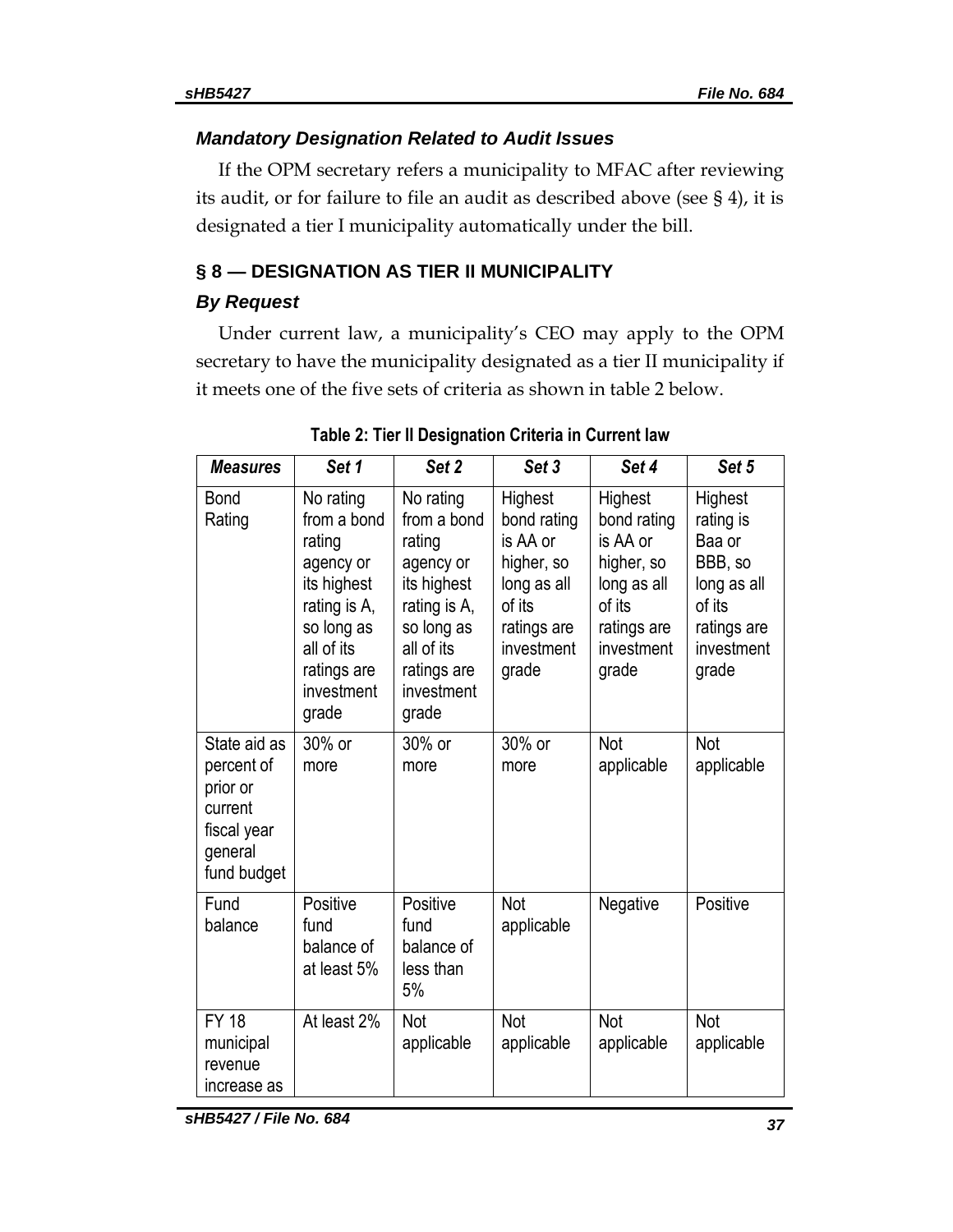| percentage<br>of revenue |           |           |            |            |           |
|--------------------------|-----------|-----------|------------|------------|-----------|
| Equalized                | Less than | Less than | 30 or more | <b>Not</b> | Less than |
| mill rate                | 30 mills  | 30 mills  | mills      | applicable | 30 mills  |

The bill replaces the current criteria with a requirement that the municipality be designated as tier I, have held at least one meeting with MFAC, and either (1) has an equalized mill rate of at least 30 mills or (2) received 30% or more of its most recent audited financial statement revenues in the form of state aid.

Under the bill, if a CEO applies to OPM for tier II designation, it must provide a copy of the application to MFAC within 10 days.

Under the bill, the OPM secretary must designate the municipality as tier II, as requested, and refer it to MARB if he determines its financial condition warrants it, based on his review of MFAC's reports and findings. Currently, he must refer to MARB any municipality that requests tier II designation.

# *Designation Upon MFAC's Recommendation*

The bill establishes a procedure for MFAC to recommend a municipality be designated tier II. (See § 9 for a discussion on MFAC's authority to recommend a tier III designation for a tier I municipality.)

After MFAC holds at least one meeting with a designated tier I municipality, it may recommend to the OPM secretary that the municipality be designated tier II based on its financial condition, which MFAC must document in a report it submits to the secretary. MFAC must also provide a copy of the report to the municipality within 10 days.

Within 45 days of receiving the report, the OPM secretary may approve or reject MFAC's recommendation; if no decision is made, it is deemed rejected.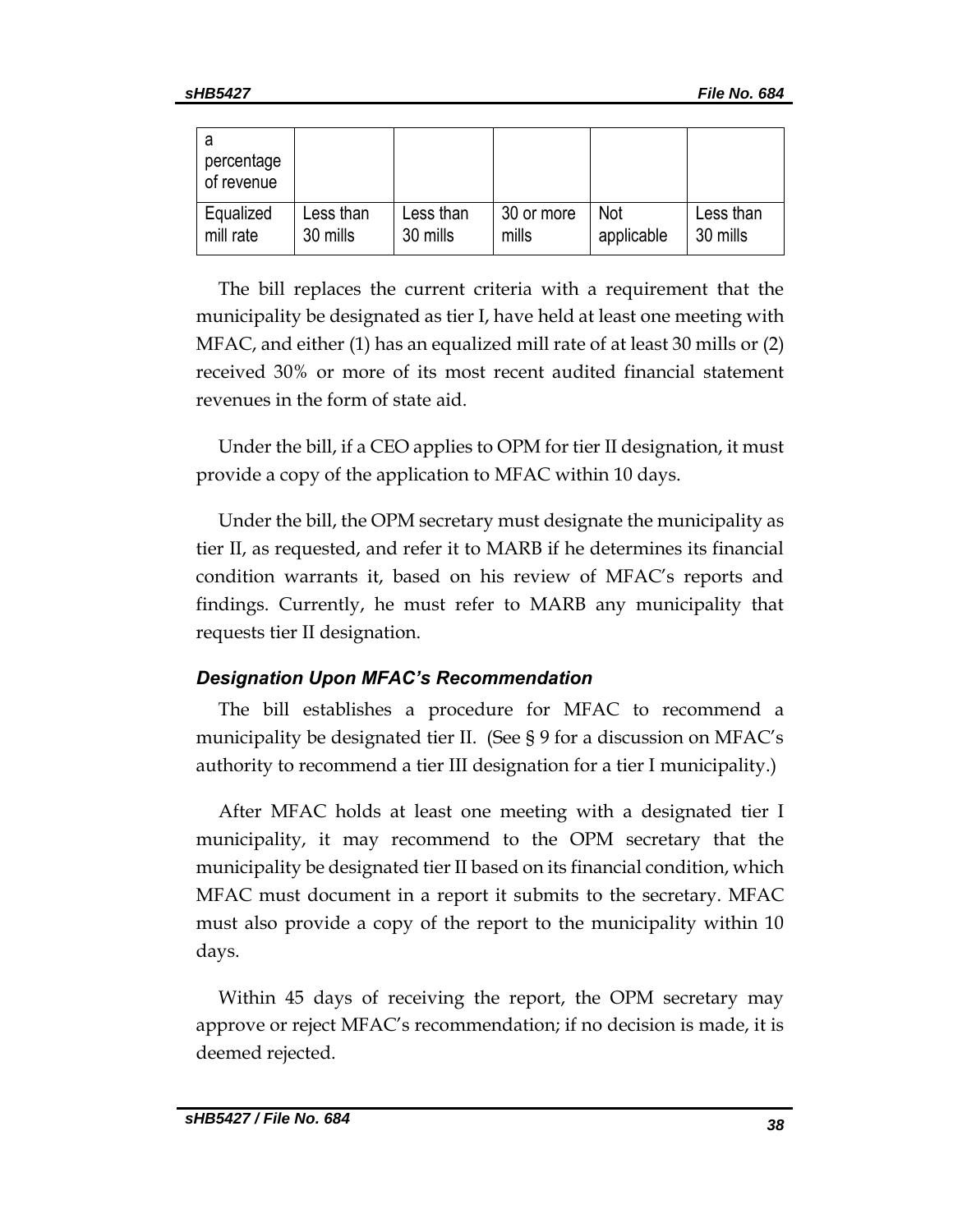### **§ 9 — TIER III MUNICIPALITY DESIGNATION**

Current law provides two paths for designating a municipality as tier III: (1) the municipality (through the CEO or legislative body) requests it because it meets specified bonding capacity and fiscal distress criteria or (2) the secretary designates the municipality as tier III based on specified distress criteria.

# *By Request*

Current law allows a municipality to request designation as tier III if it meets one of the following criteria:

- 1. the municipality has at least one bond rating from a bond rating agency that is below investment grade or
- 2. the municipality has no bond rating from a bond rating agency, or its highest bond rating is A, Baa, or BBB, so long as all of its ratings are investment grade, and it has either (a) a negative fund balance percentage or (b) an equalized mill rate of 30 or more, and it receives 30% or more of its current or prior fiscal year general fund budget revenues in state municipal aid.

The bill replaces these bonding-capacity criteria with different fiscal distress criteria and specifies that a tier I municipality can request designation as tier III after holding at least one meeting with MFAC if it (1) has an equalized mill rate of at least thirty mills or (2) received 30% or more of its most recent audited financial statement revenues as municipal aid from the state.

As under current law, the OPM secretary must designate a municipality as tier III if the information MFAC provides supports the designation.

Under current law, if the municipal CEO is making the request, he or she must give the local legislative body at least 30 days to approve or reject the request, after which, if no action is taken, it is deemed approved. The bill extends this waiting period to 45 days.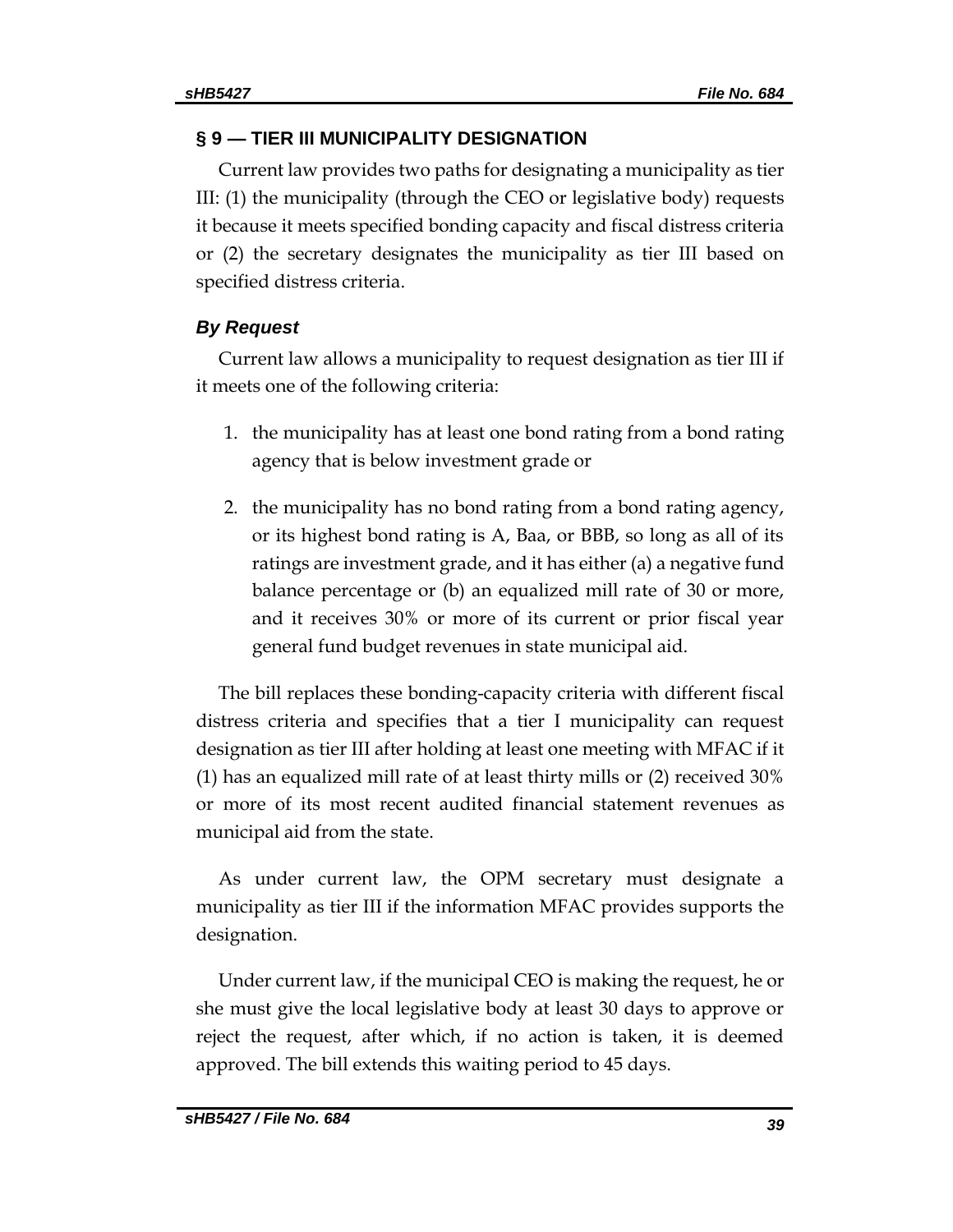Under the bill, if a municipality applies to OPM for tier III designation, it must also provide a copy of the application to MFAC within 10 days.

### *Designation by OPM Secretary*

Under current law, the OPM secretary must designate any municipality as tier III, regardless of whether it applied for such designation, if it meets the criteria for voluntary tier III designation (see above) or it issues either of the following:

- 1. a deficit funding bond or issued one between July 1, 2012, and July 1, 2017; or
- 2. refunding bonds with over 25-year terms that fail to achieve net present value savings as the law requires, and its total annual debt obligations, including the refunding bonds, exceed the obligations for the refunding bonds for the first full year after they were issued.

The bill retains these criteria (except for the component on deficit funding bonds issued before July 1, 2017) and additionally requires the OPM secretary to designate a municipality as tier III if it receives a bond rating below investment grade.

The bill requires municipalities that are eligible for designation under any of these criteria to notify OPM within 10 days after the triggering condition occurred.

#### *Designation Upon MFAC's Recommendation*

The bill establishes a process for MFAC to recommend to the OPM secretary that a tier I municipality, with which it has met at least once, be designated as tier III due to its fiscal condition. MFAC must document the municipality's fiscal condition in a report it gives to the OPM secretary. The secretary must approve or reject the recommendation within 45 days after receiving the report. His failure to act is deemed a rejection.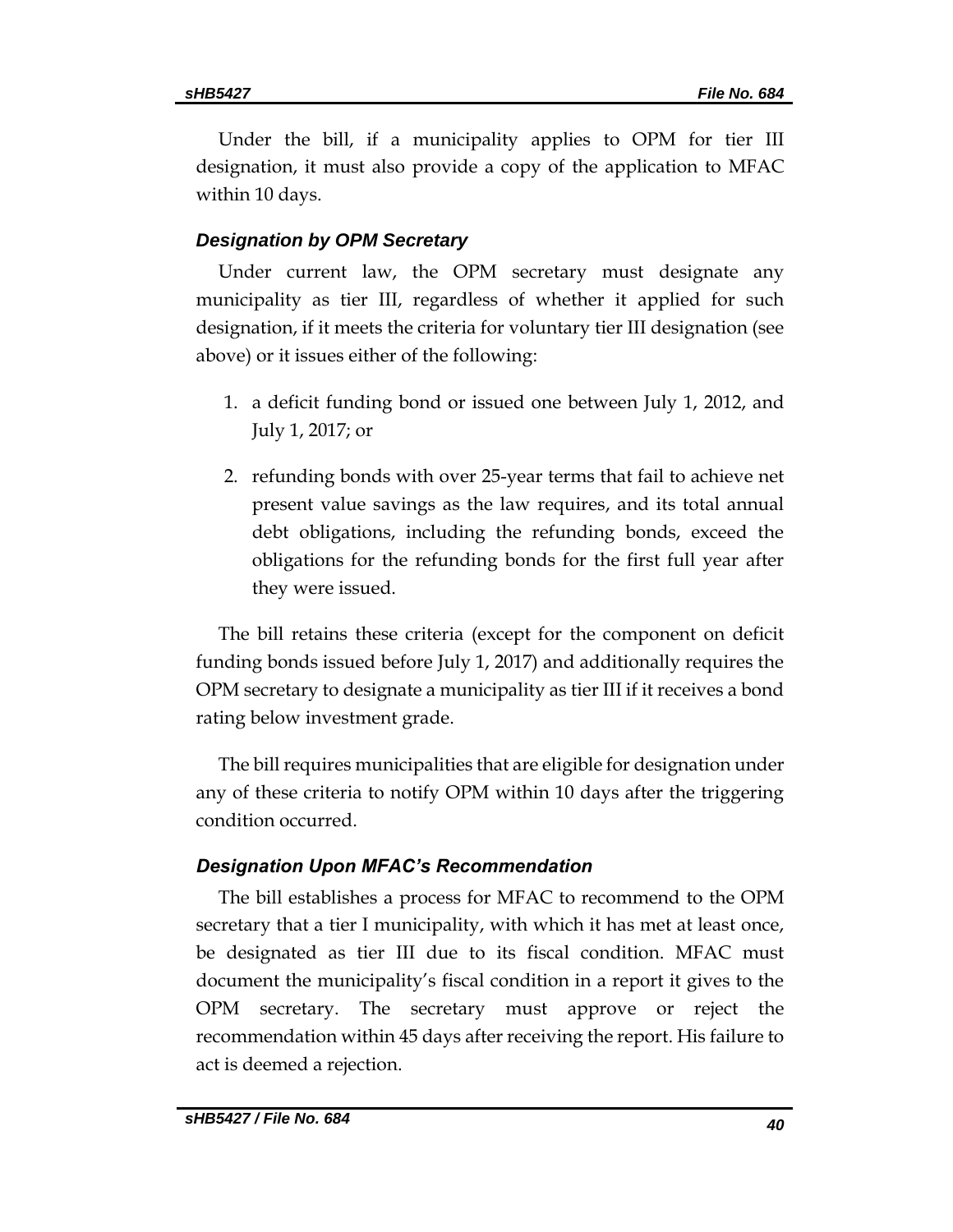### **§ 10 — MARB ACTION ON LABOR CONTRACTS**

In addition to reviewing and commenting on municipal budgets, existing law authorizes MARB to approve or reject any municipal or board of education collective bargaining agreement or amendment, to the extent the local legislative body can. The bill limits MARB's authority to do so by specifying that it only has this authority over municipalities that are referred to it on or after October 1, 2022.

Under current law, MARB must act on agreements within 30 days after their submission to MARB. The bill instead specifies that agreements are deemed approved after 30 days if MARB has not approved or rejected them.

### **§ 12 — DESIGNATION AS TIER IV MUNICIPALITY**

The bill makes a minor change to the criteria MARB uses to designate a tier III municipality as a tier IV municipality. It extends, from three years to five, MARB's lookback period when it reviews a municipality's budget projects. This conforms to other changes in the bill requiring municipalities to prepare five-year, instead of three-year, financial plans (see above).

### **§§ 13 & 15 — CONDITIONS FOR ENDING DESIGNATION**

The bill subjects all designated municipalities to the same criteria for determining whether their designation terminates. The revised criteria are similar to the criteria currently used.

The bill also (1) alternatively allows MFAC, by unanimous vote, to end a municipality's designation as tier I after evaluating its financial condition; and (2) makes it easier to re-designate a municipality as tier I-IV after its initial designation terminates.

#### *Criteria for Ending Designation*

Under current law, a municipality designated as tier I or II must generally retain this designation until, in the fiscal years after its designation, it meets four criteria as listed in Table 3. The bill modifies these criteria and makes them applicable to tier I-IV municipalities, as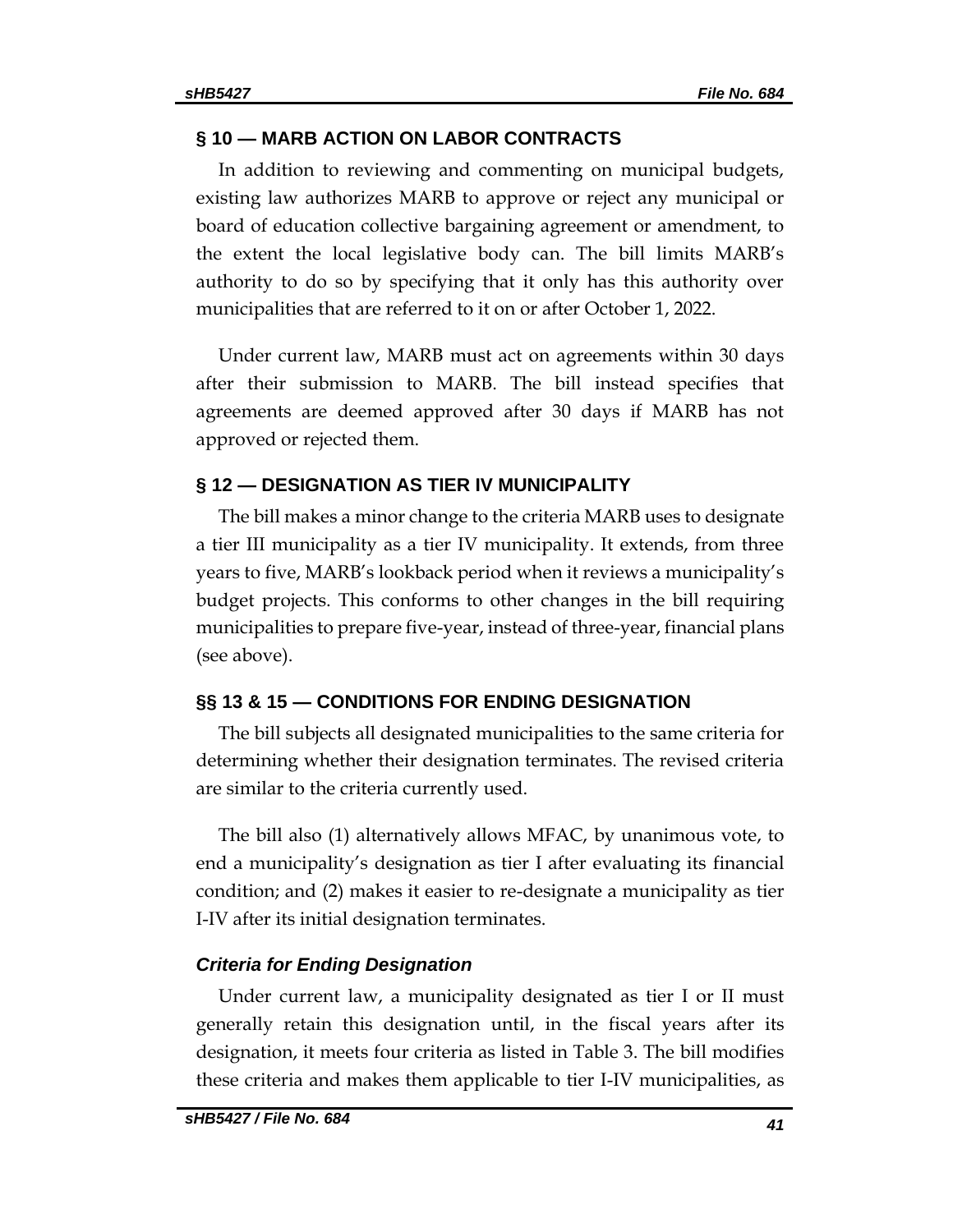shown in Table 3. The currently applicable criteria for tiers III and IV are also shown in Table 3.

| <b>Current Law</b>                                                                                                                                                                                                                                                                                                                                                                                           | <b>The Bill</b>                                                                                                                                                                                        |                                                                                                                                                                                                                                                                                                |  |
|--------------------------------------------------------------------------------------------------------------------------------------------------------------------------------------------------------------------------------------------------------------------------------------------------------------------------------------------------------------------------------------------------------------|--------------------------------------------------------------------------------------------------------------------------------------------------------------------------------------------------------|------------------------------------------------------------------------------------------------------------------------------------------------------------------------------------------------------------------------------------------------------------------------------------------------|--|
| Tiers I & II                                                                                                                                                                                                                                                                                                                                                                                                 | Tiers III & IV                                                                                                                                                                                         |                                                                                                                                                                                                                                                                                                |  |
| There have been no<br>annual operating deficits<br>in the municipality's<br>general fund for two<br>consecutive fiscal years                                                                                                                                                                                                                                                                                 | There have been no<br>annual operating<br>deficits in the<br>municipality's general<br>fund for three<br>consecutive fiscal years                                                                      | There have been no audited<br>operating deficits in the<br>municipality's general fund for<br>two consecutive fiscal years                                                                                                                                                                     |  |
| The municipality's bond<br>rating has either<br>improved or remained<br>unchanged since its<br>most current designation                                                                                                                                                                                                                                                                                      | The municipality's bond<br>rating has either<br>improved or remained<br>unchanged since its<br>most current<br>designation, so long as<br>it has no bond ratings<br>that are below<br>investment grade | The municipality's bond rating<br>has either improved or<br>remained unchanged since<br>its most current designation                                                                                                                                                                           |  |
| The municipality has<br>The municipality has<br>presented, and MFAC or<br>presented, and MARB<br>MARB has approved, a<br>has approved, a<br>financial plan that<br>financial plan that<br>projects a positive<br>projects a positive<br>unreserved fund<br>unreserved fund<br>balance for the three<br>balance for three<br>succeeding consecutive<br>succeeding consecutive<br>fiscal years<br>fiscal years |                                                                                                                                                                                                        | The municipality has<br>presented, and MFAC or<br>MARB has approved, a<br>financial plan that projects a<br>positive fund balance for the<br>three succeeding consecutive<br>fiscal years, and in which a<br>positive fund balance of at<br>least 5% is projected for the<br>third fiscal year |  |
| The municipality's audits for these consecutive fiscal years have been completed<br>and contain no general fund deficit                                                                                                                                                                                                                                                                                      |                                                                                                                                                                                                        |                                                                                                                                                                                                                                                                                                |  |

**Table 3: Ending Designation Under Current Law and the Bill**

Under existing law and unchanged by the bill, a tier IV municipality retains its designation if it issues bonds or other debt to fund a general fund deficit after being designated.

# *Re-designating a Municipality*

The bill makes it easier to re-designate a municipality as tier I-IV after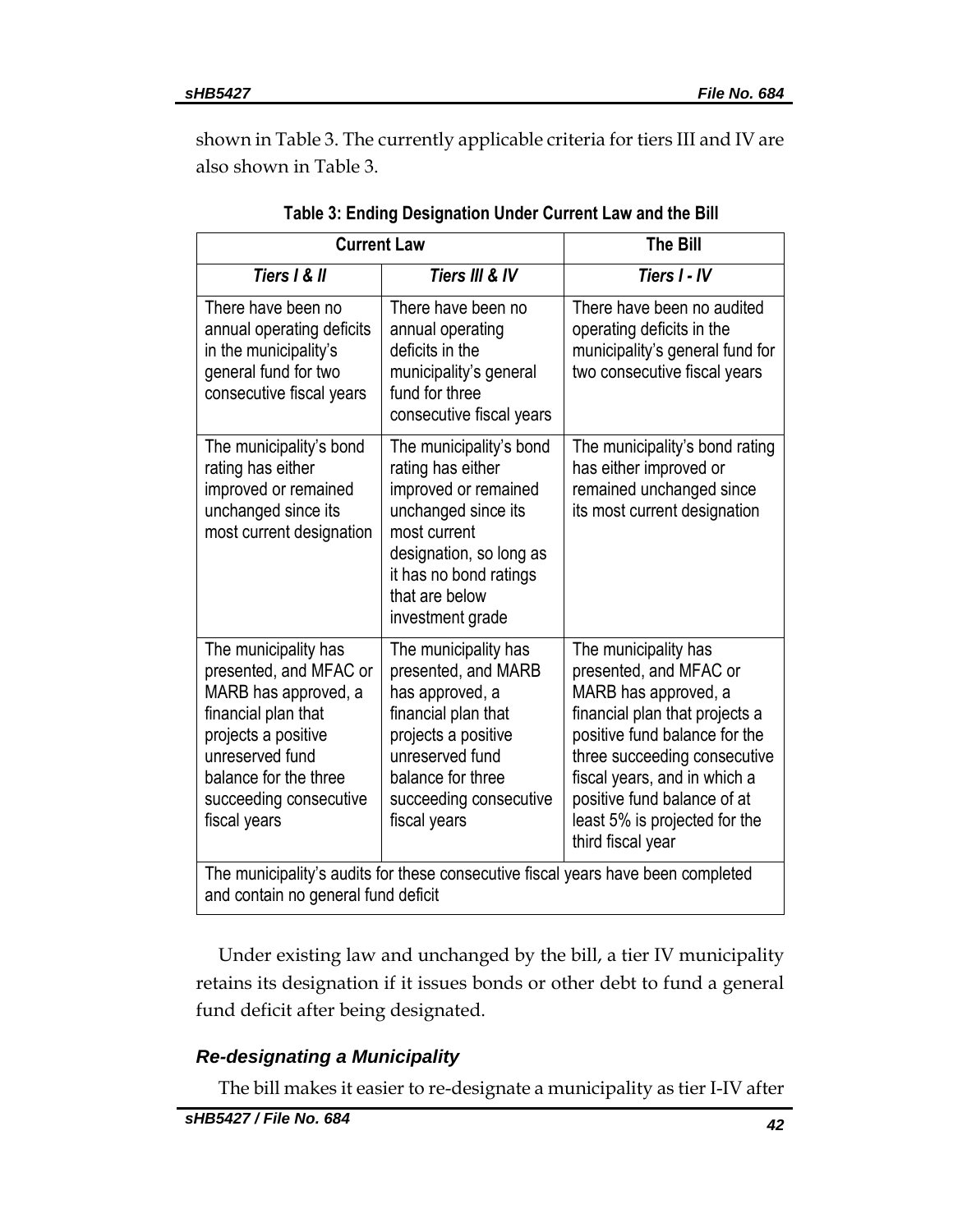its initial designation terminates. It does so by repealing provisions specifying that a municipality whose designation was removed must remain undesignated unless:

- 1. for a tier I or II municipality, a change in circumstances requires it to be designated in a higher tier than its most recent designation and
- 2. for a tier III or IV municipality, it (a) has an annual operating deficit in its general fund equal to 1% or more of its annual general fund budget; (b) experiences an annual operating deficit in its general fund in consecutive years of any amount; or (c) has one or more bond ratings that are below investment grade.

### **BACKGROUND**

### *MFAC and MARB*

MFAC oversees the two-tier certification system that predates the four-tier designation system for classifying financially distressed municipalities as established by MARB legislation (PA 17-2). MFAC oversees certified tier I and II municipalities and designated tier I municipalities. MARB oversees designated tier II, III, and IV municipalities. (The higher numbered tiers relay higher levels of fiscal distress and oversight.)

Generally, MARB may, among other things and depending on the tier designation, (1) require monthly status reports and monitor compliance with financial plans and budgets; (2) review and comment on budgets and approve revenue assumptions; (3) review and comment on, or approve, debt obligations; (4) recommend efficiency measures and hire consultants or a financial manager; and (5) set an interim budget.

The law allows municipalities working with (1) MFAC or MARB to issue deficit financing bonds and (2) MARB to obtain state financial assistance in the form of funds to repay outstanding debt (i.e., contract assistance) and restructure finances (i.e., municipal restructuring).